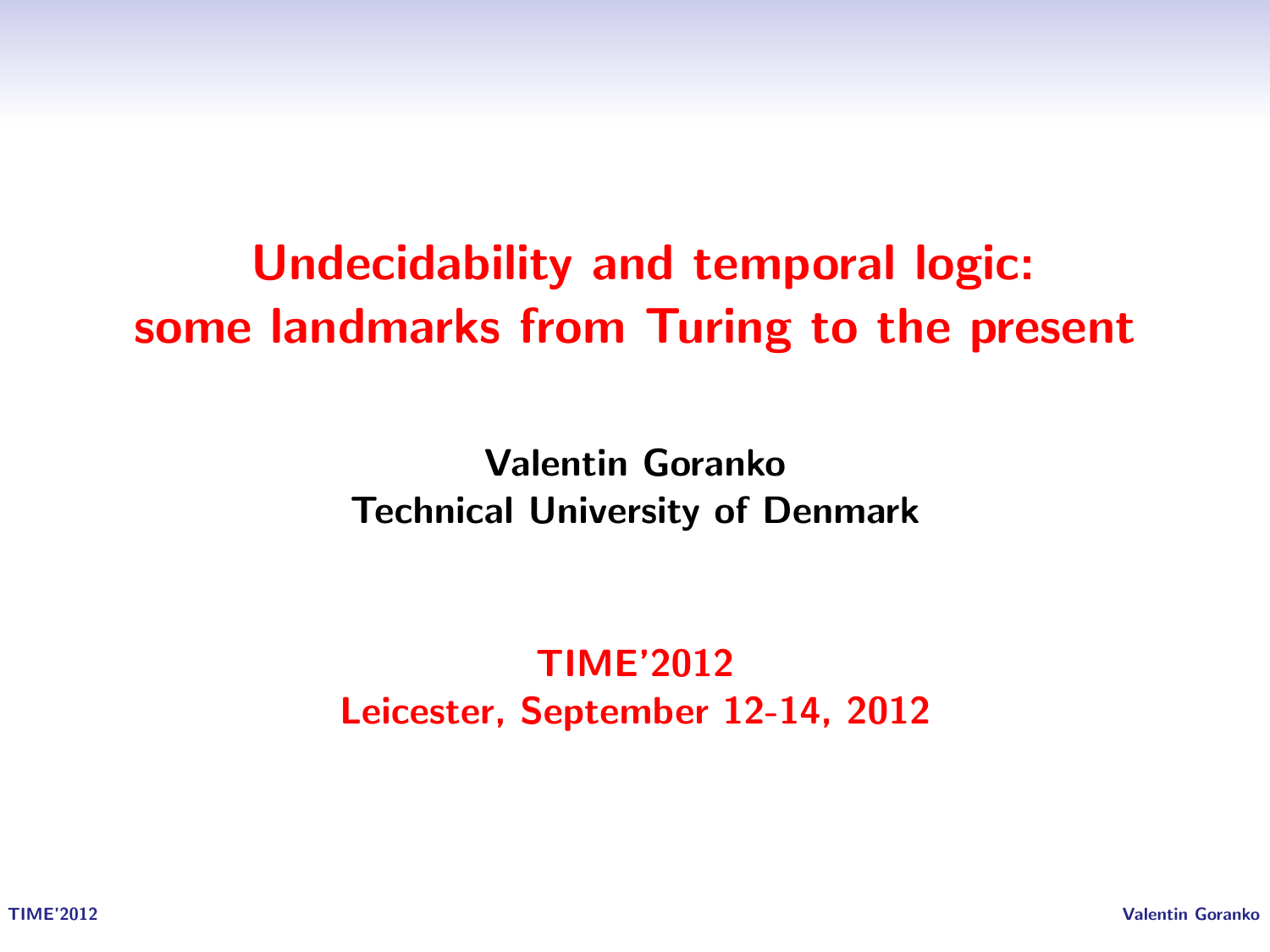# **Outline**

- Introduction: a brief retrospective.
- Turing's undecidability of the Halting Problem (HP) from temporal logics perspective.
- Undecidability of interval temporal logics by reduction from the HP
- Undecidability by reduction from tiling problems
- Undecidability of temporalized logics
- Undecidability of quantitative temporal logics
- Outlook and concluding remarks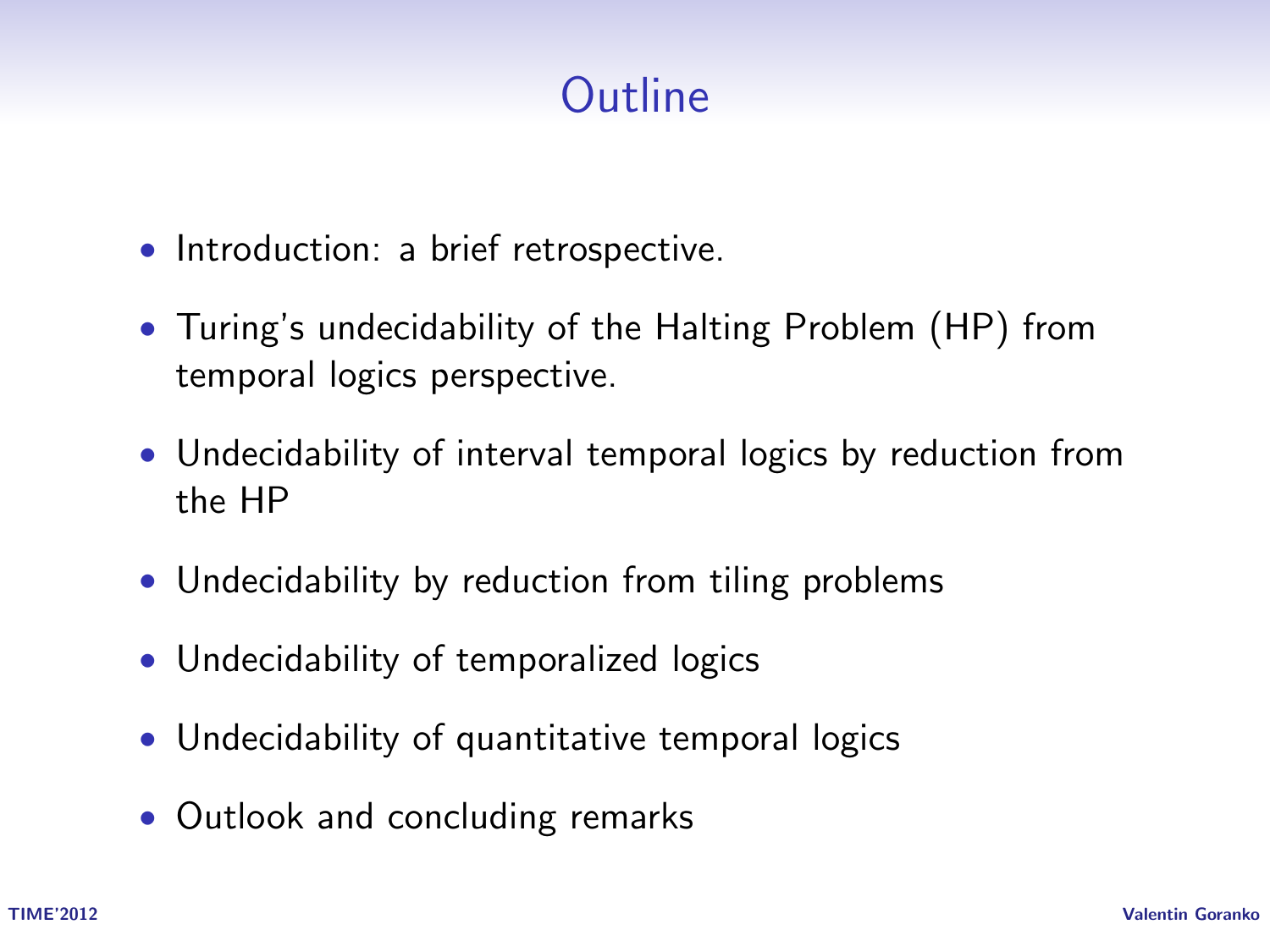## The focus of this talk

- Undecidability of the satisfiability/validity problem; (almost) no model checking;
- Only propositional temporal (and modal) logics; (almost) no first-order logics;
- Details of some interesting cases and an overview of the rest. No claim of completeness!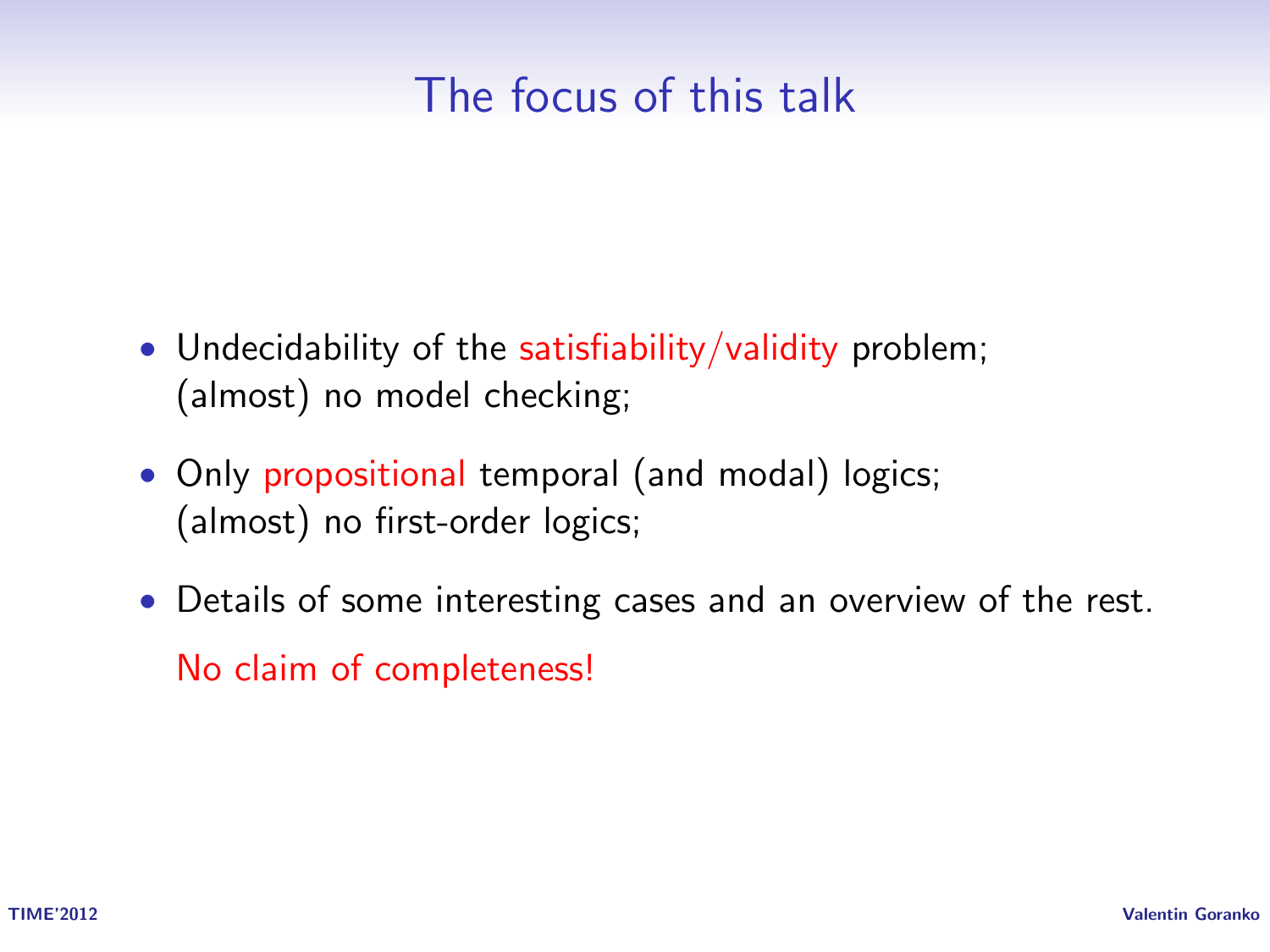# Introduction: a brief retrospective

- 1936: Turing proves the undecidability of the Halting problem.
- 1936: Church proves the undecidability of first-order logic.
- 1957-1967: Prior introduces formal temporal logic.
- 1962: Büchi: decidability of the MSO of one successors 1969: Rabin: decidability of the MSO of two successors
- 1974: Burstall proposes the use of temporal logics in CS. 1977: Pnueli introduces LTL and proposes the use of temporal logics to specification and verification of reactive systems.
- Since early 1970s: many decidability results for propositional modal and temporal logics, using FMP or Büchi/Rabin results. Modal/temporal logics praised for their "robust decidability".
- However, since the mid 1970s a variety of undecidability results in propositional temporal logics emerges, too.
- TIME'2012 **problem is the first such undecidability result**. Valentin Goranko • In retrospective: Turing's undecidability of the Halting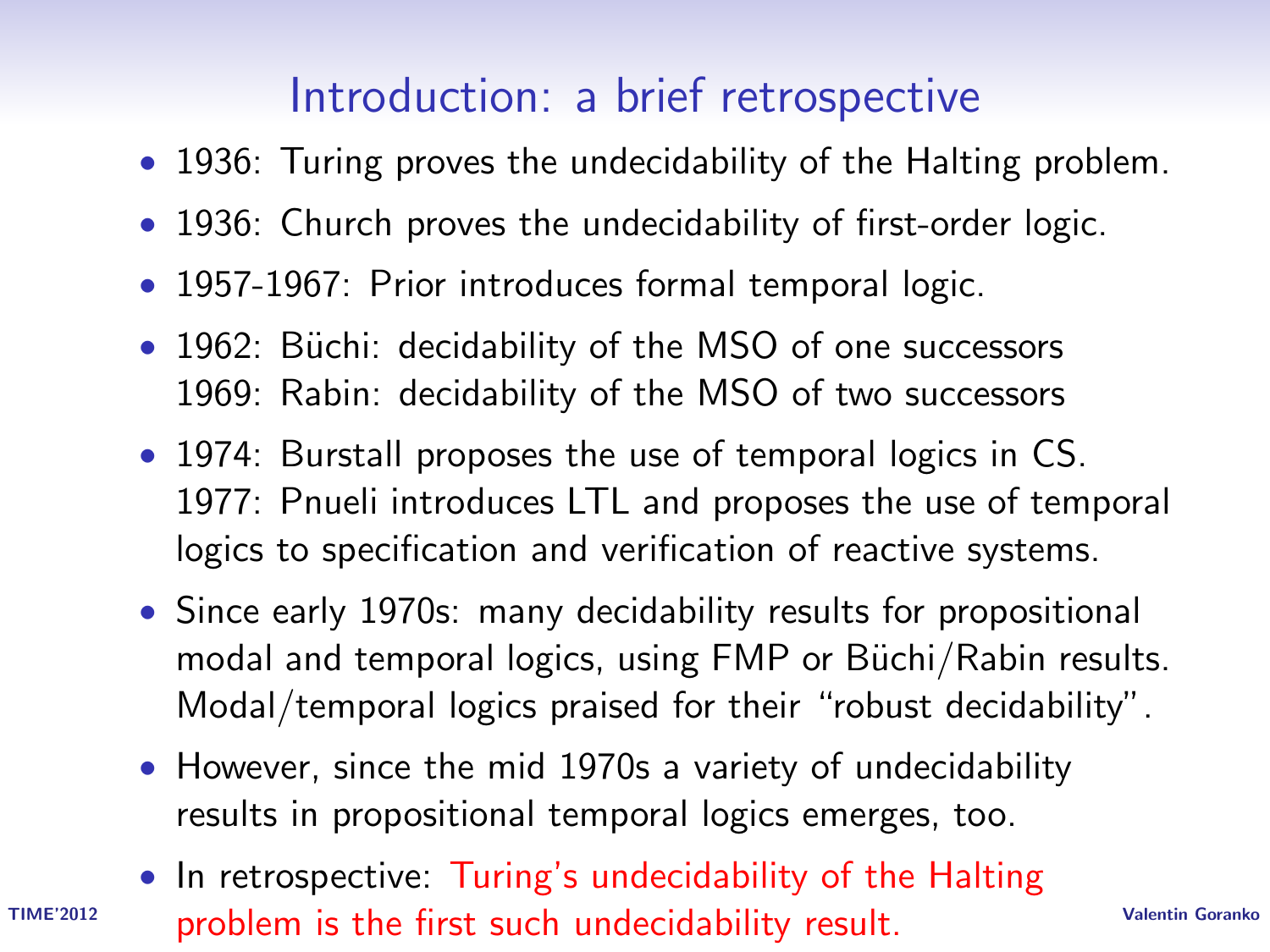Turing's undecidability of the Halting problem from temporal logic perspective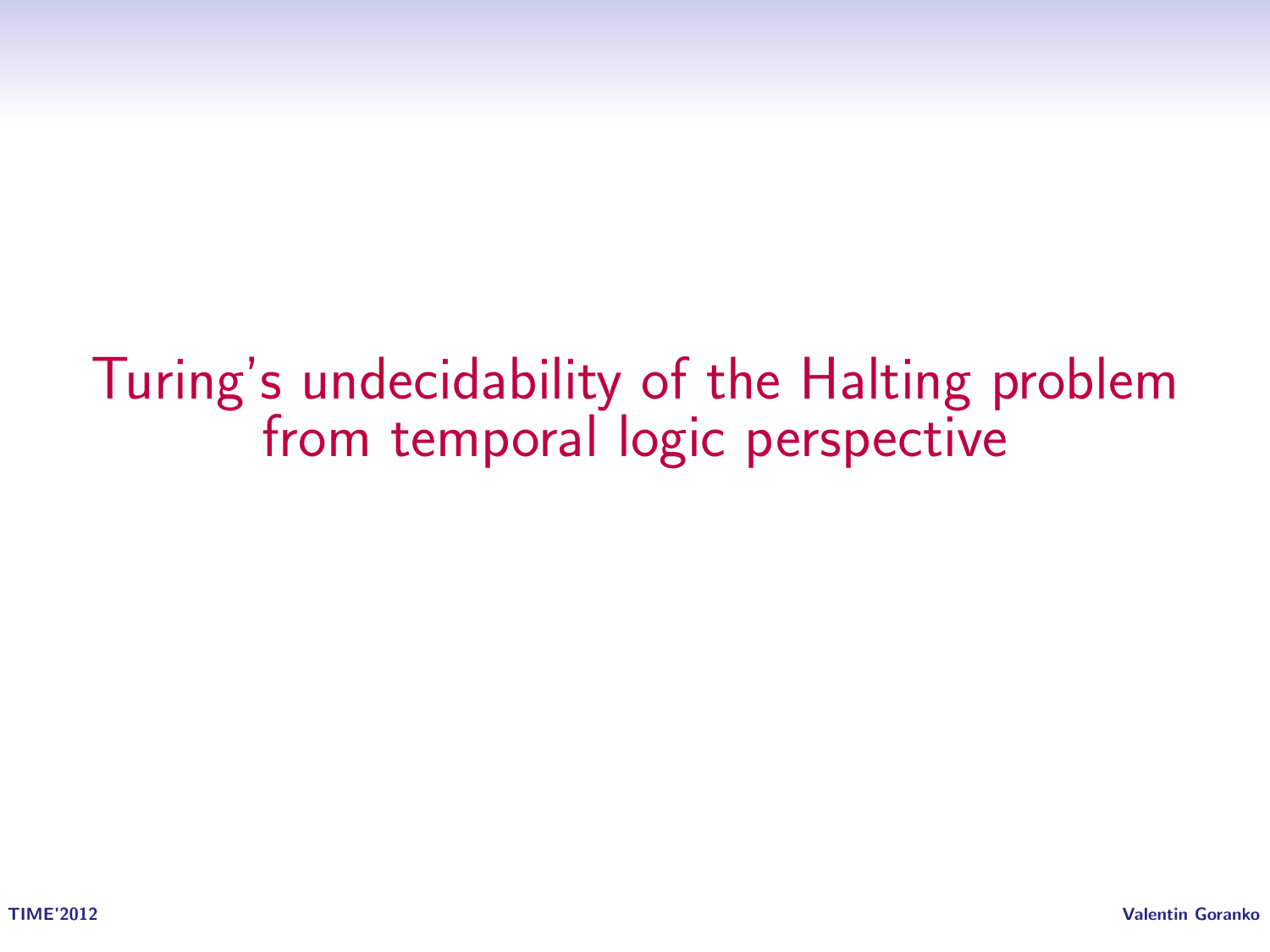The halting of a Turing machine as a temporal logic formula

- The configuration graph of a TM as a transition system  $Conf(M)$ :
	- States: configurations of the TM
	- Transitions: determined by the TM transition relation
	- Labels for initial and terminal states
- Temporal logic for Turing machines:
	- Atomic propositions init for the initial states and term for terminal states, plus temporal operators incl.  $\mathcal{X}$  and  $\mathcal{F}$ .
	- Expressing the halting property (for deterministic TM) :

#### init  $\rightarrow$  F term

TIME'2012 Valentin Goranko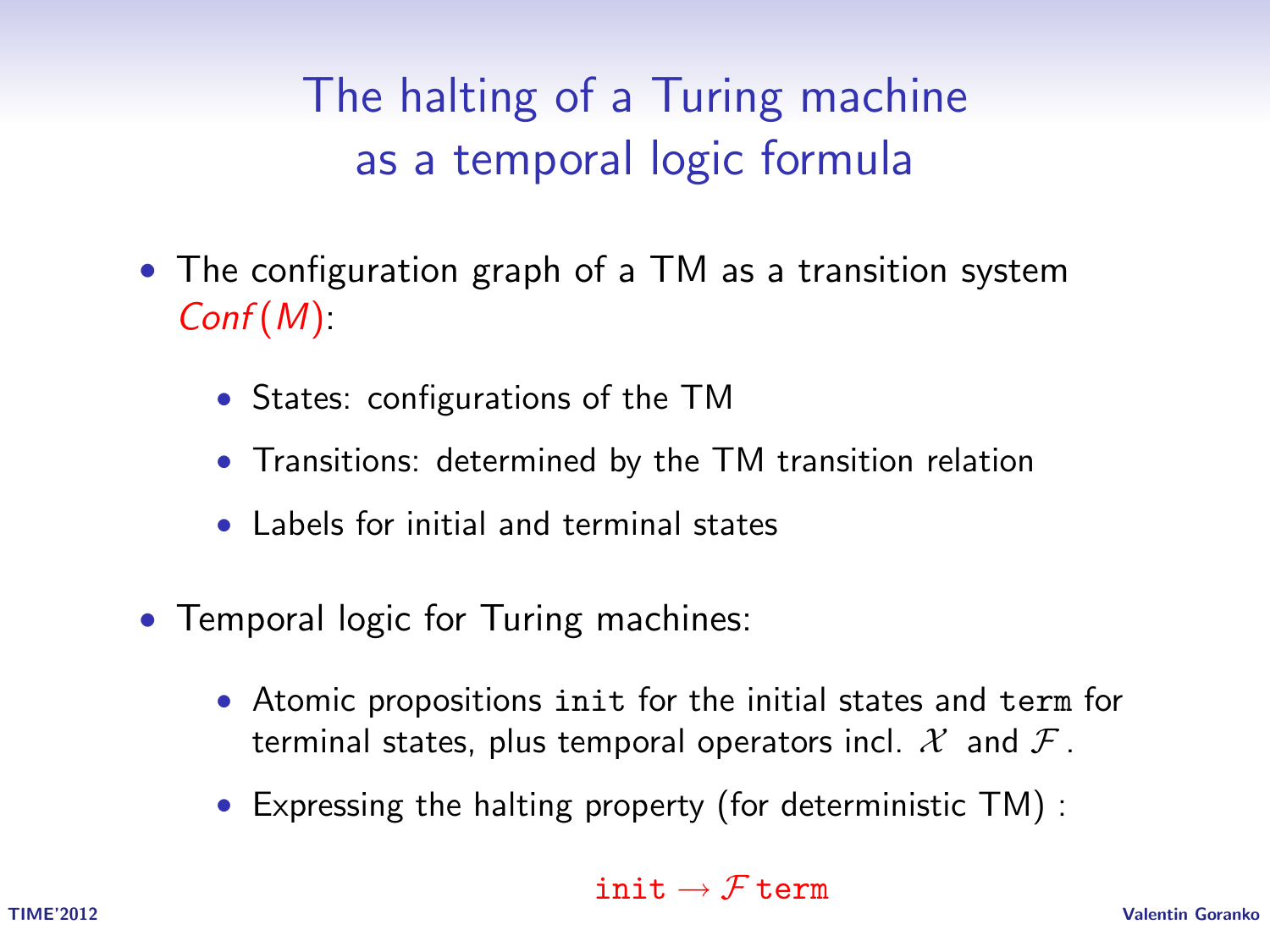# The Halting problem as a model checking problem

The Halting problem as a local model checking problem:

- The halting of a Turing machine M on any given input is equivalent to the truth of  $\mathcal F$  term at the corresponding initial state in  $Conf(M)$ .
- Thus, the undecidability of the Halting problem translates into an undecidable local model checking problem in the class of transition systems of type  $Conf(M)$ .
- Applying this to the universal Turing machine  $U$  yields an undecidable local model checking problem on  $Conf(U)$  alone.

The Halting problem as a global model checking problem:

- The halting of  $M$  on every given input is equivalent to the validity of  $\text{init} \rightarrow \mathcal{F} \text{term}$  in  $\text{Conf}(M)$ .
- TIME'2012 Valentin Goranko problem whether a given TM always halts is undecidable.• The undecidability of the Halting problem implies that the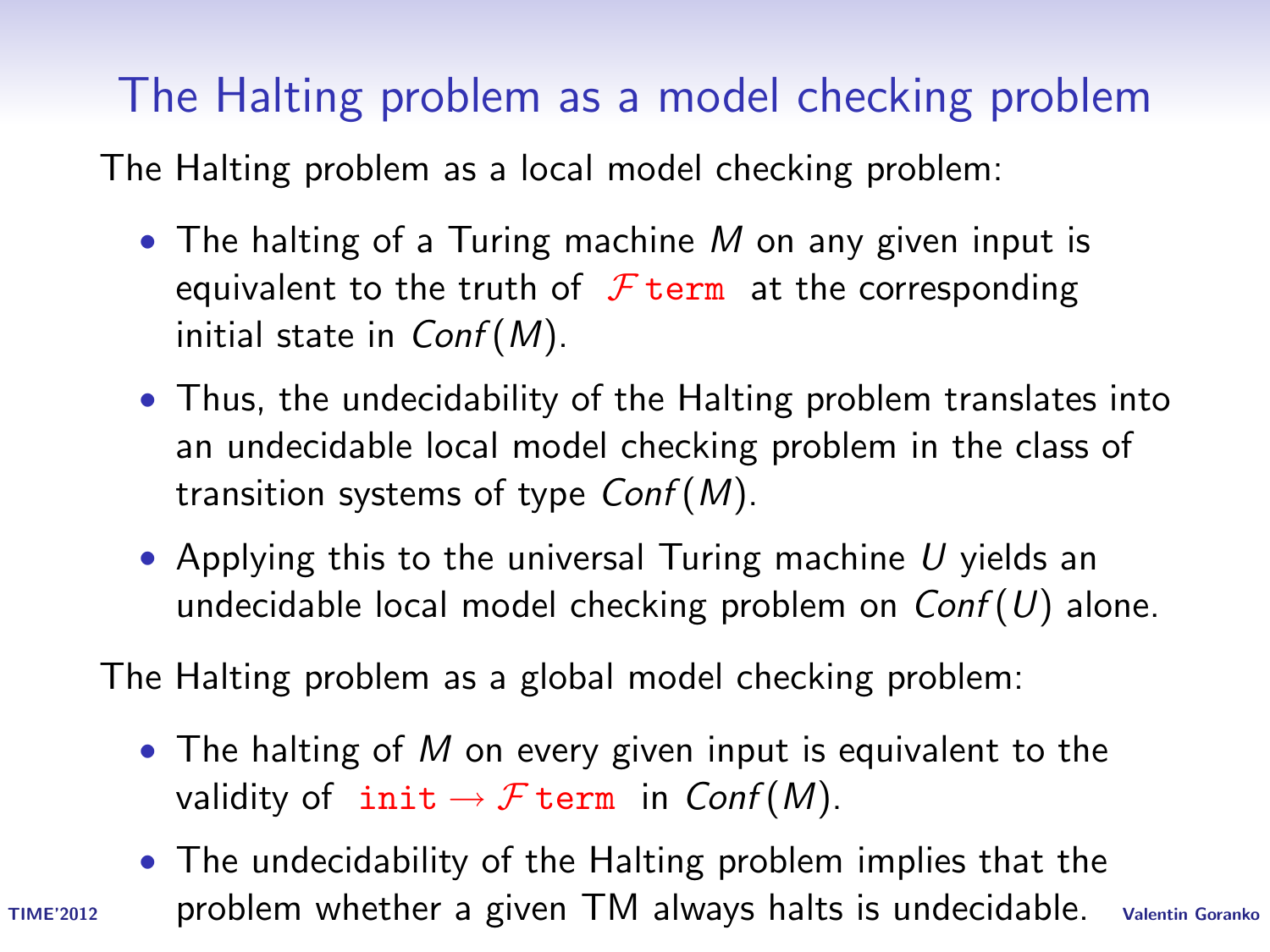#### The Halting problem as a validity problem

- Any Turing machine M can be described by a temporal logic formula  $\Phi(M)$  in a *sufficiently expressive* temporal language.
- The Halting problem for M on a blank tape is equivalent to the validity of

 $(\Phi(M) \wedge \text{init-blank}) \rightarrow \mathcal{F}$  term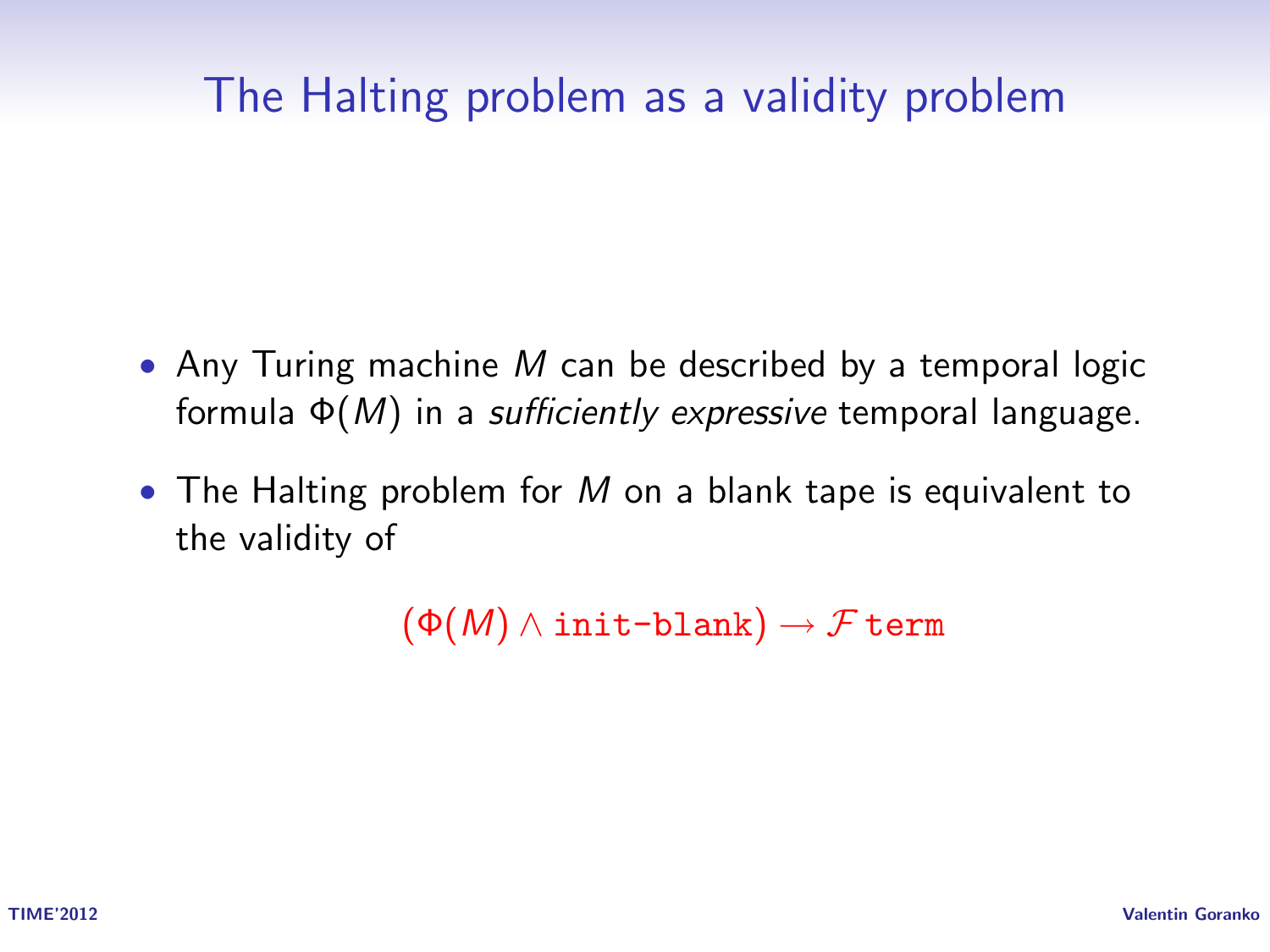## Early undecidability results in propositional temporal logics

The first known to me undecidability result for a propositional temporal logic:



Steve Thomason

Reduction of Second-Order Logic to Modal Logic Mathematical Logic Quarterly, vol 21, 1975, pp. 107-114

Reduction of the frame validity based logical consequence the MSO theory of a binary relation to a propositional tense logic  $T_{15}$ with a set of Prior's tense operators  $H_i,G_i,P_i,F_i$  over each of 15 temporal orderings  $\preceq_1, \ldots, \preceq_{15}$ , satisfying special interrelations.

Further, the logical consequence in  $T_{15}$  is reduced to logical consequence in plain modal logic.

NB: the reduction adds a special formula  $\delta$  to the premises, so it does not reduce validity to validity.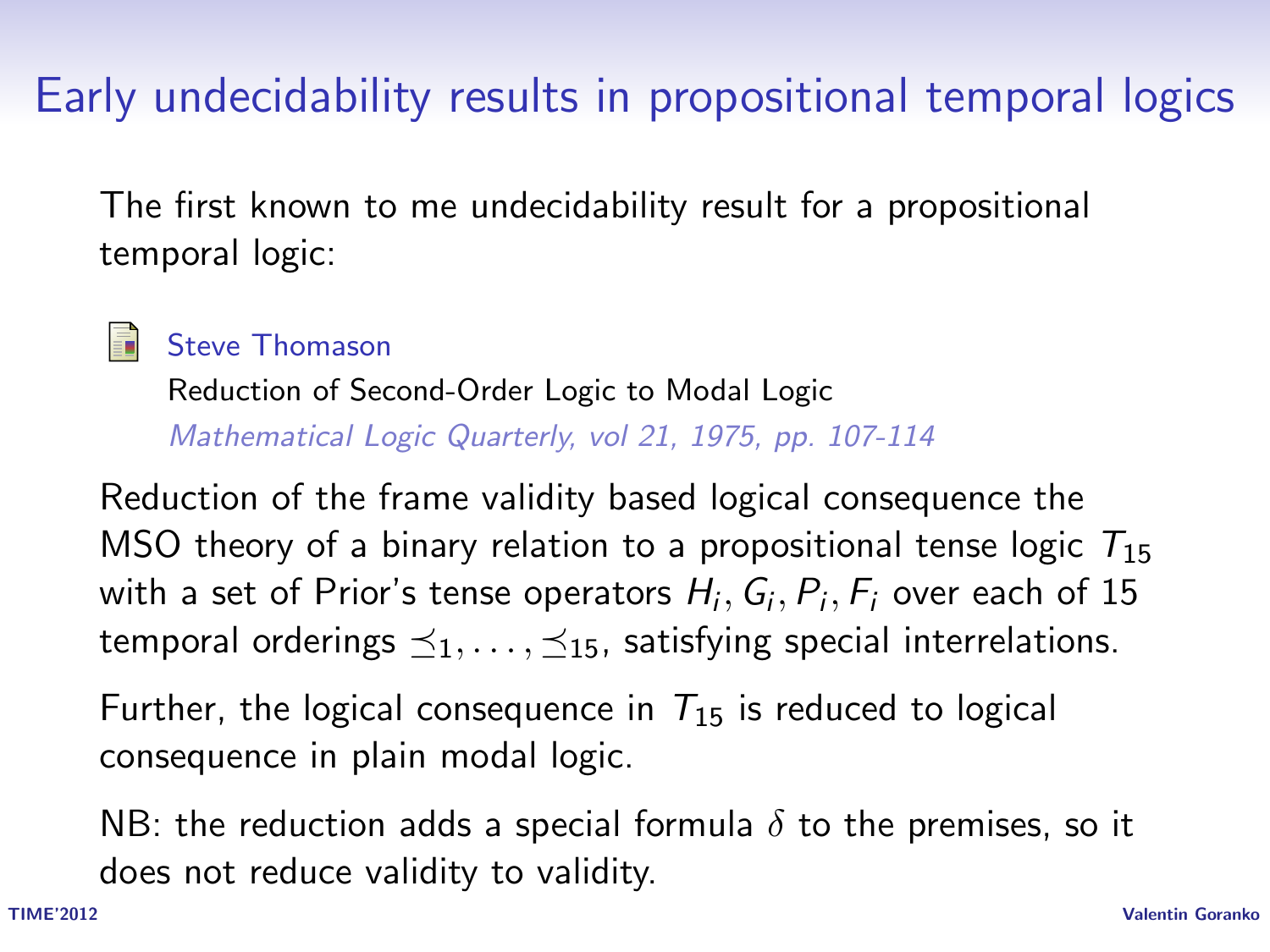# Early undecidability results in propositional temporal logics cont'd

Stephen Isard

A Finitely Axiomatizable Undecidable Extension of K. Theoria 43 (3), 1977, pp. 195-202.

This is seemingly the first undecidability result in modal logic, using reduction from the Halting problem (of Minsky machines).

#### Valentin Shehtman

螶

Undecidable Propositional Calculi.

Problems of Cybernetics. Non-classical logics and their applications, vol. 75, 1982, p.74-116 (in Russian)

TIME'2012 The answer seems to lead to interval logics. The Collectin Goranko These results refer to specially constructed, mostly artificial, logics. The first undecidability results on 'natural', purely temporal logics?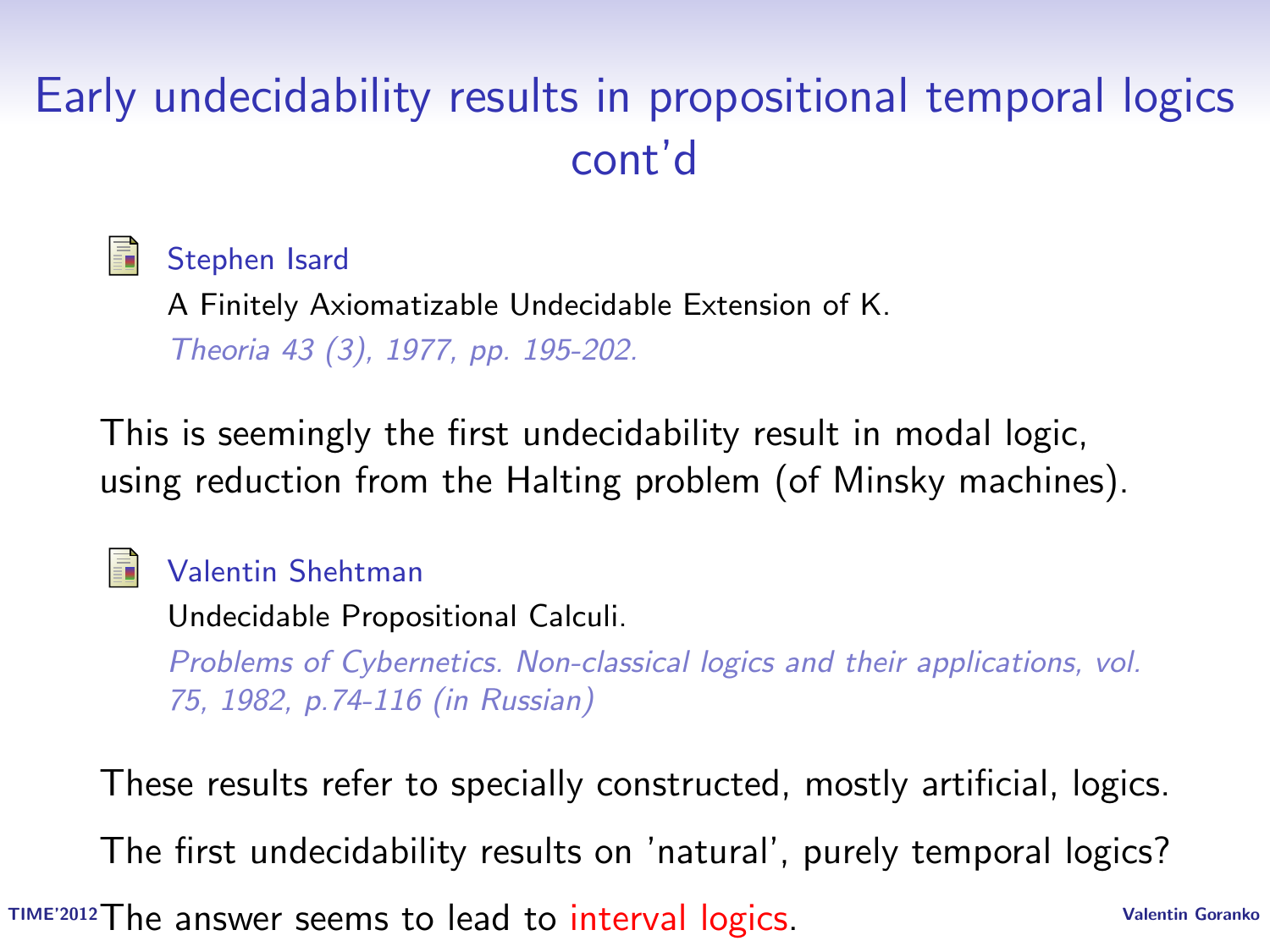# Undecidability of interval temporal logics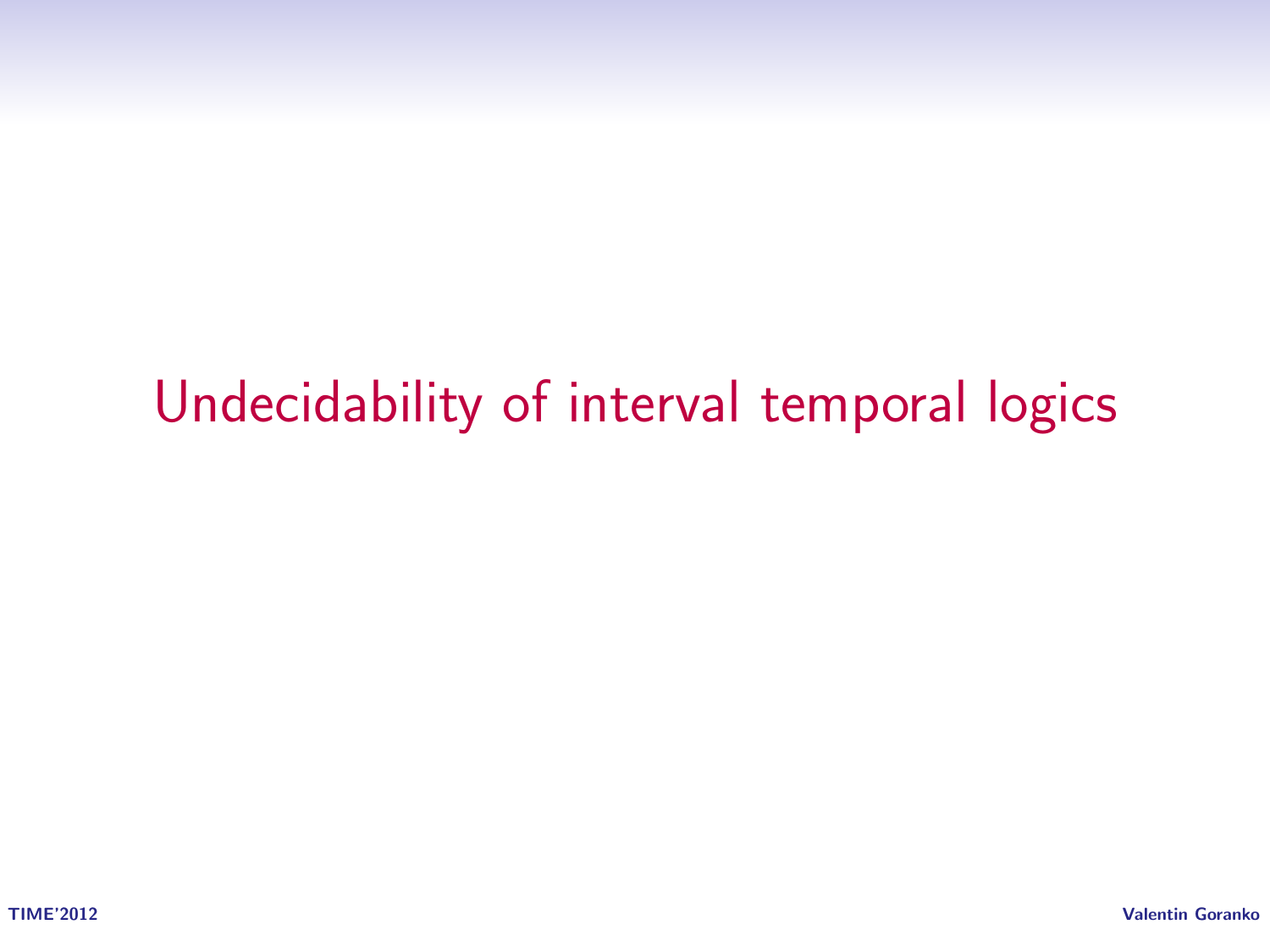# Moszkowski's Propositional Interval Temporal Logic (PITL)

畐

Joseph Halpern, Zohar Manna, and Ben Moszkowski A Hardware Semantics Based on Temporal Intervals. Tech Report STAN-CS-83-963, Stanford University, 1983.

#### 螶

Ben Moszkowski

Reasoning about Digital Circuits. PhD Thesis, Stanford University, 1983.

PITL-formulae:

$$
\phi ::= p | \neg \phi | \phi \land \psi | \bigcirc \phi | \phi; \psi.
$$

Models of PITL: based on (finite) discrete linear orderings.

Formulae are evaluated on discrete intervals: finite sequences of states  $\sigma = s_0, s_1, \ldots, s_n$ , with  $n > 0$ .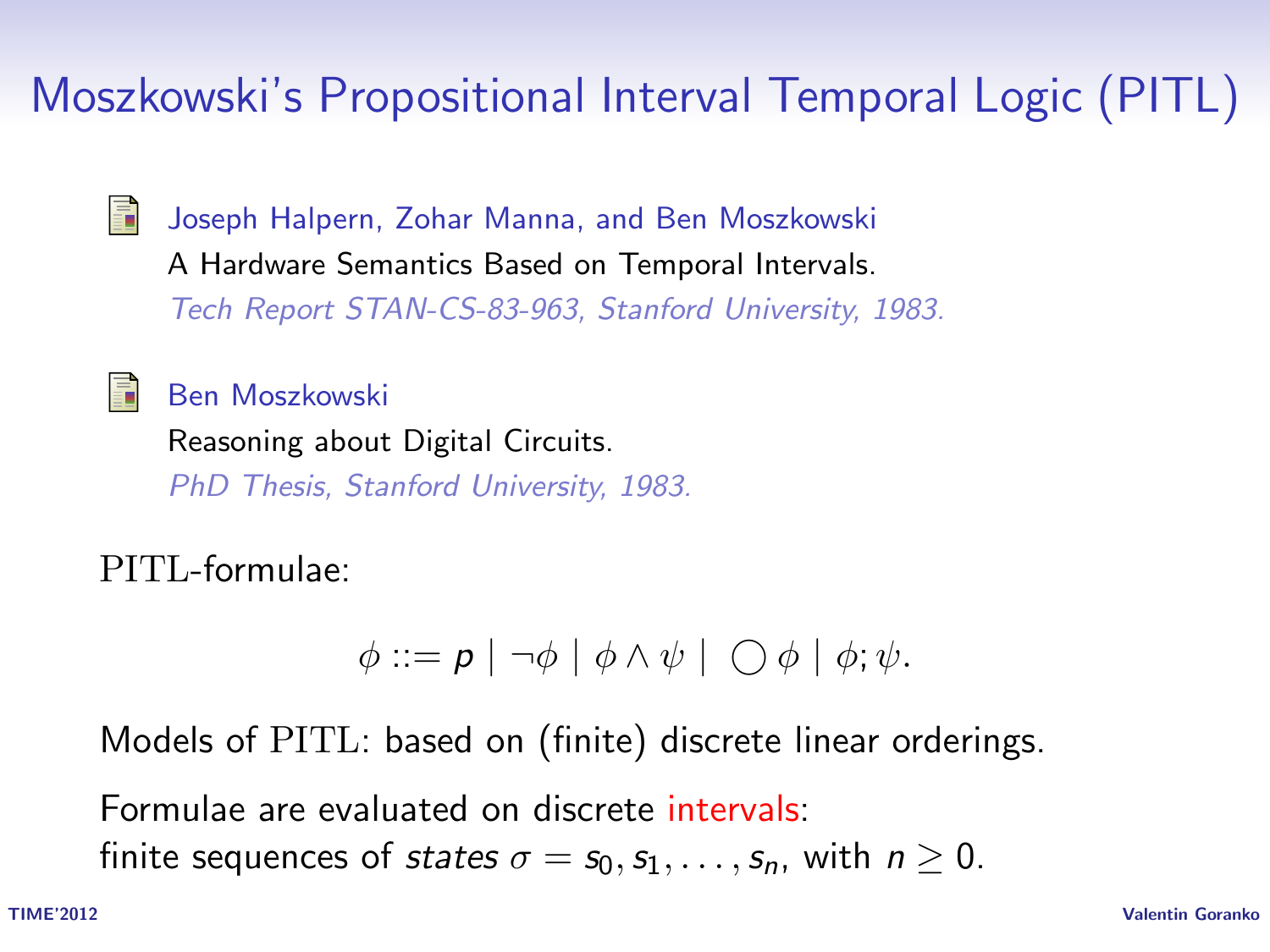## PITL with locality: semantics and decidability

- Atomic propositions evaluated at states.
- Locality principle: the value of an atomic proposition over an interval is its value at the initial state of that interval.
- Semantics of 'next' operator  $\bigcap$  $s_0, s_1, \ldots, s_n \models \bigcirc \varphi$ , where  $n > 0$ , iff  $s_1, \ldots, s_n \models \varphi$
- Semantics of 'chop' operator;  $s_0, s_1, \ldots, s_n \models \phi; \psi$  iff there is *i* where  $0 \le i \le n$ , such that  $s_0, s_1, \ldots, s_i \models \phi$  and  $s_{i+1}, \ldots, s_n \models \psi$ .

Theorem[Halpern and Moszkowski, 1983]: The satisfiability problem for PITL with locality is decidable, though [Kozen'92] with nonelementary complexity.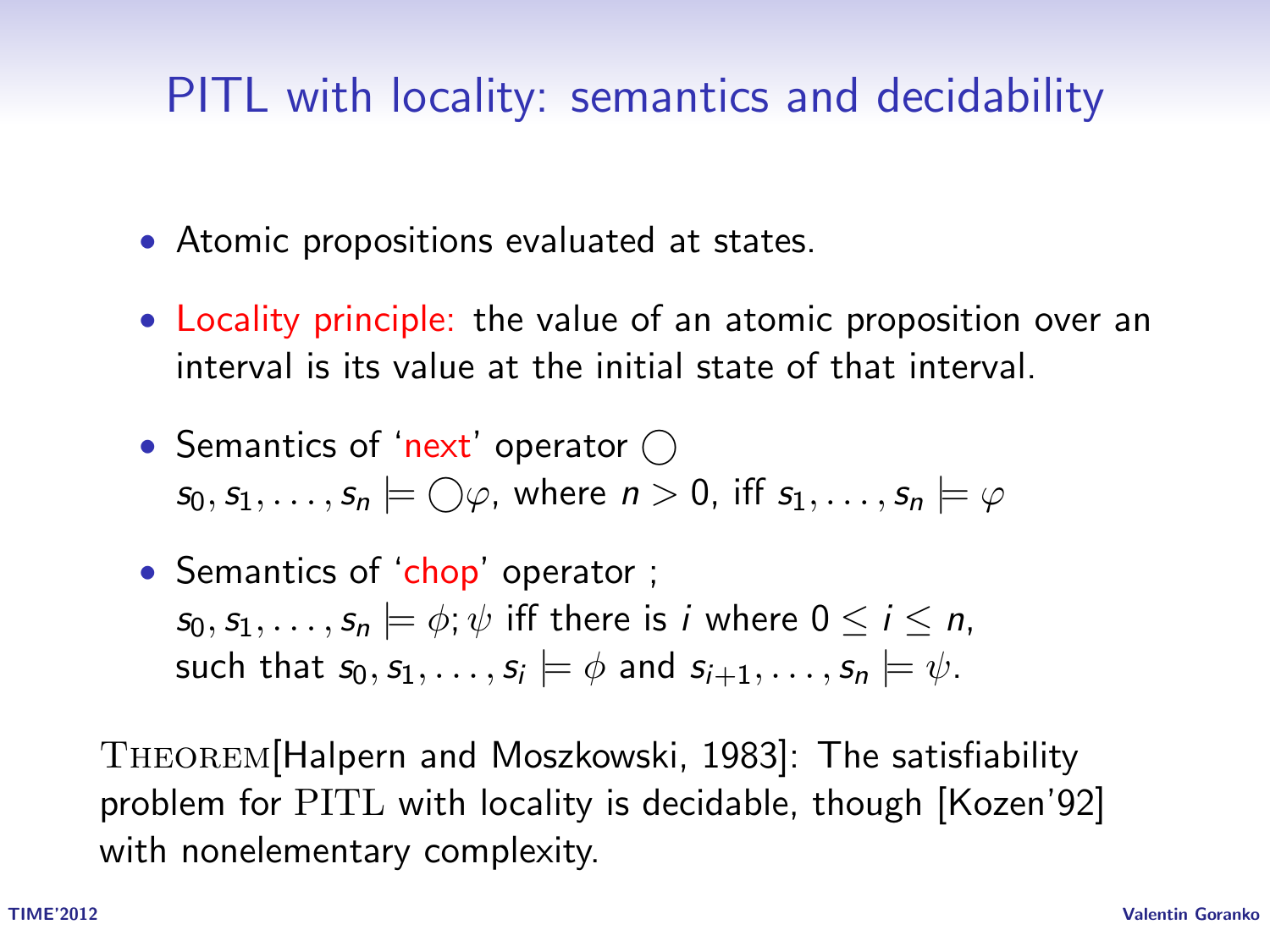# PITL: undecidability

Theorem[Halpern and Moszkowski, 1983]: The satisfiability problem for PITL without locality is undecidable.

Proof idea: follows early 1980's work by Chandra, Halpern, Meyer and Parikh on process logics.

Uses undecidability of emptiness of the intersection of the languages of two context-free grammars (in Greibach normal form).

Given two context-free grammars G1 and G2, one can construct a PITL formula that is satisfiable iff the intersection of the languages generated by G1 and G2 is nonempty.

Proof details in:



#### Ben Moszkowski

A Hierarchical Completeness Proof for Propositional Interval Temporal Logic with Finite Time.

TIME<sup>2012</sup> Temporal Logics and Duration Calculi, vol. 14(12), 2004, pp 55–104 valentin Goranko Journal of Applied Non-Classical Logics, Special issue on Interval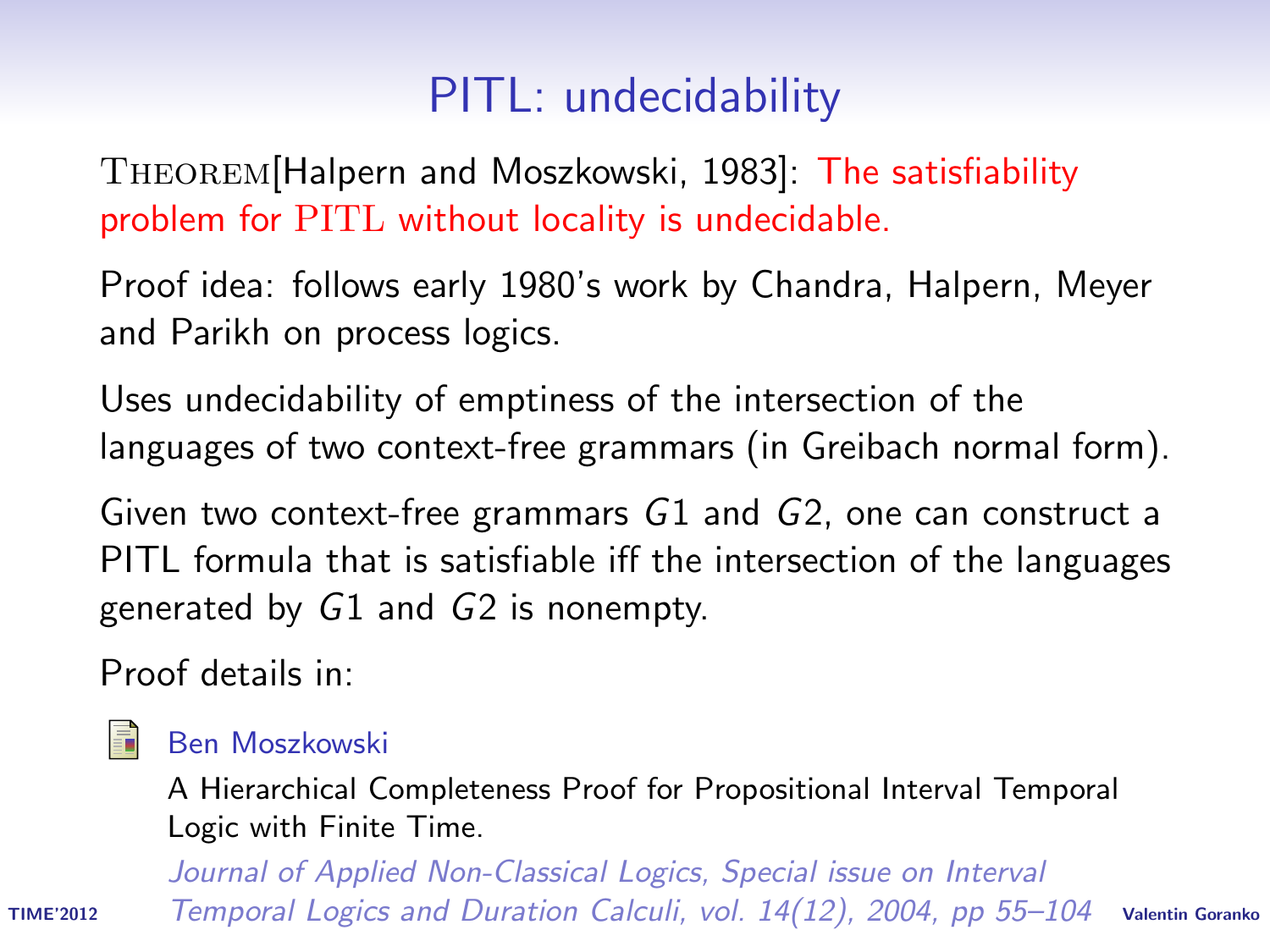## Undecidability of duration calculi

Duration calculus: extension of the PITL framework with the notion of a state and state duration.

Zhou Chaochen, C. A. R. Hoare and A.R. Ravn A Calculus of Durations Information Processing Letters, 40(5):269-276, 1991

Even very simple fragments of DC are undecidable:

譶 Michael R. Hansen and Zhou Chaochen Duration Calculus: Logical Foundations Formal Aspects of Computing, vol. 9 (1997), pp.283 330

Proof technique: reduction from the halting problem for 2-counter Minsky machines.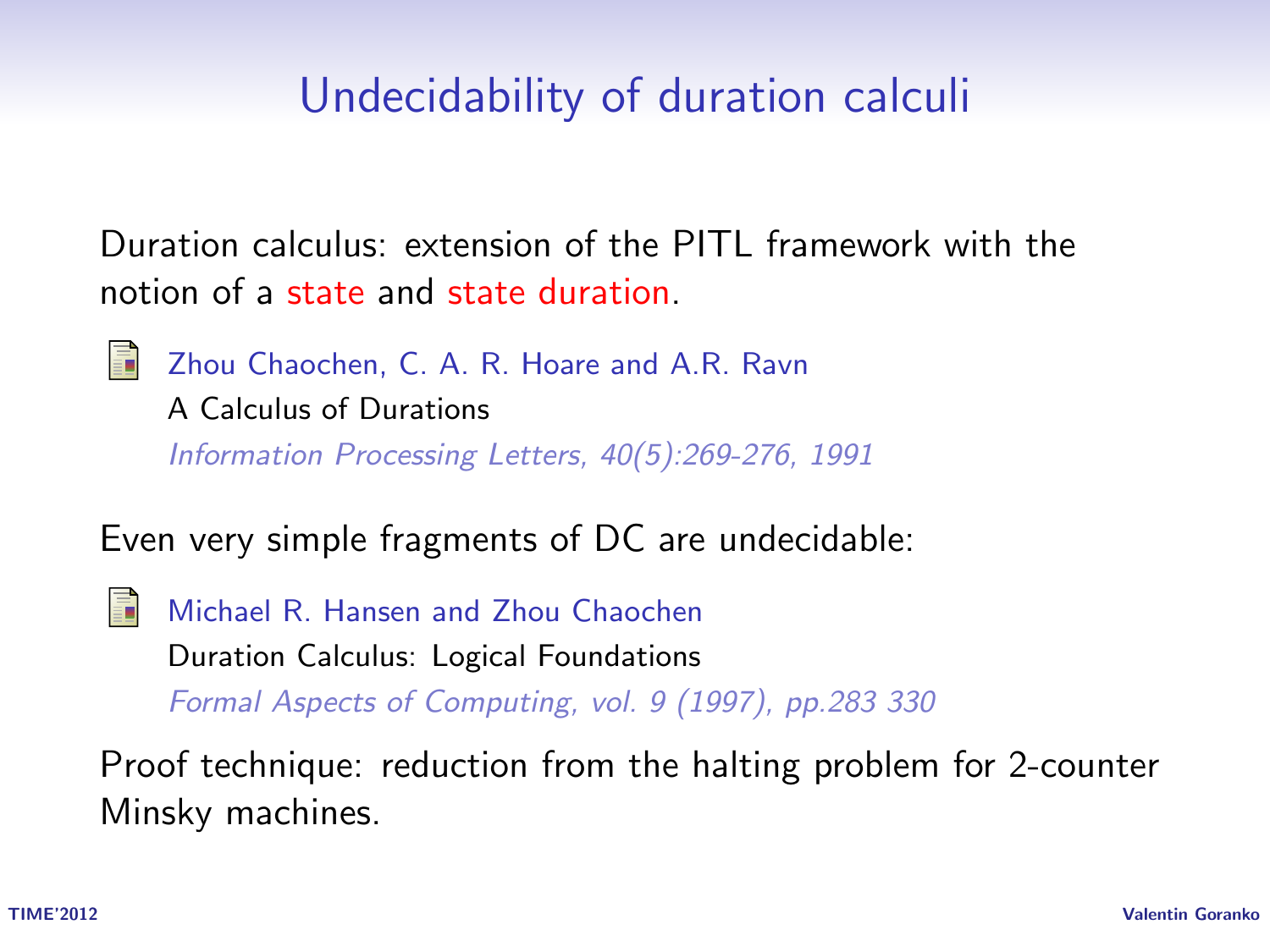## Allen's interval relations

J. F. Allen F.

Maintaining knowledge about temporal intervals.

Communications of the ACM, volume 26(11), pages 832-843, 1983.

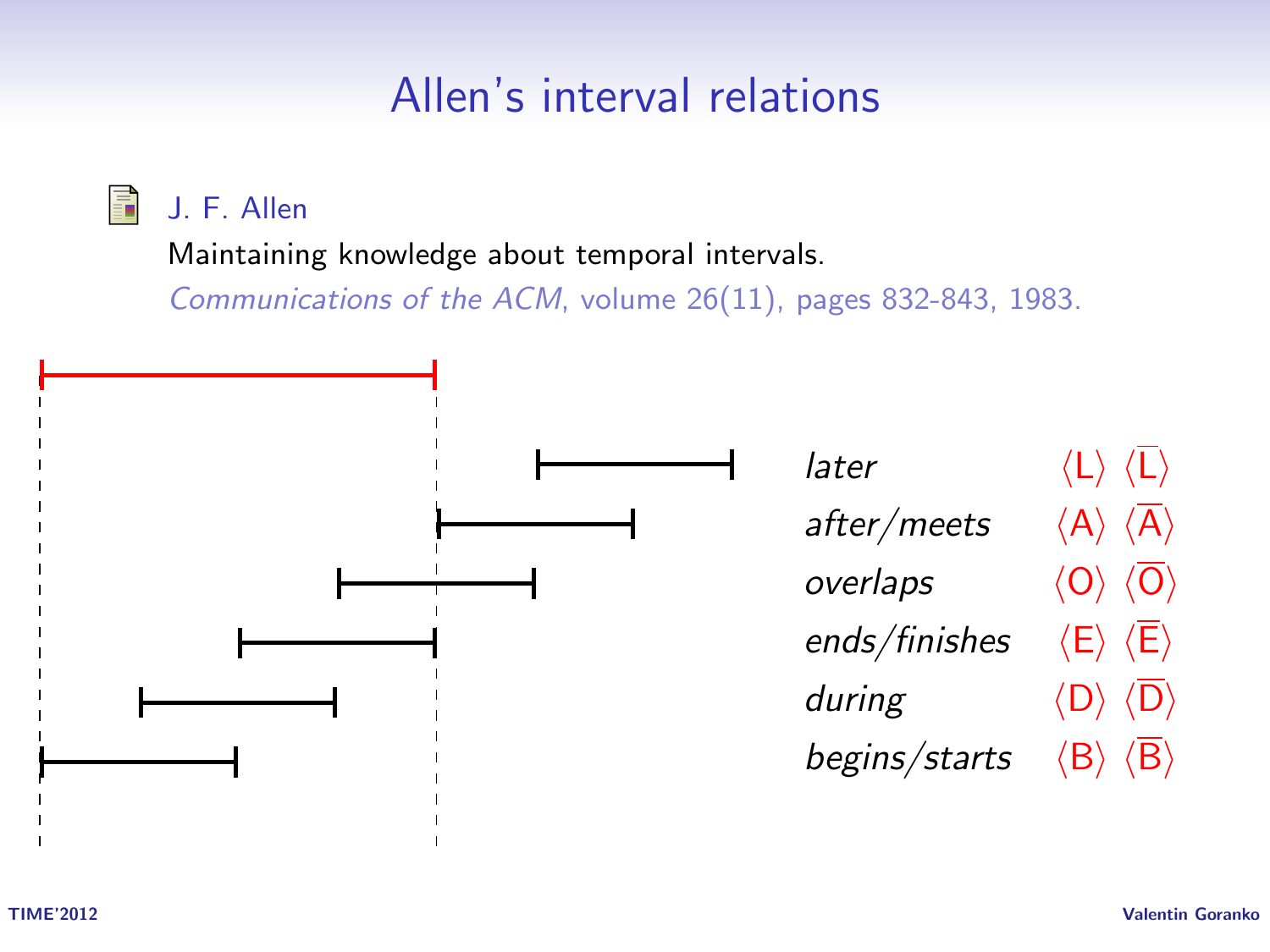# Halpern-Shoham's interval logic

- E. J. Halpern and Y. Shoham A propositional modal logic of time intervals. Proc. of LICS'1986, pp. 279-292.
- Ħ J. Halpern and Y. Shoham

A propositional modal logic of time intervals. Journal of the ACM, vol. 38(4), 1991, pp 935-962.

HS: a multimodal logic with modal operators associated with Allen's interval relations.

In the case of *non-strict semantics* when point intervals are allowed, it suffices to choose as primitive the modalities  $\langle B \rangle$ ,  $\langle E \rangle$ ,  $\langle \overline{B} \rangle$ ,  $\langle \overline{E} \rangle$ corresponding to the relations begins, ends, and their inverses:

 $\phi ::= p \mid \neg \phi \mid \phi \land \psi \mid \langle B \rangle \phi \mid \langle E \rangle \phi \mid \langle \overline{B} \rangle \phi \mid \langle \overline{E} \rangle \phi.$ 

TIME'2012 and left neighbourhood modalities  $\langle$ A $\rangle$  and  $\langle$ A $\rangle$  must be added. Valentin Goranko In the case of *strict semantics* without point intervals, the right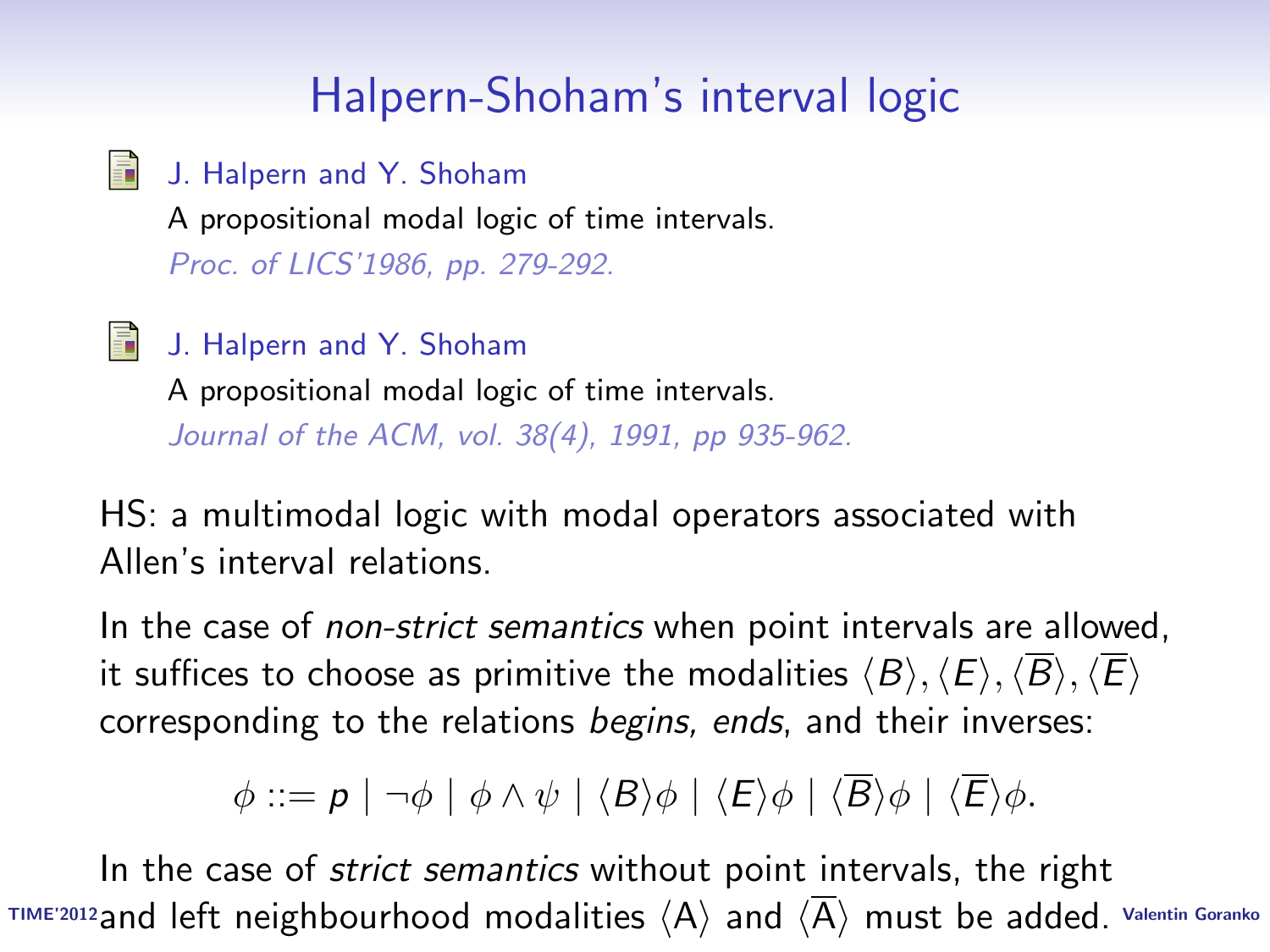# Undecidability in interval logics: the bad news

Hereafter we assume the non-strict semantics, but all results apply to the strict semantics, too.

Theorem[Halpern and Shoham'91] The validity in HS over any class of ordered structures containing at least one with an infinitely ascending sequence is r.e.-hard.

Thus, in particular, HS is undecidable over the classes of all (non-strict) models, all linear models, all discrete linear models, all dense linear models,  $\mathbb N$ ,  $\mathbb Z$ ,  $\mathbb Q$ ,  $\mathbb R$ , etc.

Proof idea: reduction from the non-halting problem for Turing machines to testing satisfiability in HS.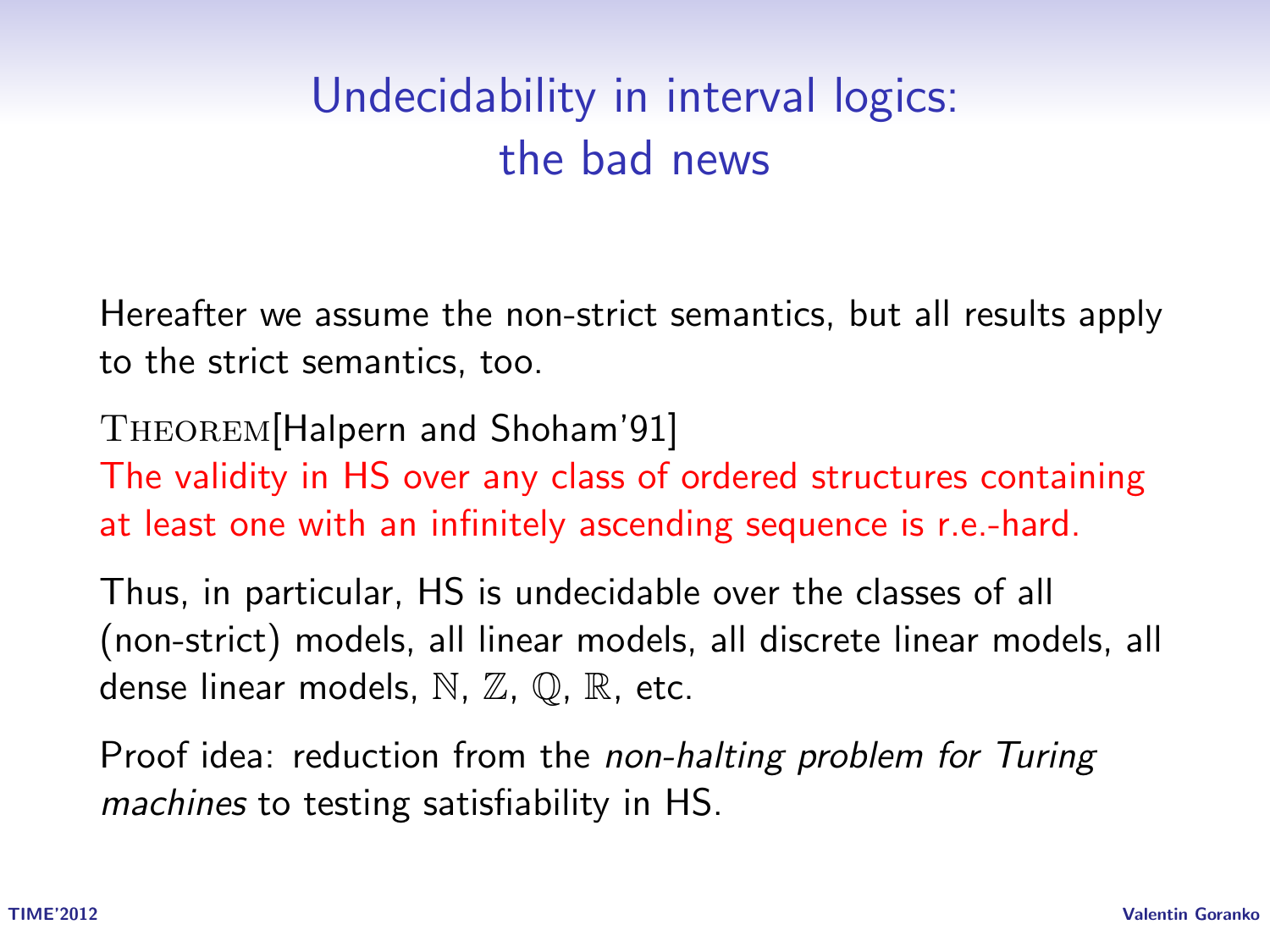# Undecidability in interval logics: can be worse...

Theorem[Halpern and Shoham] The validity in HS over any class of Dedekind complete ordered structures containing at least one with an infinitely ascending sequence is  $\Pi^1_1$ -hard.

In particular, the validity in HS over any of the orderings of the natural numbers, integers, or reals is not recursively axiomatizable.

Proof: by reduction to satisfiability in HS of the *recurrence problem* for non-deterministic TM, asking for existence of a computation of a given NTM entering the start state infinitely often.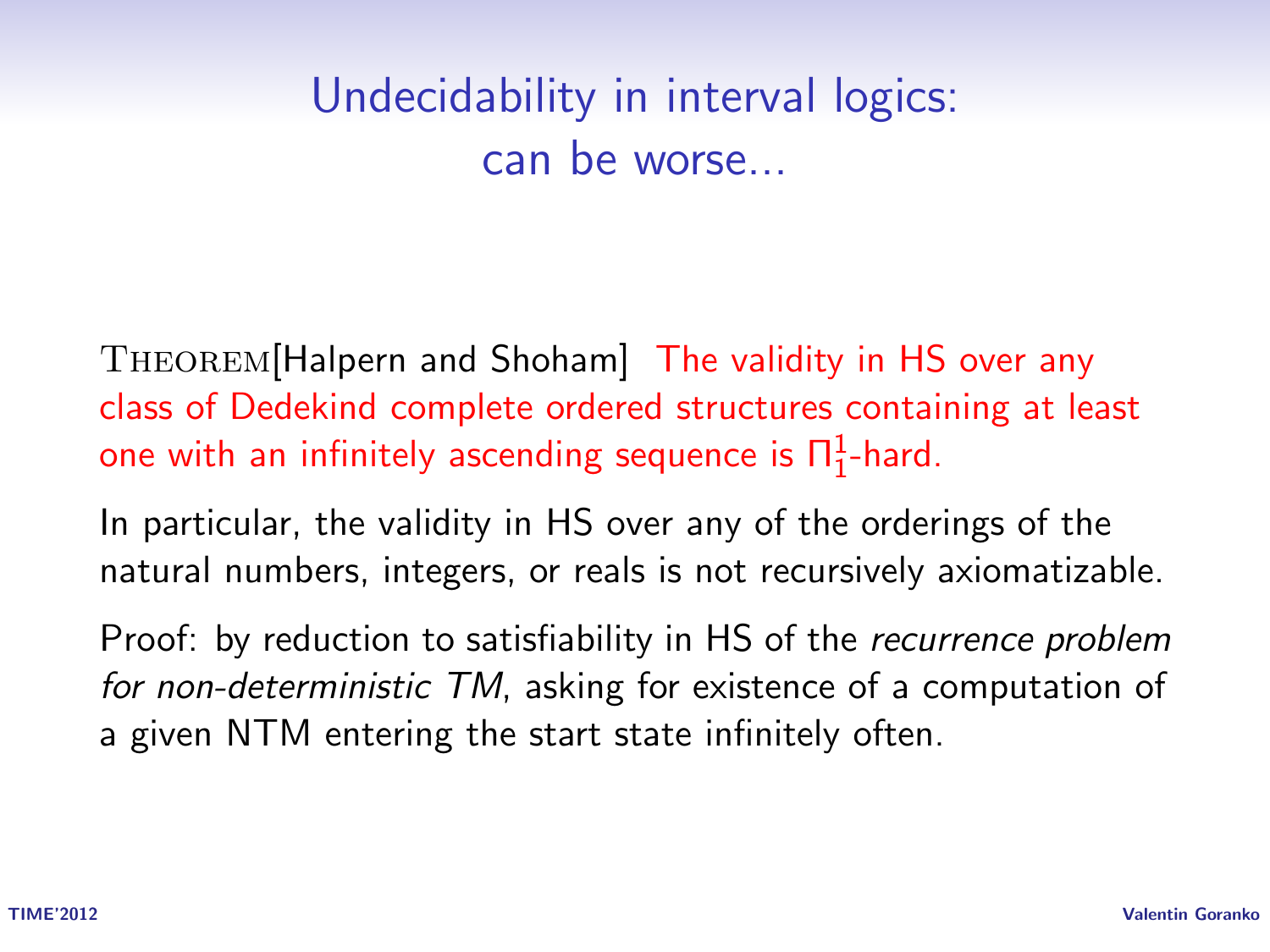#### ... and even worse

Undecidability occurs even without existence of infinitely ascending sequences. A class of ordered structures has unboundedly ascending sequences if for every *n* there is a structure in the class with an ascending sequence of length at least n.

Theorem[Halpern and Shoham] The validity problem in HS interpreted over any class of Dedekind complete ordered structures having unboundedly ascending sequences is co-r.e. hard.

In particular, satisfiability of HS formulae in the finite is r.e. hard.

Proof idea: reduction from the halting problem for Turing machines to testing satisfiability in HS.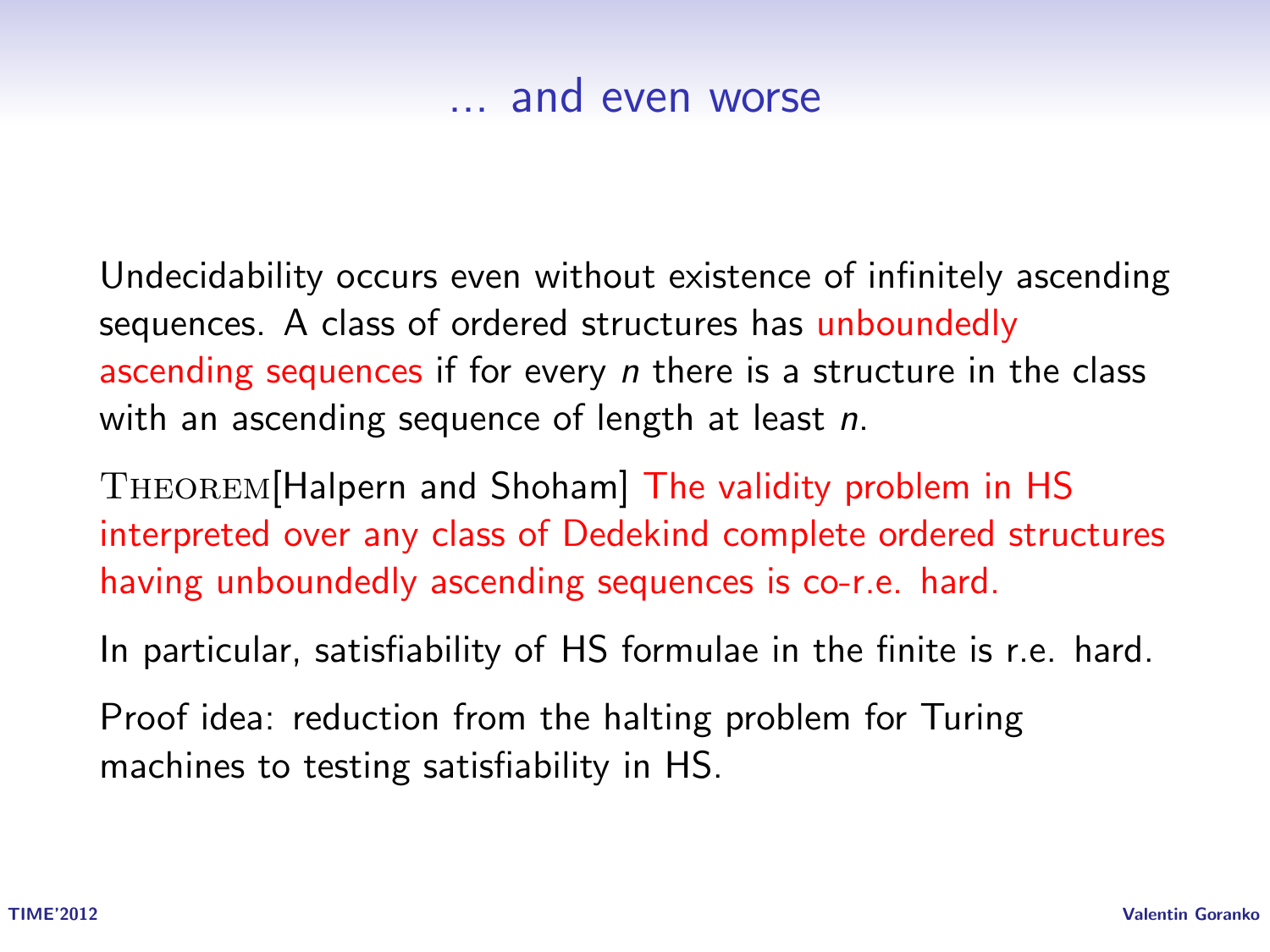# Some details of Halpern-Shoham's reduction setting the stage

Fix a Turing machine  $M = \langle \{0, 1\}, Q, q_0, q_f, \delta \rangle$ . Atomic propositions:  $L = \{0, 1, *, \#, (q, 0), (q, 1), (q, B) : q \in Q\},\$ Truth in all future intervals:  $[F]\phi := [A]\phi \wedge [L]\phi$ . A special propositional constant  $\pi$ , true at all point intervals. Truth at the beginning/end of the current interval:

 $[[BP]]\phi := [B](\pi \to \phi);$   $[[EP]]\phi := [E](\pi \to \phi).$ 

Every cell on the tape represented by an interval satisfying

 $cell(p) = |[BP]| \# \wedge |[EP]| \# \wedge [D] p \wedge \langle D \rangle p.$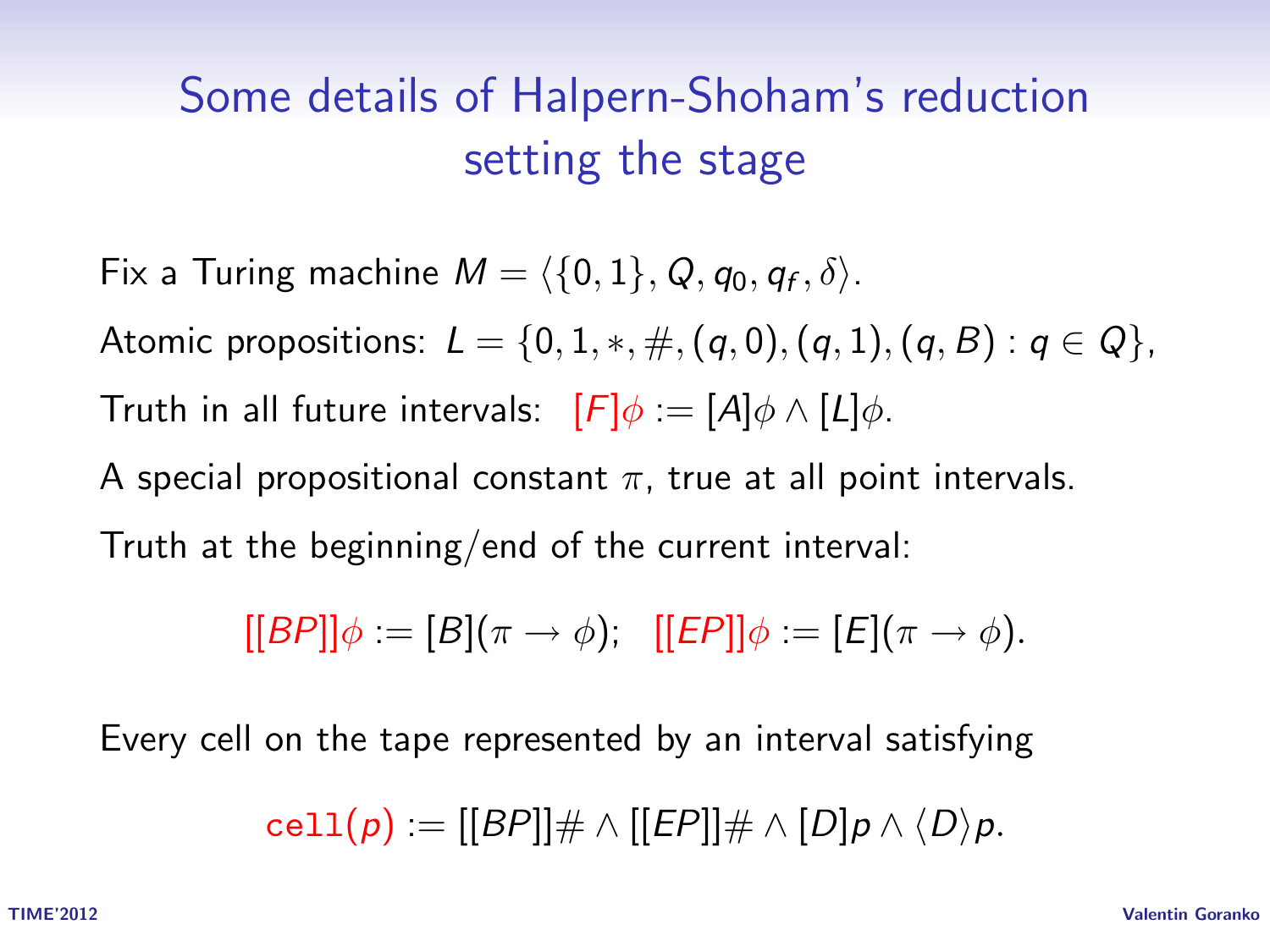# Some details of Halpern-Shoham's reduction IDs and configurations

ID: a sequence of cells, represented by an interval satisfying

$$
\mathtt{ID} := \langle B \rangle \mathtt{cell}(\ast) \land \langle E \rangle \mathtt{cell}(\ast) \land \langle D \rangle \bigvee_{l \in L, l \neq \#} \mathtt{cell}(l) \land \lnot \langle D \rangle \mathtt{cell}(\ast)
$$

Starting configurations:

startID := ID $\wedge \langle D \rangle$ (cell $((q_0, 0)) \vee$ cell $((q_0, 1)) \vee$ cell $((q_0, b))$ ). Final configuration:

 $\texttt{finalID} := \texttt{ID} \wedge \langle D \rangle (\texttt{cell}((q_f, 0)) \vee \texttt{cell}((q_f, 1)) \vee \texttt{cell}((q_f, b))).$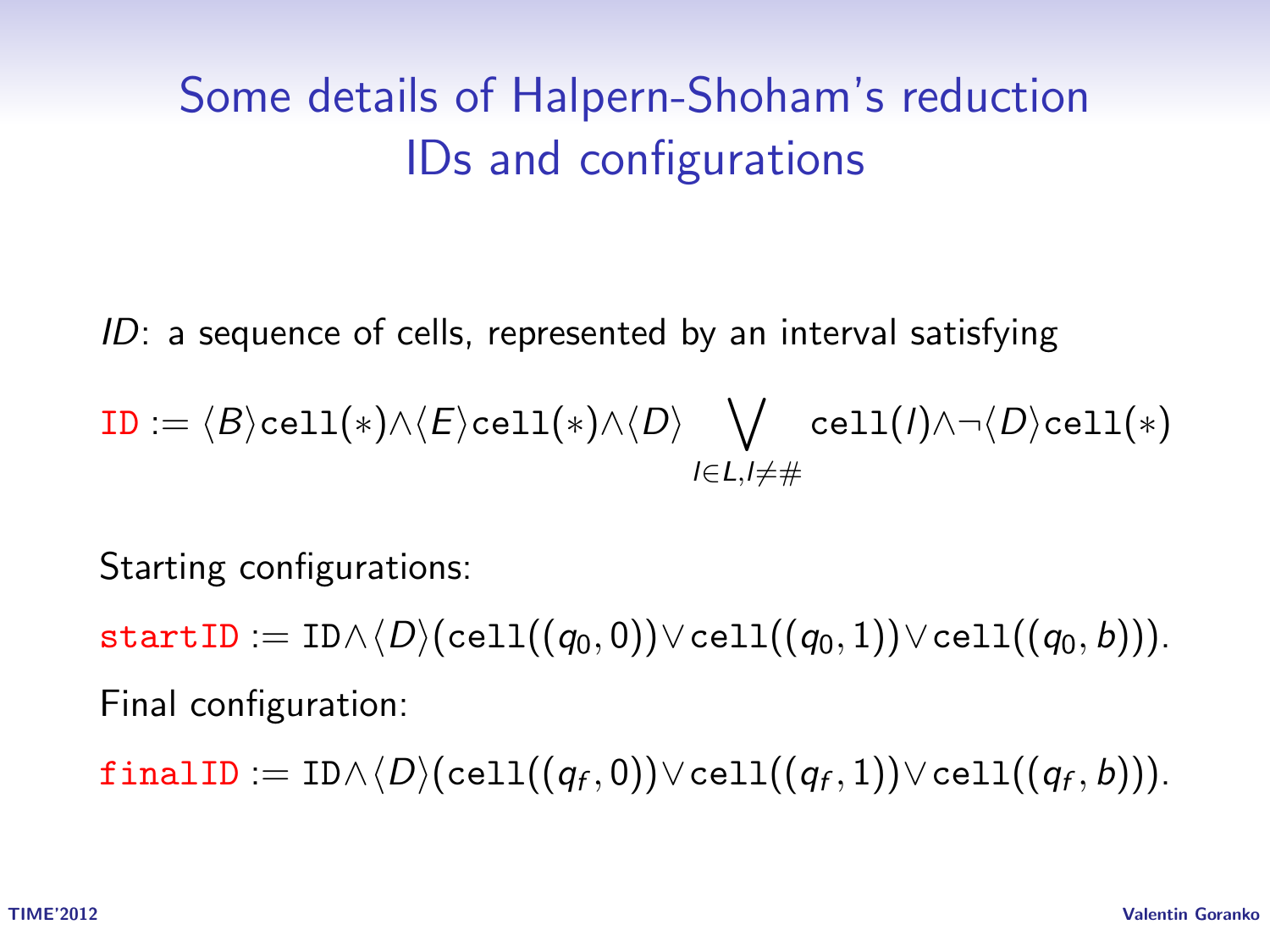# Some details of Halpern-Shoham's reduction encoding computations

Computations of M are encoded as sequences of configurations:

∗ID1 ∗ ∗ID2 ∗ ∗ID3 ∗ ∗ . . .

To ensure matching the transition relation  $\delta$ , a special atomic proposition corr is used, saying that an interval start and ends with cells that are corresponding in two consecutive IDs.

Describing corr is the most ingenious part of the reduction.

In the long run, the formula computation is defined, which is true of an interval iff it encodes a legitimate computation of M.

Now, non-halting is expressed by

NoHalt := computation  $\wedge$   $[F]$   $\neg$  final ID.

Hence, the reduction from non-halting of M to SAT(NoHalt).

TIME'2012 infinite ascending chain suffices. The comparison of the Valentin Goranko For the satisfiability of NoHalt, any interval structure with an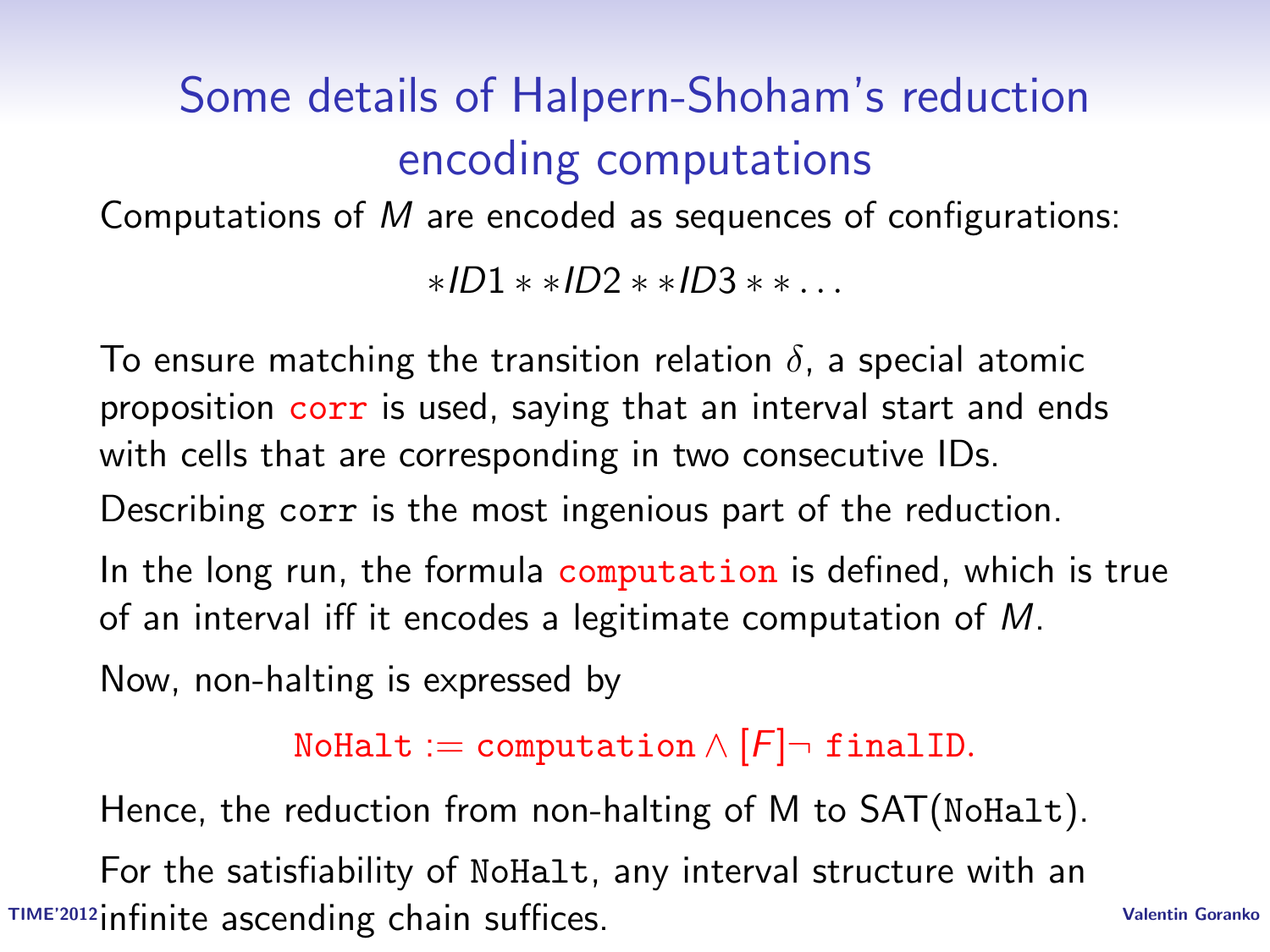## Reduction from the halting problem

Note, that halting cannot be expressed by

```
computation \wedge F finalID.
```
because there may be non-standard models, e.g. on dense orders. Such non-standard models can be eliminated on Dedekind complete orders by using the formula

NoTelescope :=  $\neg \langle B \rangle$ [E] $\langle D \rangle$ cell.

Eventually, the halting problem for  $M$  is reduced to satisfiability of

Halt := computation  $\land$  standard  $\land$   $\langle B \rangle$ startID  $\land$   $\langle E \rangle$ finalID,

where standard is a formula ensuring that any interval starting and ending with IDs can be subdivided into a finite number of IDs.

TIME'2012 of a computation to visit infinitely often its starting state. Valentin Goranko On Dedekind complete structures one can also express the property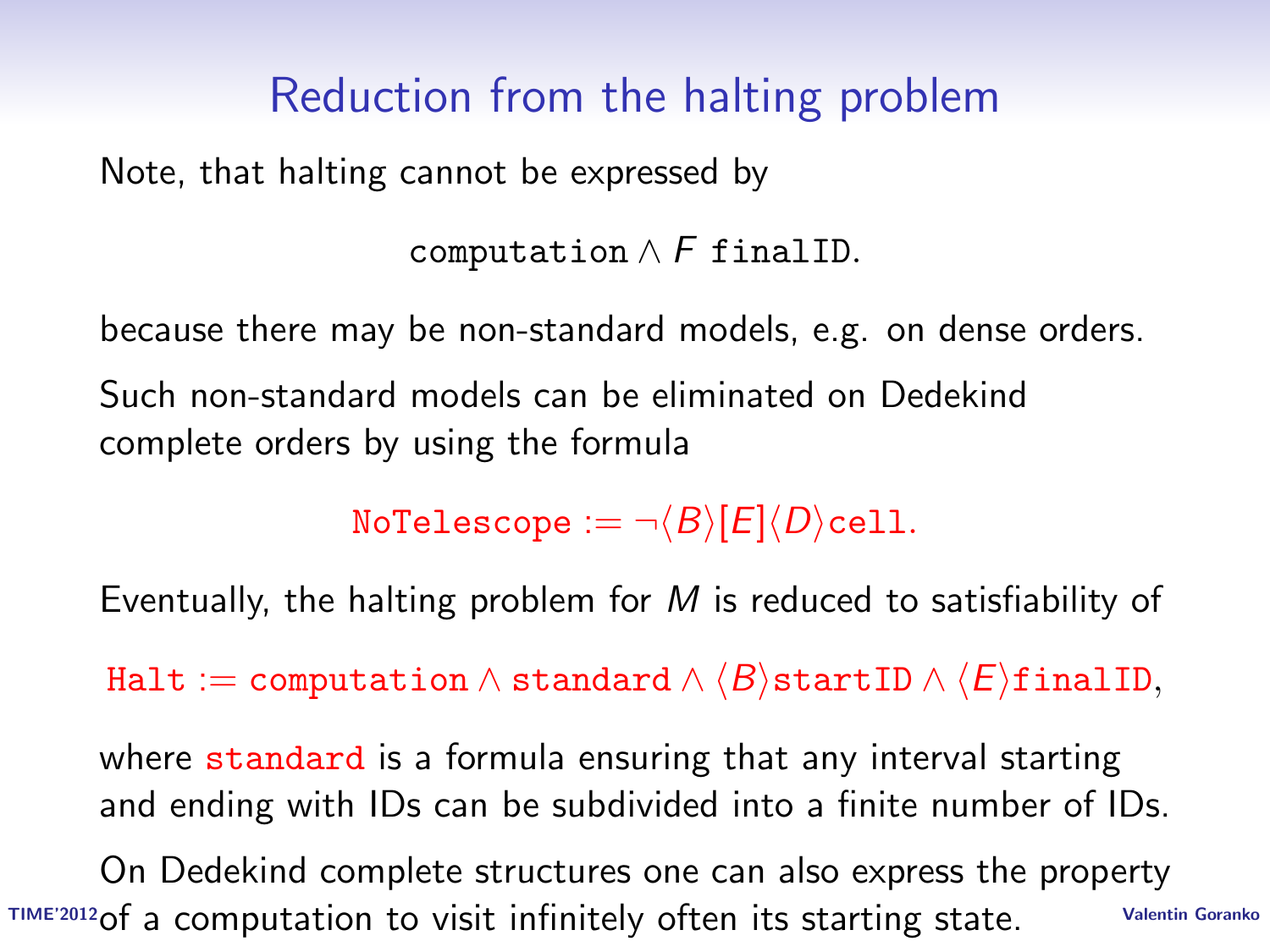## Fragments of Halpern-Shoham's interval logic

Every subset of the 12 Allen's relations (excl. the equality) defines a fragment of HS.

Thus 4096 fragments arise; of them over 1000 expressively distinct.

([D. Della Monica, A. Montanari, VG., G. Sciavicco, IJCAI' 2011]: in strict semantics there are 1347 expressively distinct fragments.)

We denote fragments by listing the letters representing the occurring modalities, e.g.  $BE$ ,  $OA\overline{A}$ , etc.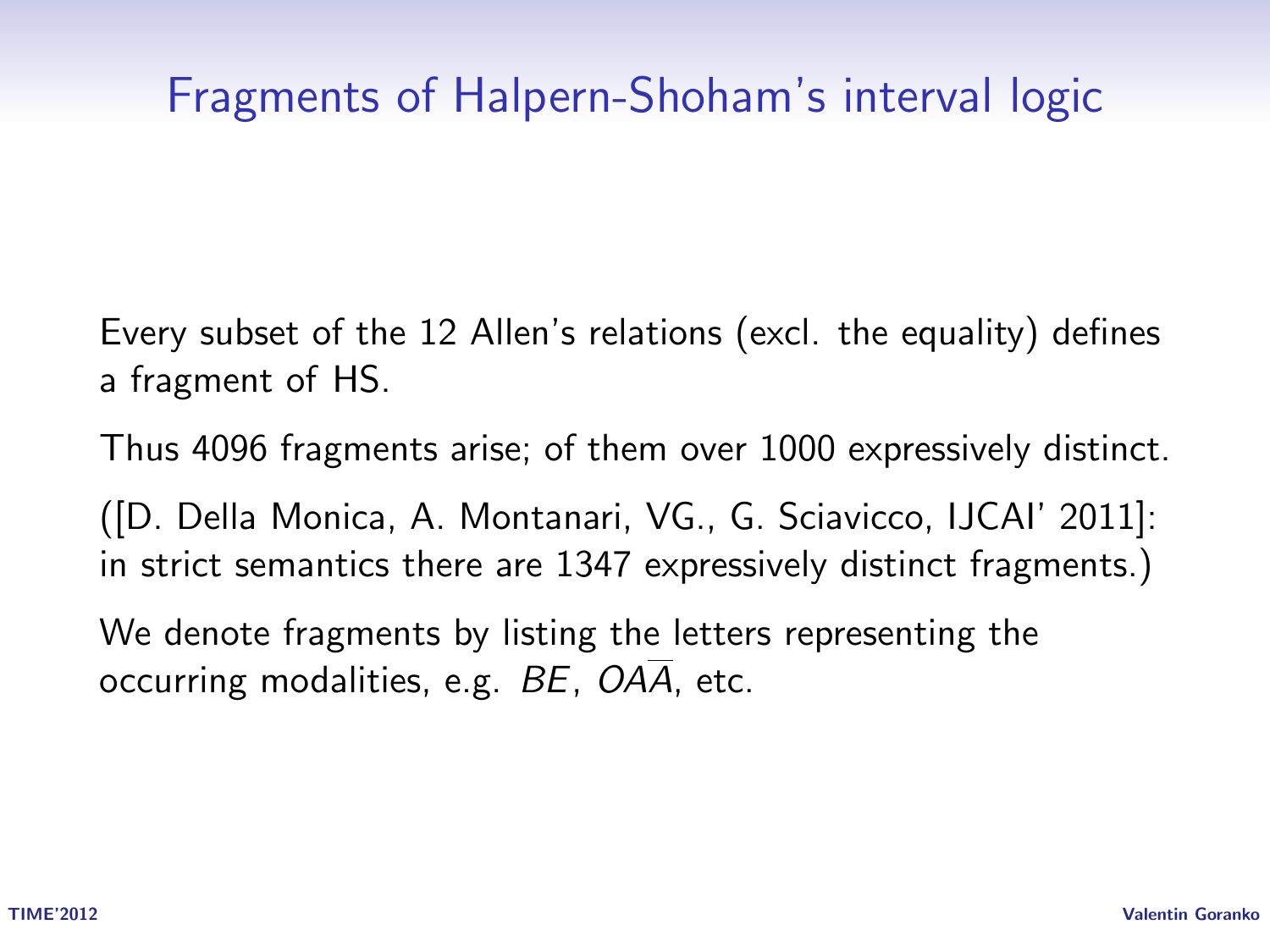# Sharpening the undecidability: early results

An inspection of the formulae in the constriction shows that any of the fragments  $ABE$  and  $\overline{AB}E$  suffices for these reductions.

By refining Halpern and Shoham's reduction, Lodaya proved in

Kamal Lodaya Sharpening the Undecidability of Interval Temporal Logic. ASIAN 2000, volume 1961 of LNCS, pages 290-298. Springer, 2000.

the following:

THEOREM The BE-fragment of HS is undecidable over the classes of dense linear interval structures, and consequently, over all linear interval structures.

COROLLARY The interval logic with 'Chop' alone is undecidable over the classes of all (dense) linear interval structures.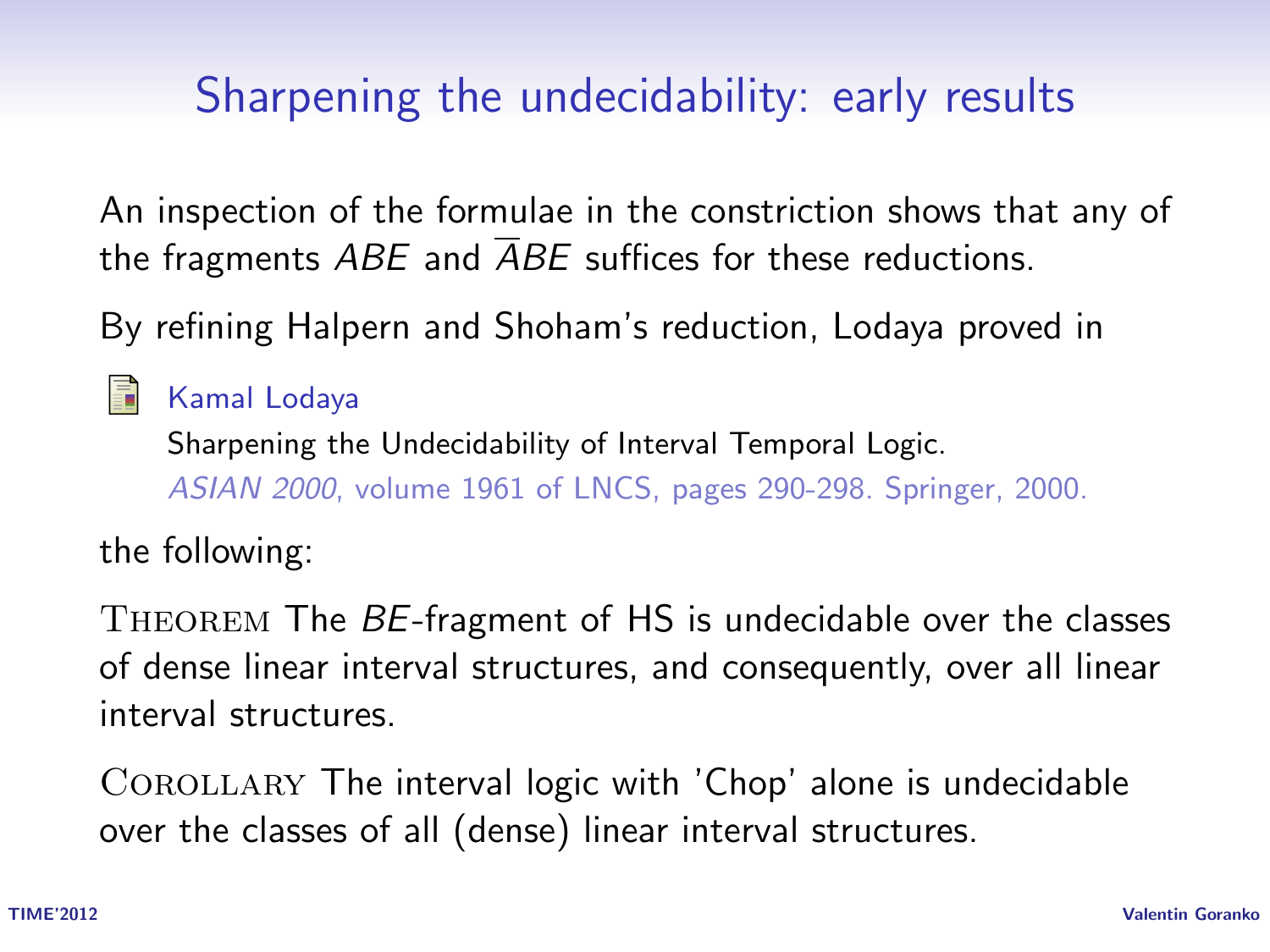# Undecidability of temporal logics via tiling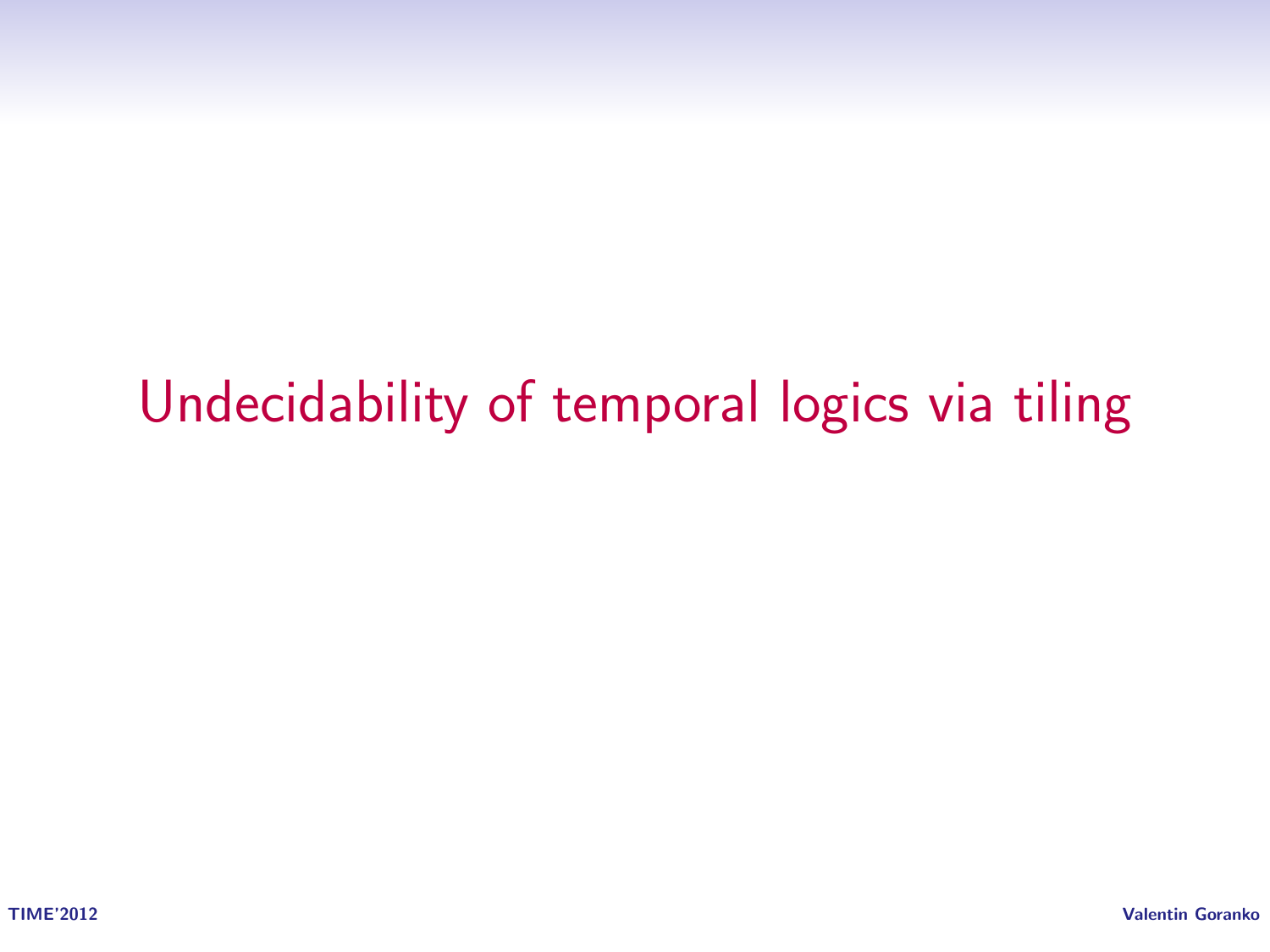# The Integer Grid Tiling Problem (IGTP)

Tile: a 'square' with coloured sides:  $\langle c_{\mu p}, c_{\text{right}}, c_{\text{down}}, c_{\text{left}} \rangle$ .



The  $N \times N$  - tiling Problem:

Given a finite set of tile types  $\mathcal{T} = \{t_1, \ldots, t_k\}$  of unlimited supply, can it be applied to tile the integer plane  $\mathbb{N} \times \mathbb{N}$  by matching the respective colors of adjacent tiles?

Theorem[Berger, 1966] The Integer Grid Tiling Problem is undecidable.

TIME'2012 Valentin Goranko aperiodically.The reason: there exist sets of tiles that can only tile the plane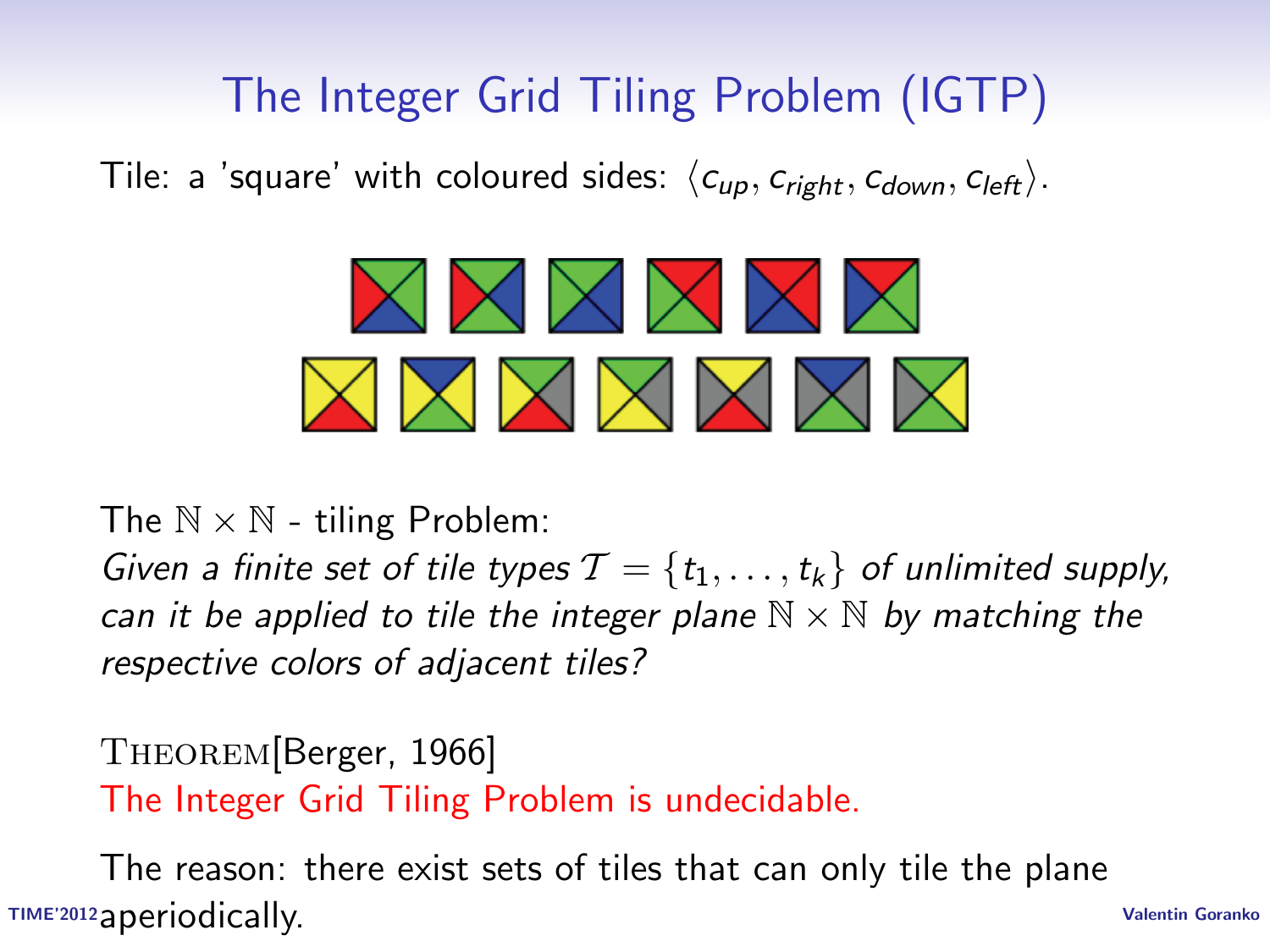## Aperiodic tiling: example

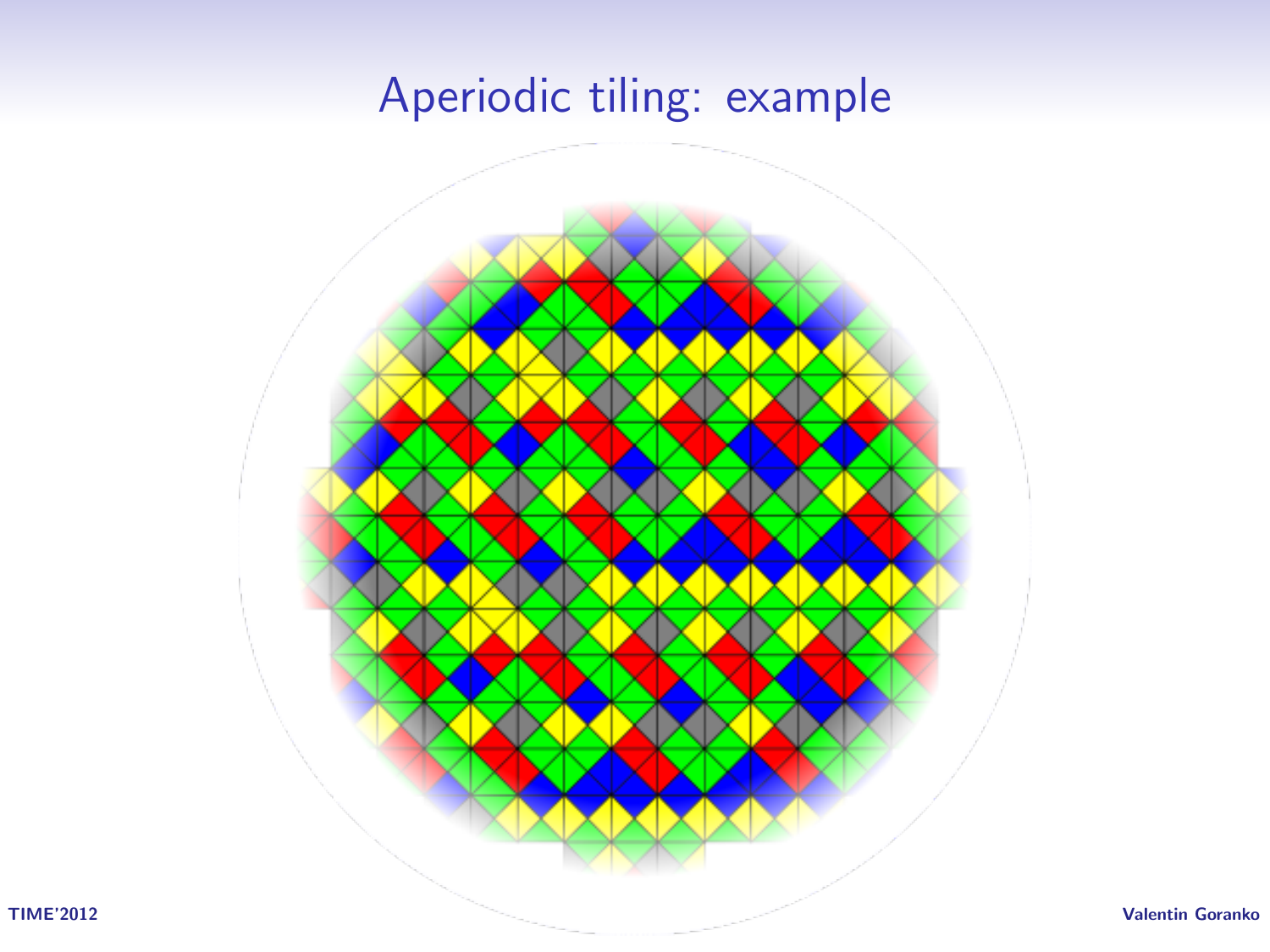# Applications of tiling problems to logical undecidability/complexity



#### David Harel

Recurring Dominoes: Making the Highly Undecidable Highly Understandable

Ann. Disc. Math. 24 (1985), 51-72.

Reduction from the IGTP can be used to prove plain undecidability, i.e. non-recursiveness, but recursive enumerability.

Tiling can also be used to prove  $\Sigma^1_1$ -hardness, by reduction from the recurrent Tiling problem, asking for existence of tiling in which a given tile occurs infinitely often in the first row.

There are many decidable tiling problems. Polynomial reduction to them can be used to prove complexity results.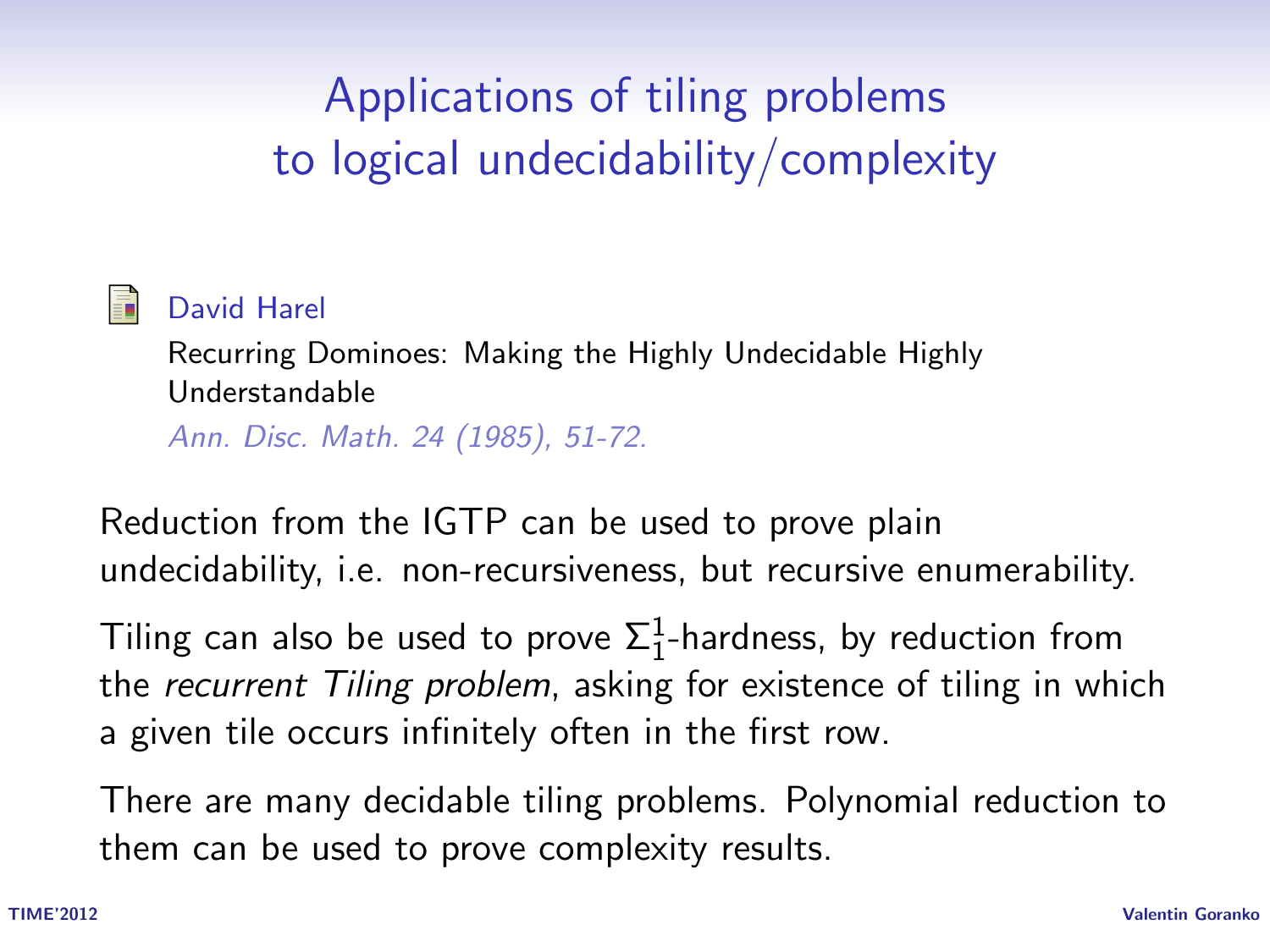## Generic proof of undecidability via tiling

Proving undecidability via reduction from the IGTP of a logic L:

- 1. Construct a formula GRID in L setting the grid.
- 2. Construct formulae in L describing the tiles in a given tile set.
- 3. Construct a formula in L describing correct tiling.
- 4. Translate any tiling problem to satisfiability of a formula of L.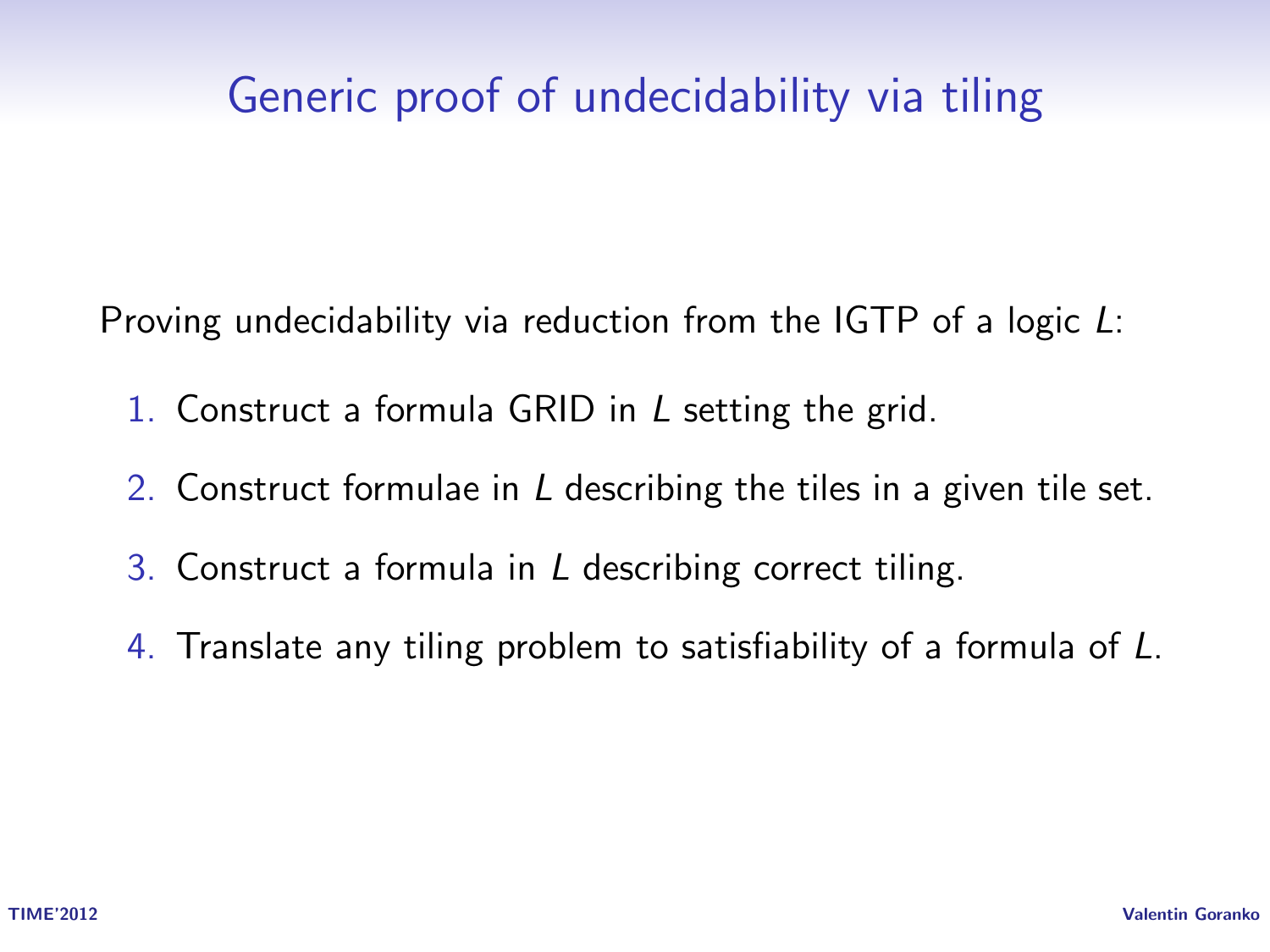# Early undecidability via tiling results in temporal logic

Sample results in [Harel'85]: satisfiability in each of the following is  $\Sigma^1_1$ -hard by reduction from the recurrent Tiling problem:

- Quantified LTL(X,F),
- 2-dimensional LTL(X,F),
- the temporal spatial logic combining  $LTL(X,F)$  with K4.

#### Edith Spaan

Complexity of modal logics

Ph. D. Thesis. University of Amsterdam, 1993

Proves undecidability and  $\Sigma^1_1$ -hardness via tiling of the satisfiability of various modal logics; in particular, logics obtained from decidable ones by extending with universal modality.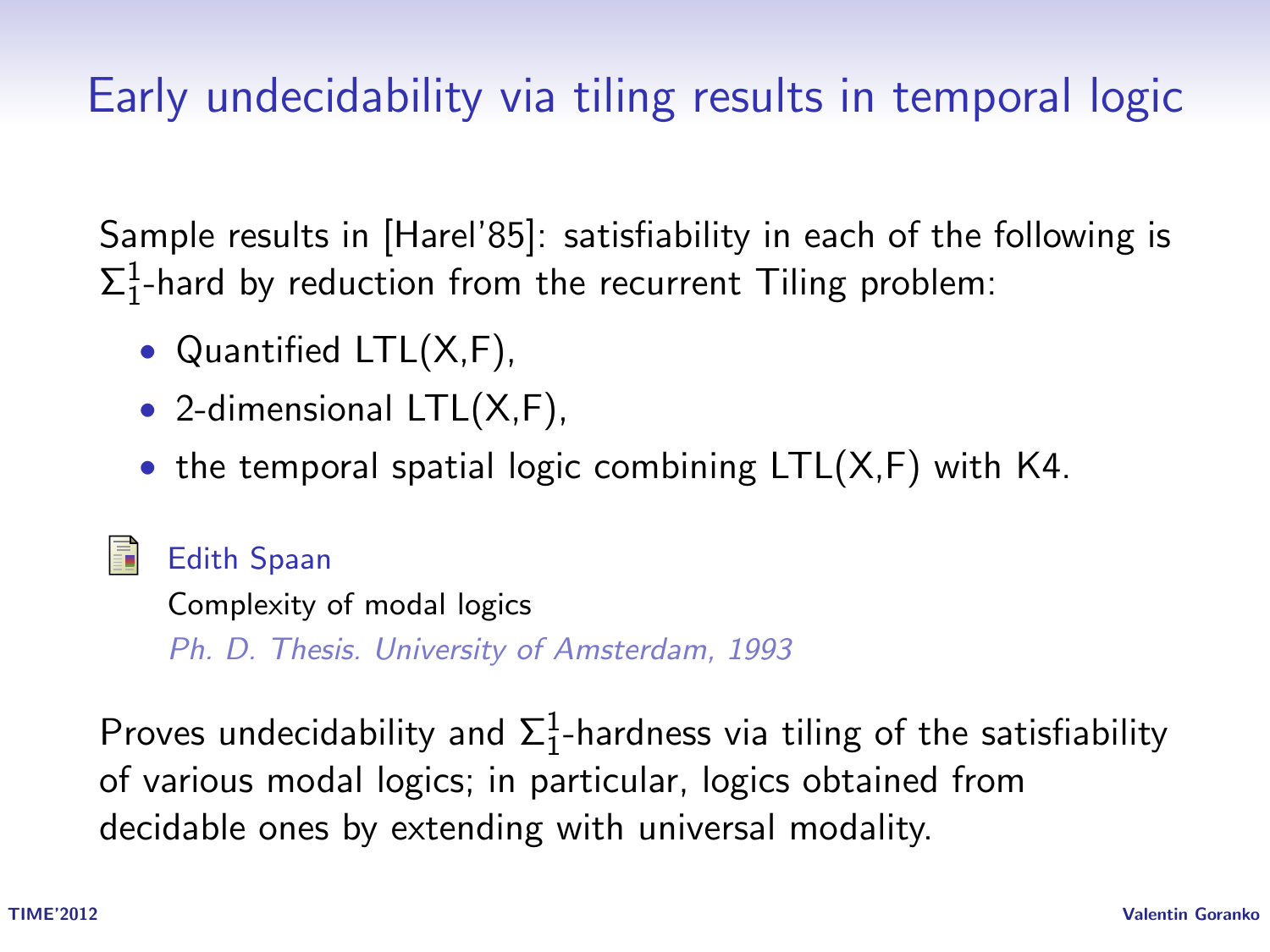# An easy proof of undecidability via tiling

Consider the two-dimensional temporal logic  $X^2$  with "next" operators for each of the 4 directions  $\langle \uparrow \rangle$ ,  $\langle \rightarrow \rangle$ ,  $\langle \downarrow \rangle$ ,  $\langle \leftarrow \rangle$ , as well as a global modality, interpreted over the integer grid. Then there is a straightforward encoding of IGTP, following

#### Mark Reynolds

暈

Two-dimensional temporal logic

Proc. of Logic Colloquium '96, Springer-Verlag, 1998, pp. 219-236.

- 1. The formula GRID is not necessary, only needed to indicate the origin, by  $\neg \langle \leftarrow \rangle \top \land \neg \langle \downarrow \rangle \top$ .
- 2. Every tile  $\tau$  is treated as an atomic proposition.
- 3. The formula describing correct tiling is:

$$
[U]\bigg(\bigvee_{\tau\in\mathcal{T}}\tau\wedge\bigwedge_{\tau\neq\tau'}\neg(\tau\wedge\tau')\wedge\bigwedge_{\text{up}(\tau)\neq\text{down}(\tau')}\neg(\tau\wedge\langle\uparrow\rangle\tau')\wedge\bigwedge_{\text{right}(\tau)\neq\text{left}(\tau')}\neg(\tau\wedge\langle\rightarrow\rangle\tau')\bigg)
$$

TIME'2012 Conjunction of the above in  $N \times N$ . 4. The tiling problem readily translates into satisfiability of the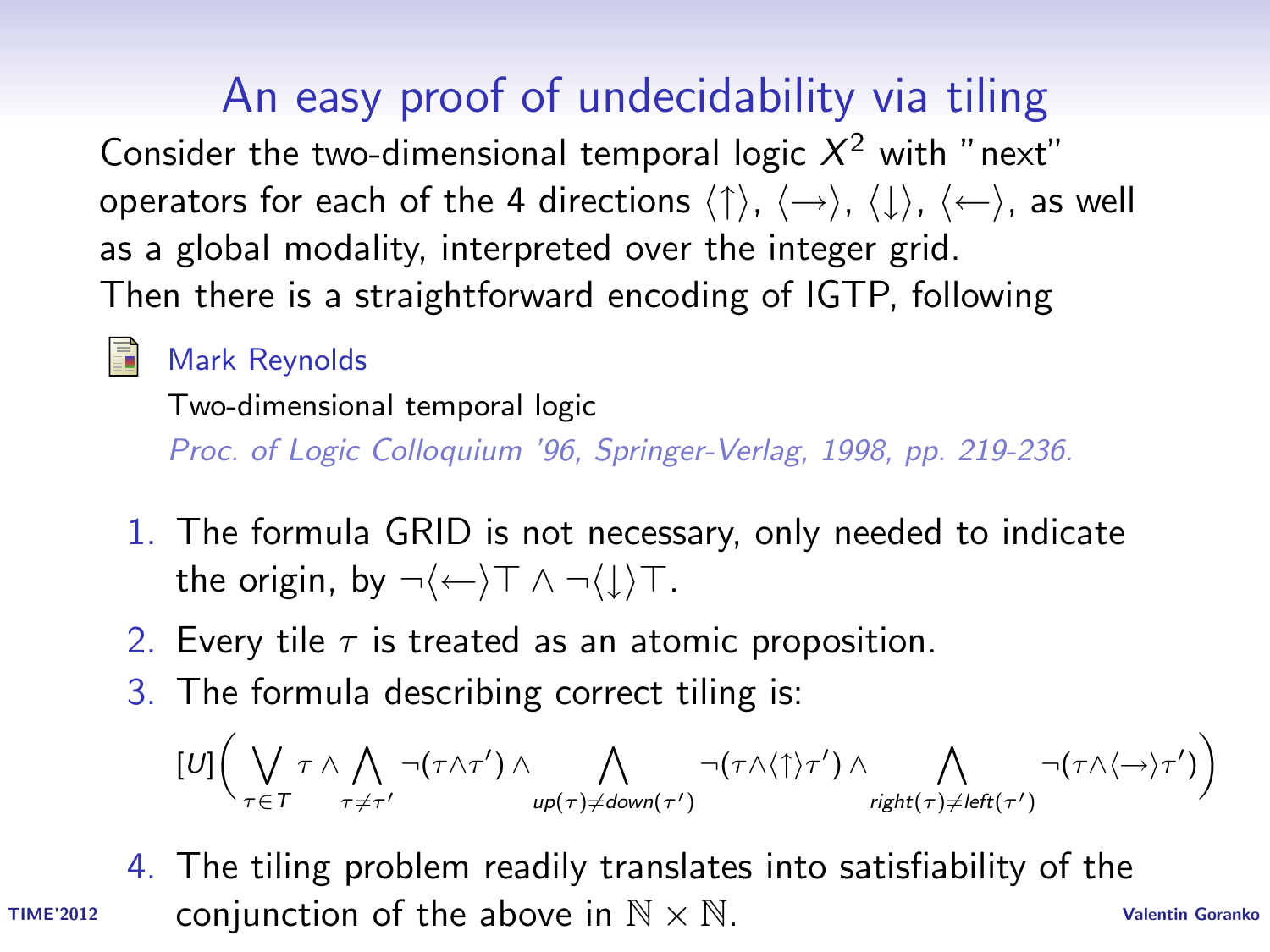# A difficult proof of undecidability via tiling of the Compass Logic

Compass Logic [Venema'90]: a two-dimensional modal logic interpreted on products of two linear orders, with modal operators for each coordinate direction. NB: no 'next time' operators. Yet:

Theorem[Marx and Reynolds'1997] The satisfiability in the compass logic is undecidable.

譶

Maarten Marx and Mark Reynolds Undecidability of the compass logic Journal of Logic and Computation, 9(6), 1997, pp. 897-914.

Proof by elaborated encoding of the tiling problem.

NB: high undecidability on  $\mathbb{N} \times \mathbb{N}$  was proved earlier by Spaan, by reduction from the recurrence problem for NTM, in:



#### Edith Spaan

Nexttime is not necessary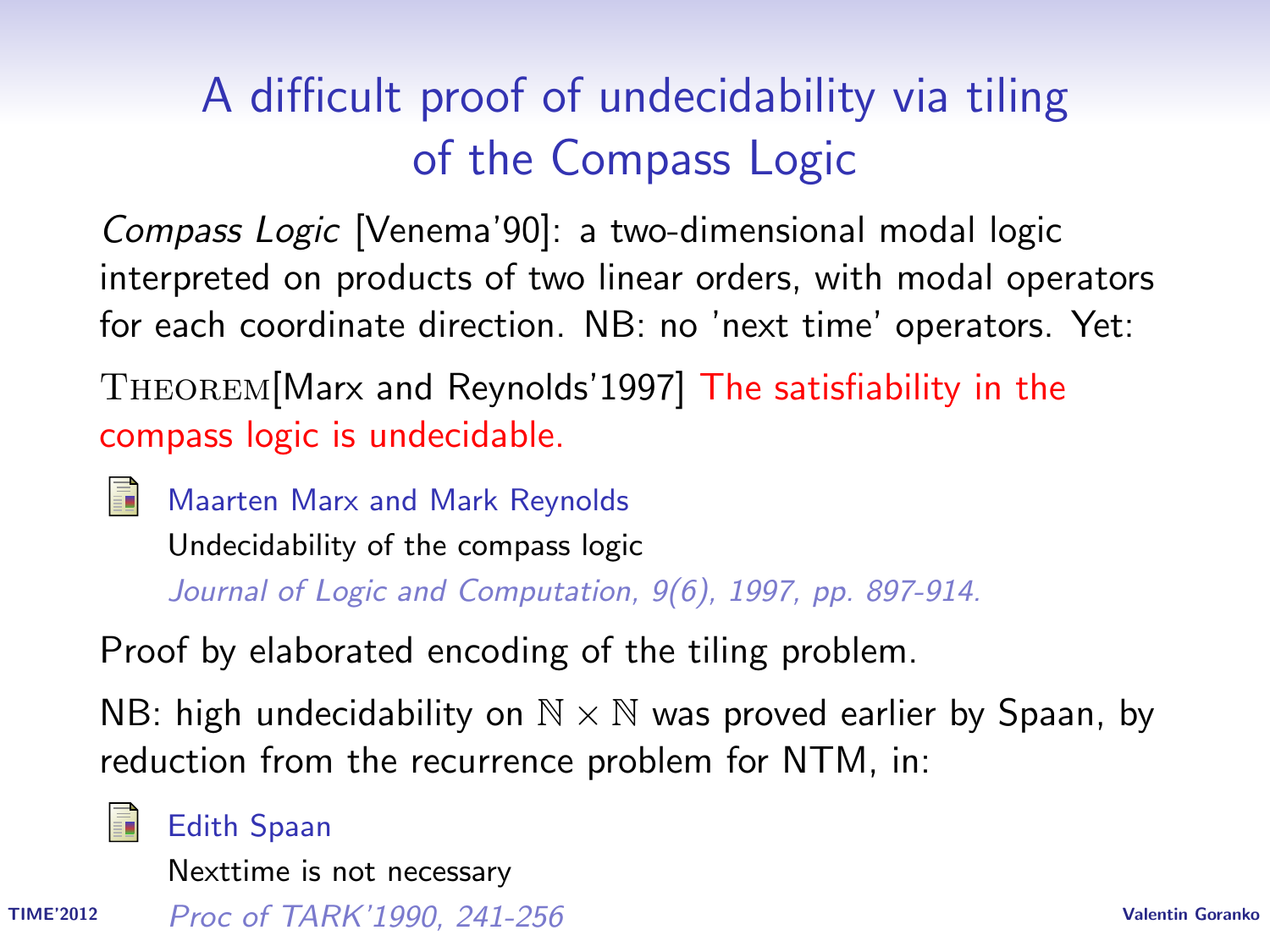# Undecidability of hybrid logic with binders via tiling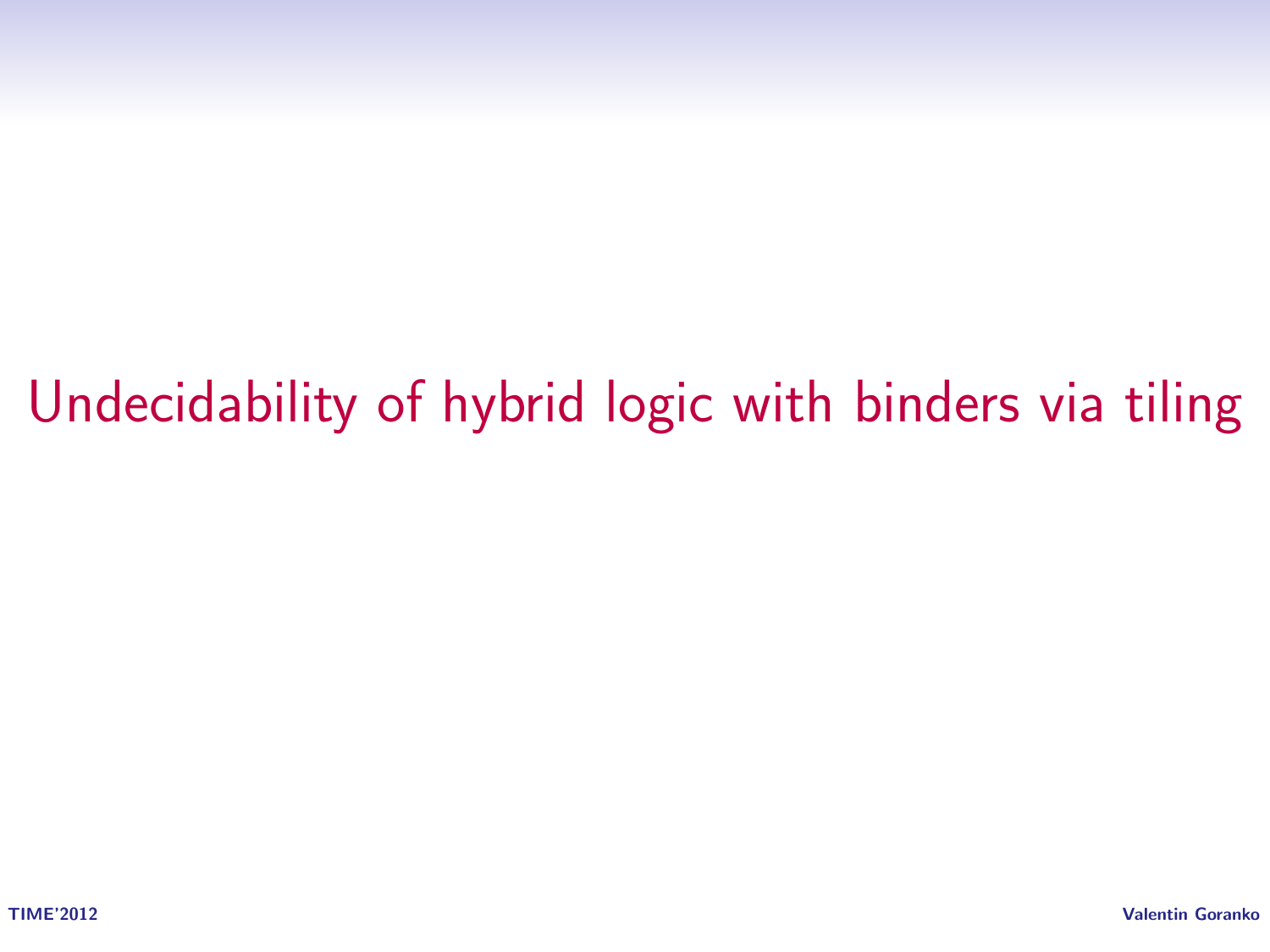# Digression: hybrid logics

Hybrid modal/temporal logics bring useful features of first-order logic into modal logic, thus boosting the expressiveness of ML without affecting its good computational properties.

Historical origins: Prior and Bull, in tense logic.

Explicitly developed since the early 1980's.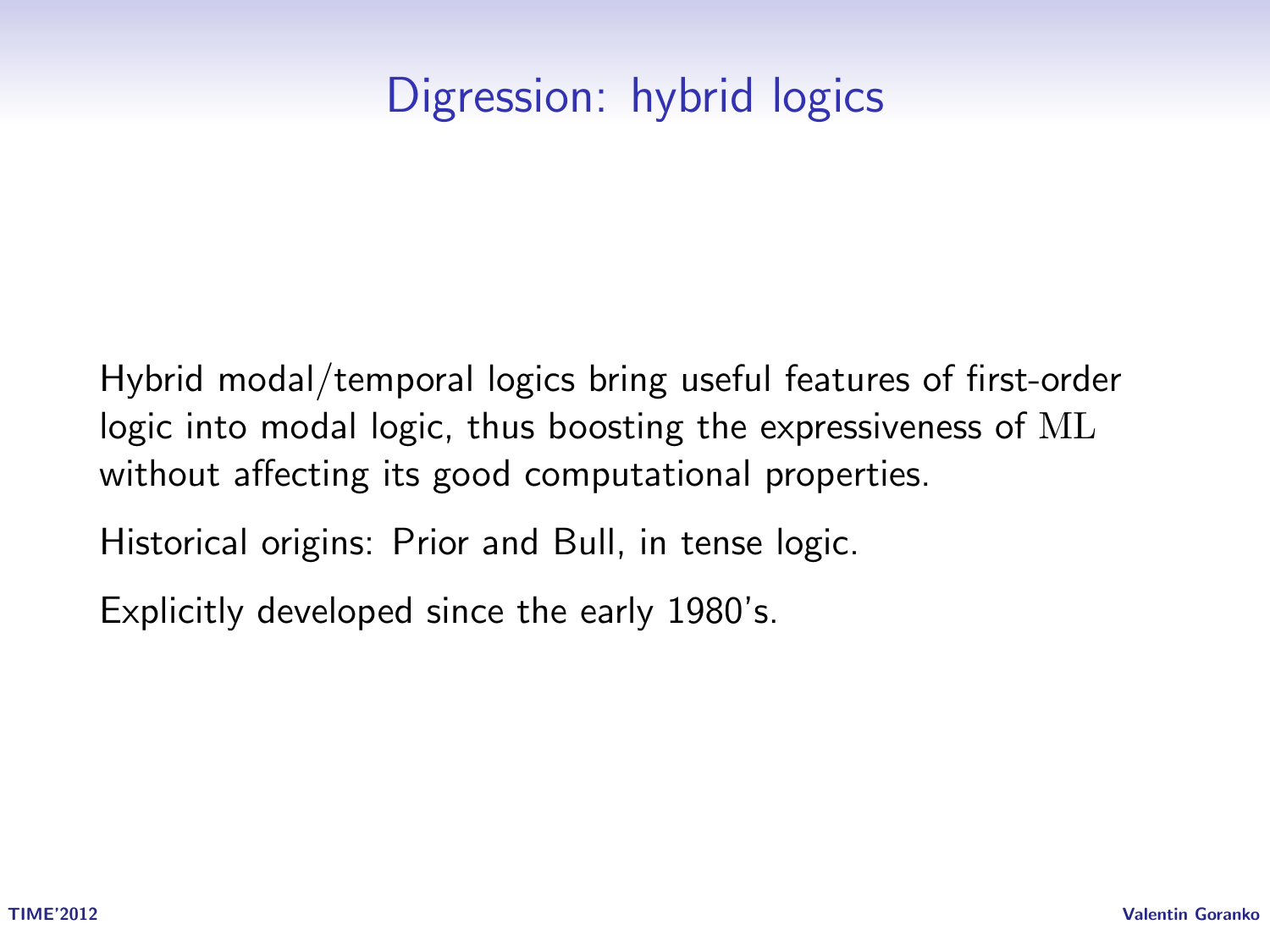#### Main hybrid logic features

• Nominals: referring to single worlds in the model. Intuition: time stamps, 'clock variables'. Formally:

 $(W, R, V), u \models i$  iff  $V(i) = u$ 

• Universal/global modality: referring to all worlds in the model:

 $M, u \models [U]\phi$  iff  $M, w \models \varphi$  for every  $w \in M$ .

• Satisfaction operators: refer to the truth at a named world:

 $(W, R, V), u \models \mathbb{Q}_i \phi$  iff  $(W, R, V), V(i) \models \phi$ .

- State variables: like nominals, but with no fixed interpretation. Assigned values by a separate variable assignment and used for reference to earlier stored possible worlds.
- Reference pointers/binders: refer to the current world.  $\downarrow$ <sub>s</sub>  $\varphi$  means: ' $\varphi$  is true if the current world is assigned to s'. Formally:  $M, g, u \models \downarrow_s \varphi$  iff  $M, g[s \leftarrow u], u \models \varphi$ , where

TIME'2012  $g[s \leftarrow u]$  is the assignment  $g$ , modified by assigning  $u$  to  $g(\mathfrak{g})_{\!\!{\rm min\,Goranko}}$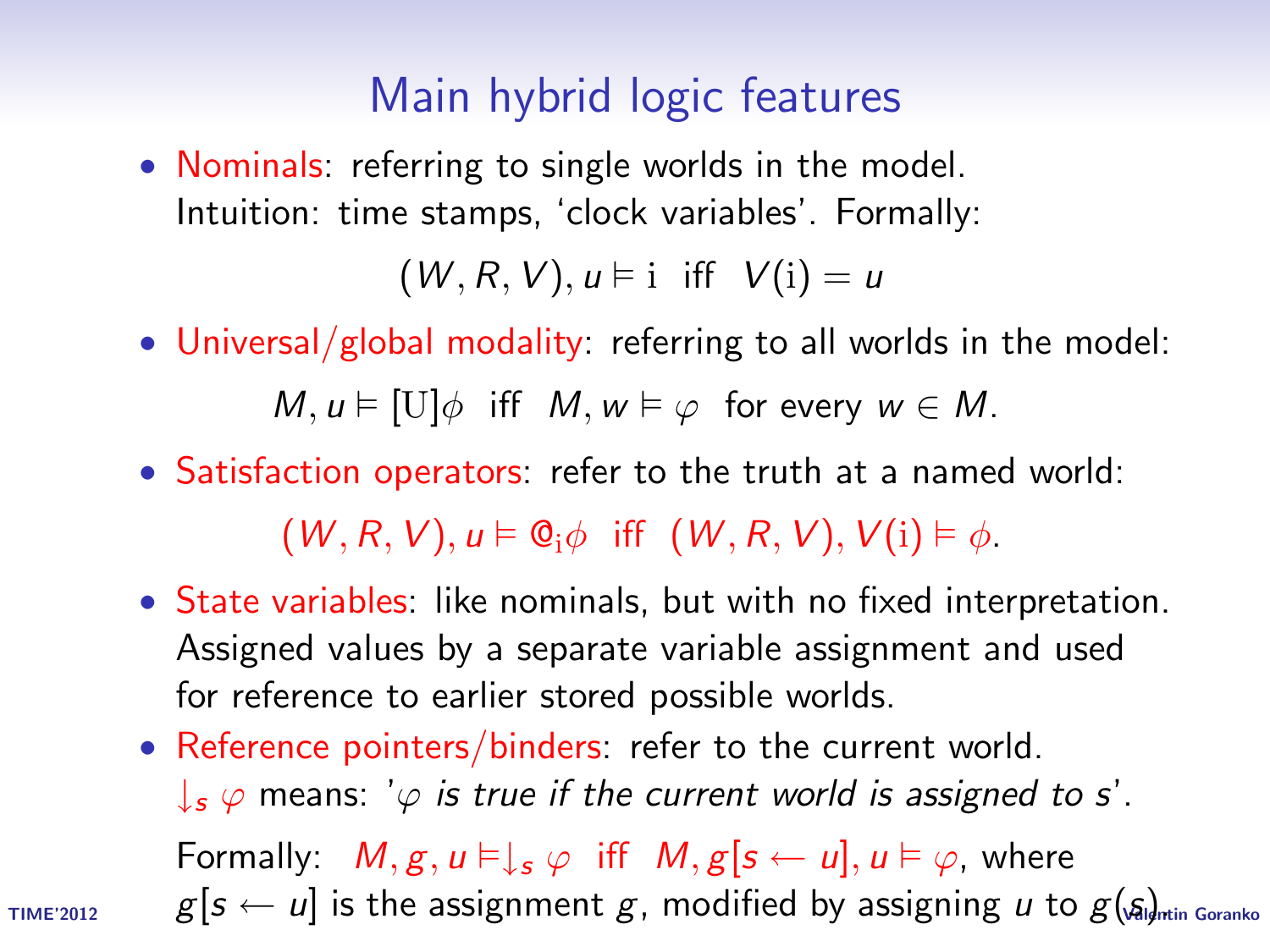#### Examples on the expressiveness with binders

• The difference modality is definable in  $\mathcal{H}([U], \downarrow)$ :

 $[D]\varphi = \downarrow_s [U](\neg s \rightarrow \varphi).$ 

• Nominals can be modelled  $\mathcal{H}([U], \downarrow)$ :

 $NOM(\varphi) = \langle U \rangle (\varphi \wedge [D] \neg \varphi)$ 

• Until and Since are definable in the tense hybrid logic  $\mathcal{H}_t(\downarrow)$ :

 $p\mathcal{U}q = \mathcal{V}_s$  (Fq  $\wedge$  (H(Ps  $\rightarrow$  p))),

and likewise for Since.

• Until is definable even in  $\mathcal{H}(\mathbb{Q},\downarrow)$ :

 $p\mathcal{U}q = \mathcal{L}_s \diamond \mathcal{L}_t (q \wedge \mathcal{O}_s \square (\diamondsuit t \rightarrow p)).$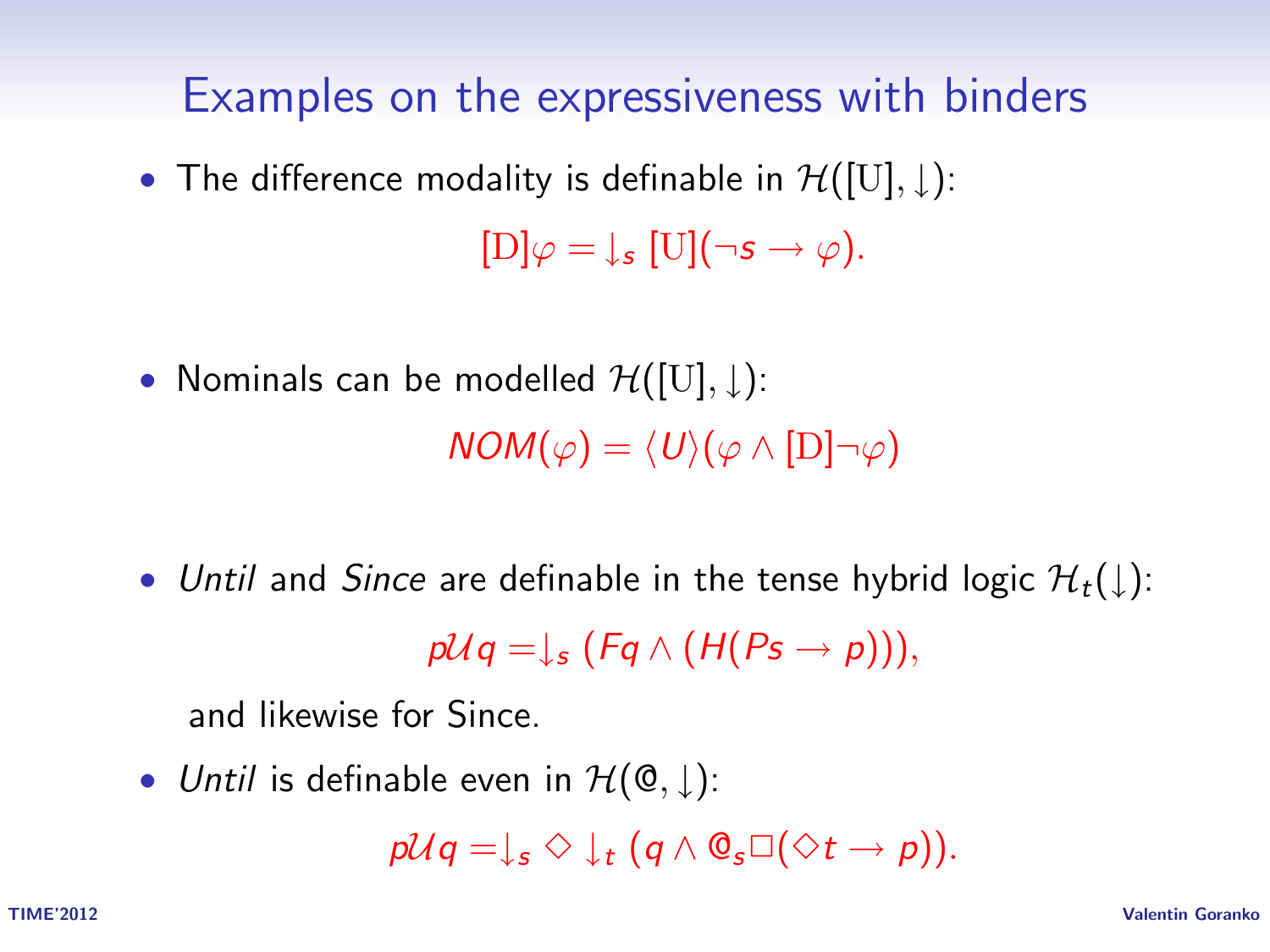# Undecidability of  $\mathcal{H}([U], \downarrow)$  via tiling

THEOREM[G.,1994] The satisfiability in  $\mathcal{H}([U], \downarrow)$  is undecidable, by reduction from the Integer Grid Tiling Problem.

Valentin Goranko

Temporal Logic with Reference Pointers,

Proc. of ICTL'94, Springer, LNAI 827, 1994, pp. 133-148.

Later, strengthened [Areces, Blackburn, and Marx, 1999] to undecidability of  $\mathcal{H}(\mathbb{Q}, \parallel)$ .

The encoding is not straightforward, but is quite intuitive:

the formula  $GRID(p, q)$  says that every point of the model has exactly two successors: at one of them the value of p changes and the value of q remains the same (the move "to the right"), while at the other (the move "upwards") the opposite happens. Moreover, the routes "right;up" and "up;right" converge.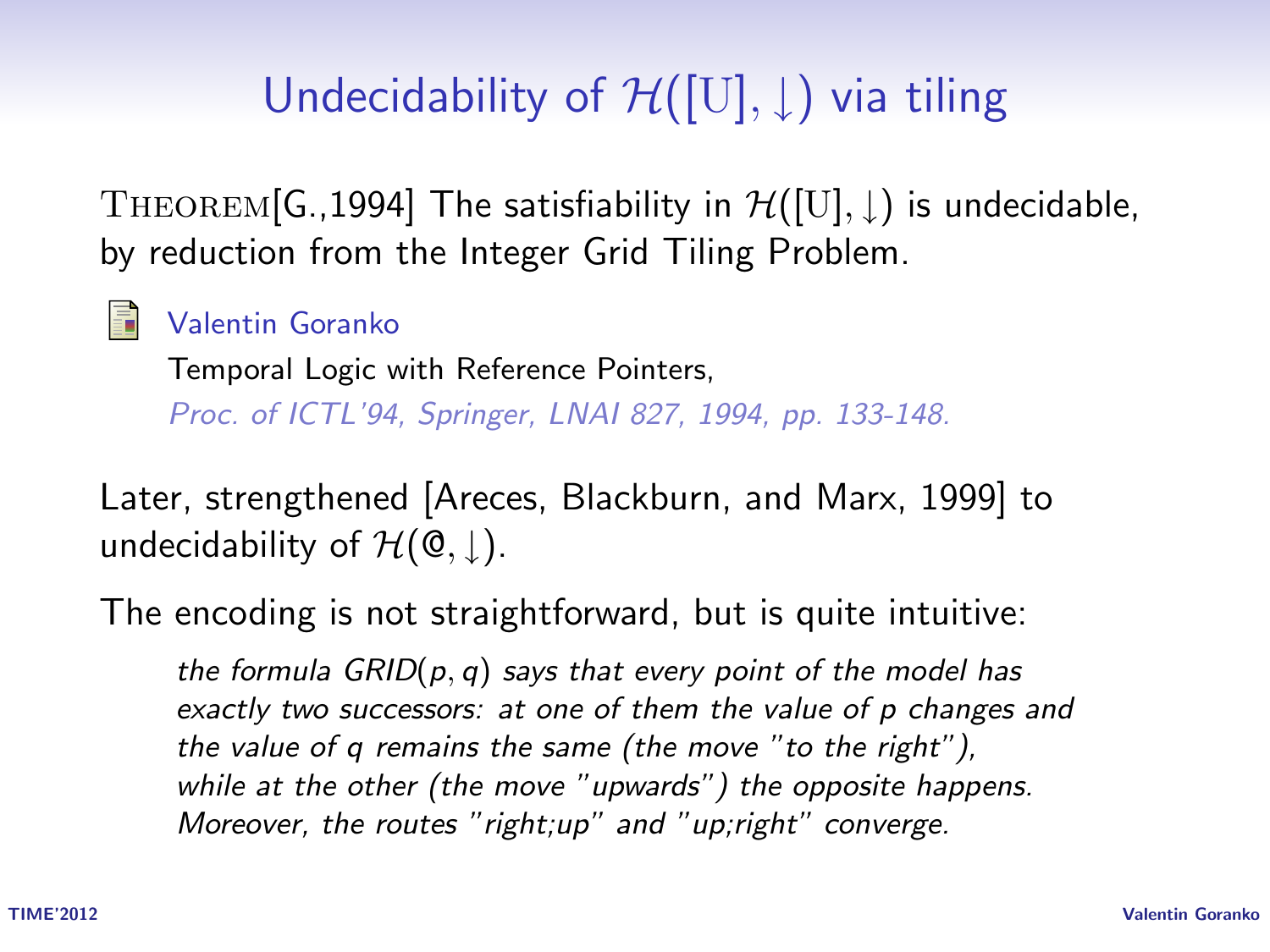# Setting the Grid in  $\mathcal{H}([U], \downarrow)$

$$
\varphi_1 = [\text{U}]((p \land q \rightarrow F(p \land \neg q) \land F(\neg p \land q) \land G((p \land \neg q) \lor (\neg p \land q))) \land (p \land \neg q \rightarrow F(p \land q) \land F(\neg p \land \neg q) \land G((p \land q) \lor (\neg p \land \neg q))) \land (\neg p \land q \rightarrow F(\neg p \land \neg q) \land F(p \land q) \land G((\neg p \land \neg q) \lor (p \land q))) \land (\neg p \land \neg q \rightarrow F(\neg p \land q) \land F(p \land \neg q) \land G((\neg p \land q) \lor (p \land \neg q))))
$$

$$
\varphi_2 = [U] \downarrow_s ((\rho \land q \rightarrow [U](Fs \rightarrow G(\rho \land q \rightarrow s))) \land (\rho \land \neg q \rightarrow [U](Fs \rightarrow G(\rho \land \neg q \rightarrow s))) \land (\neg \rho \land q \rightarrow [U](Fs \rightarrow G(\neg \rho \land q \rightarrow s))) \land (\neg \rho \land \neg q \rightarrow [U](Fs \rightarrow G(\neg \rho \land \neg q \rightarrow s))))
$$

$$
\varphi_3 = [U] \downarrow_s ((p \land q \rightarrow [U]((\neg p \land \neg q \land FS) \rightarrow GG(p \land q \rightarrow s))) \land (p \land \neg q \rightarrow [U]((\neg p \land q \land FS) \rightarrow GG(p \land \neg q \rightarrow s))) \land (\neg p \land q \rightarrow [U]((p \land \neg q \land FS) \rightarrow GG(\neg p \land q \rightarrow s))) \land (\neg p \land \neg q \rightarrow [U]((p \land q \land FS) \rightarrow GG(\neg p \land \neg q \rightarrow s)))).
$$

 $GRID(p, q) = p \wedge q \wedge \varphi_1 \wedge \varphi_2 \wedge \varphi_3$ 

TIME'2012 Valentin Goranko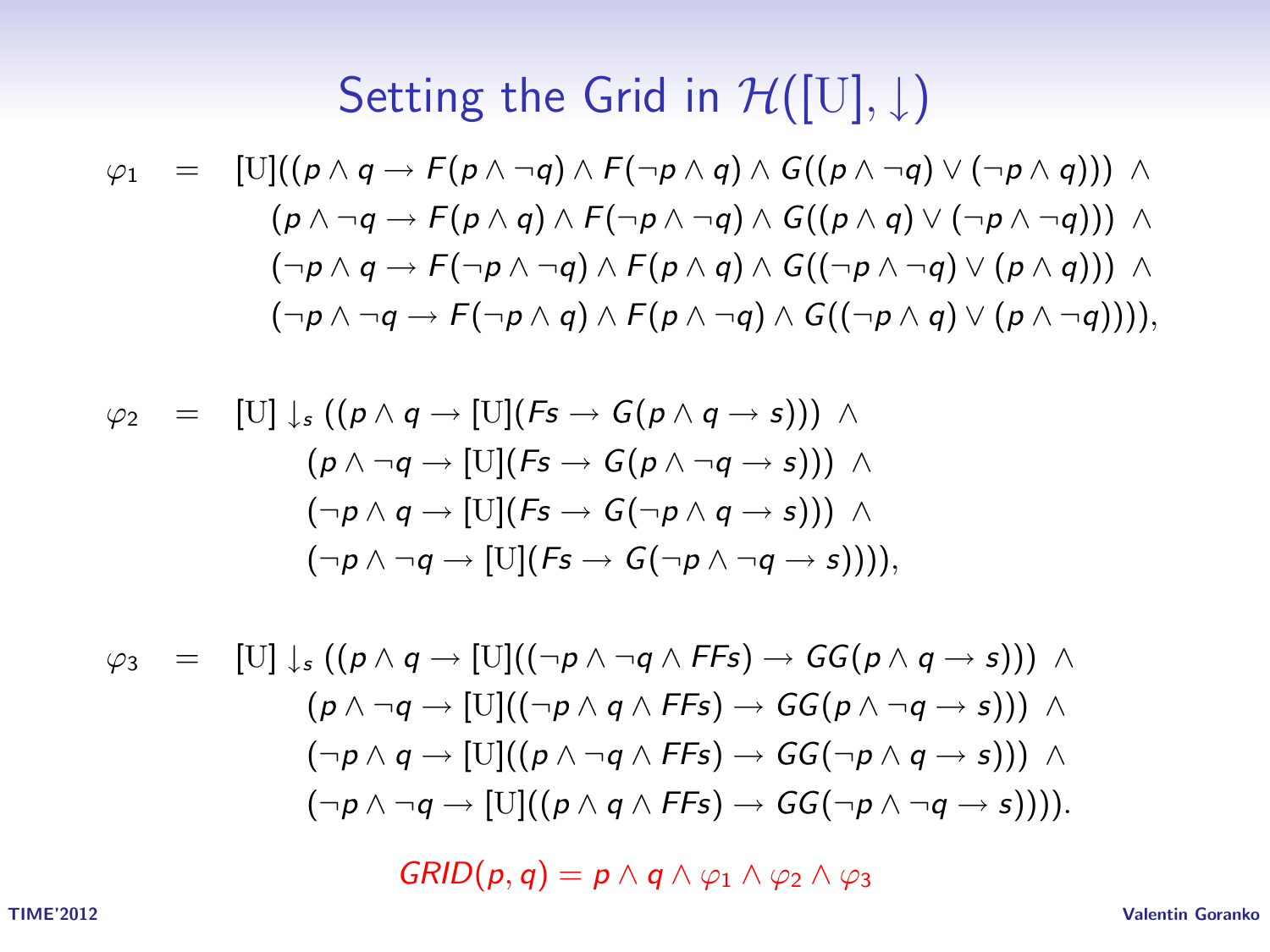#### Describing the tiles in PL

Consider a tiling problem with a set of tiles  $T = \{t_1, ..., t_m\}$  with colours  $C = \{c_1, ..., c_k\}.$ 

Every tile has four sides: "up", "down", "left" and "right", each coloured in one of the colours from C.

To every colour  $c_i$  we assign four propositional variables  $u_i$  ("up"),  $d_i$  ("down"),  $l_i$  ("left"), and  $r_i$  ("right").

Each tile t with sides "up", "down", "left" and "right" coloured respectively in  $c_{i_1}, c_{i_2}, c_{i_3}$ , and  $c_{i_4}$ , we represent by the formula

$$
\theta_t = (u_{i_1} \wedge \bigwedge_{j \neq i_1} \neg u_j) \wedge (d_{i_2} \wedge \bigwedge_{j \neq i_2} \neg d_j) \wedge (l_{i_3} \wedge \bigwedge_{j \neq i_3} \neg j_j) \wedge (r_{i_4} \wedge \bigwedge_{j \neq i_4} \neg r_j).
$$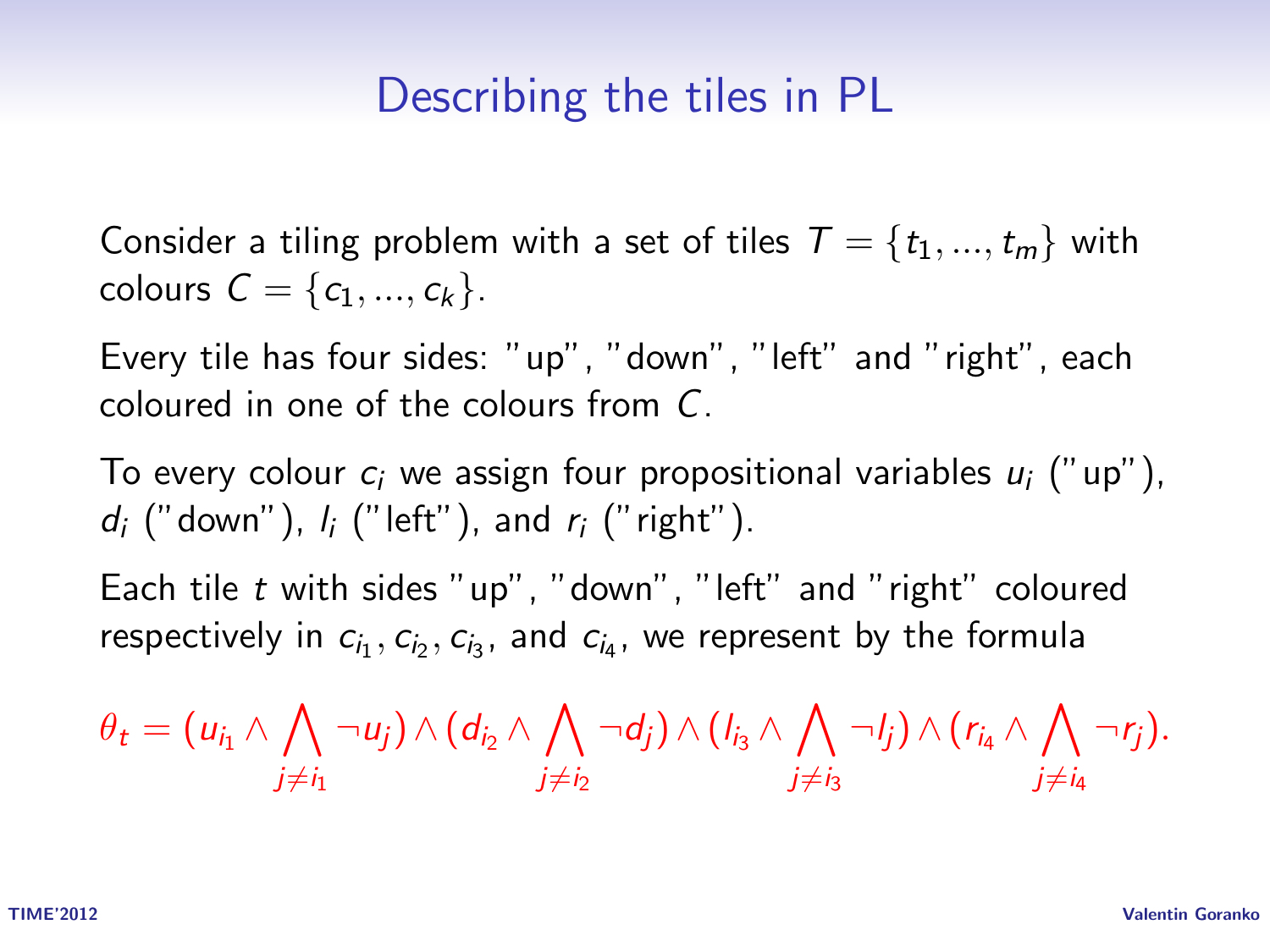# Describing the tiling in  $\mathcal{H}([U], G)$

Now we define the formulae:

$$
\textit{COVER}_\mathcal{T} = [\text{U}](\bigvee_{i=1}^m \theta_i)
$$

which says that the model is properly tiled, i.e. every point in the model is covered by exactly one tile.

$$
MATCHUP = [U](\bigwedge_{i=1}^{k} (u_i \rightarrow (p \land q \rightarrow G(p \land \neg q \rightarrow d_i)) \land (p \land \neg q \rightarrow G(p \land q \rightarrow d_i)) \land (\neg p \land q \rightarrow G(\neg p \land \neg q \rightarrow d_i)) \land (\neg p \land \neg q \rightarrow G(\neg p \land q \rightarrow d_i)))),
$$

which says that the colour "up" of each tile of the cover matches the colour "down" of the one above it;

TIME'2012 Valentin Goranko Likewise, MATCHRIGHT is defined.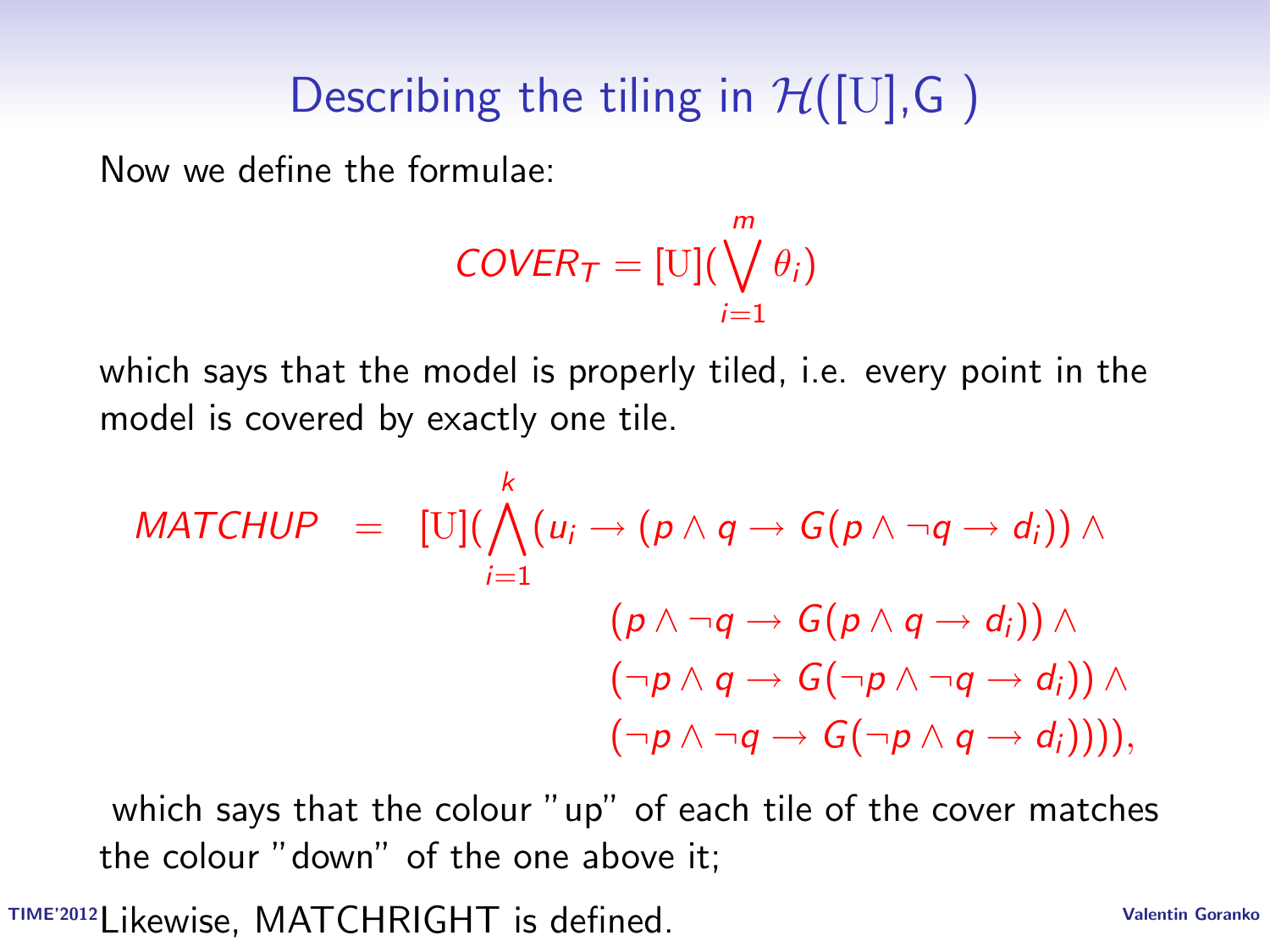Translating the tiling problem in  $\mathcal{H}([U], \downarrow)$ 

Finally, we put

 $\Phi_T := GRID \wedge COVER_T \wedge MATCHUP \wedge MATHCHRIGHT$ 

**THEOREM** 

 $\Phi_T$  is satisfiable if and only if  $\mathbb{N} \times \mathbb{N}$  can be properly tiled by T.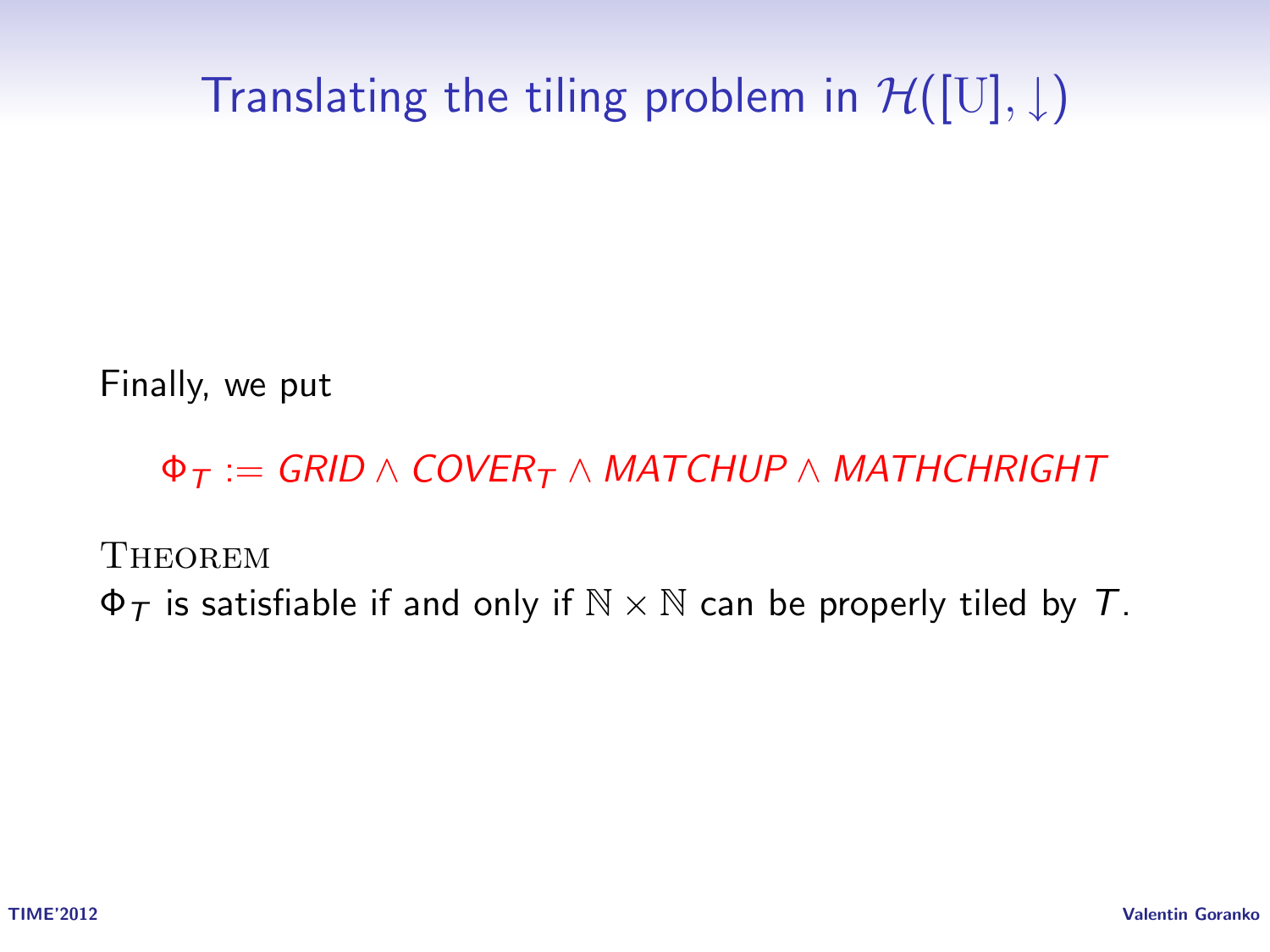### More undecidability via tiling

The undecidability result uses the relative strength of the language  $H([U], \underline{I})$  but no special properties of the models.

A number of similar results were established in the 1990s.

For instance [Spaan, 1996]: "there is a uni-modal, decidable, finitely axiomatizable, and canonical logic for which adding the universal modality causes undecidability and for which adding the reflexive transitive closure modality causes high undecidability."

Edith (Spaan) Hemaspaandra

The Price of Universality,

Notre Dame J. Formal Logic Volume 37, Number 2 (1996), 174-203.

See also Spaan's PhD thesis, as well as many more undecidable polymodal logics in:



Marcus Kracht

Highway to the Danger Zone,

TIME'2012 Valentin Goranko Journal of Logic and Computation, vol. 5(1996), pp. 93-109.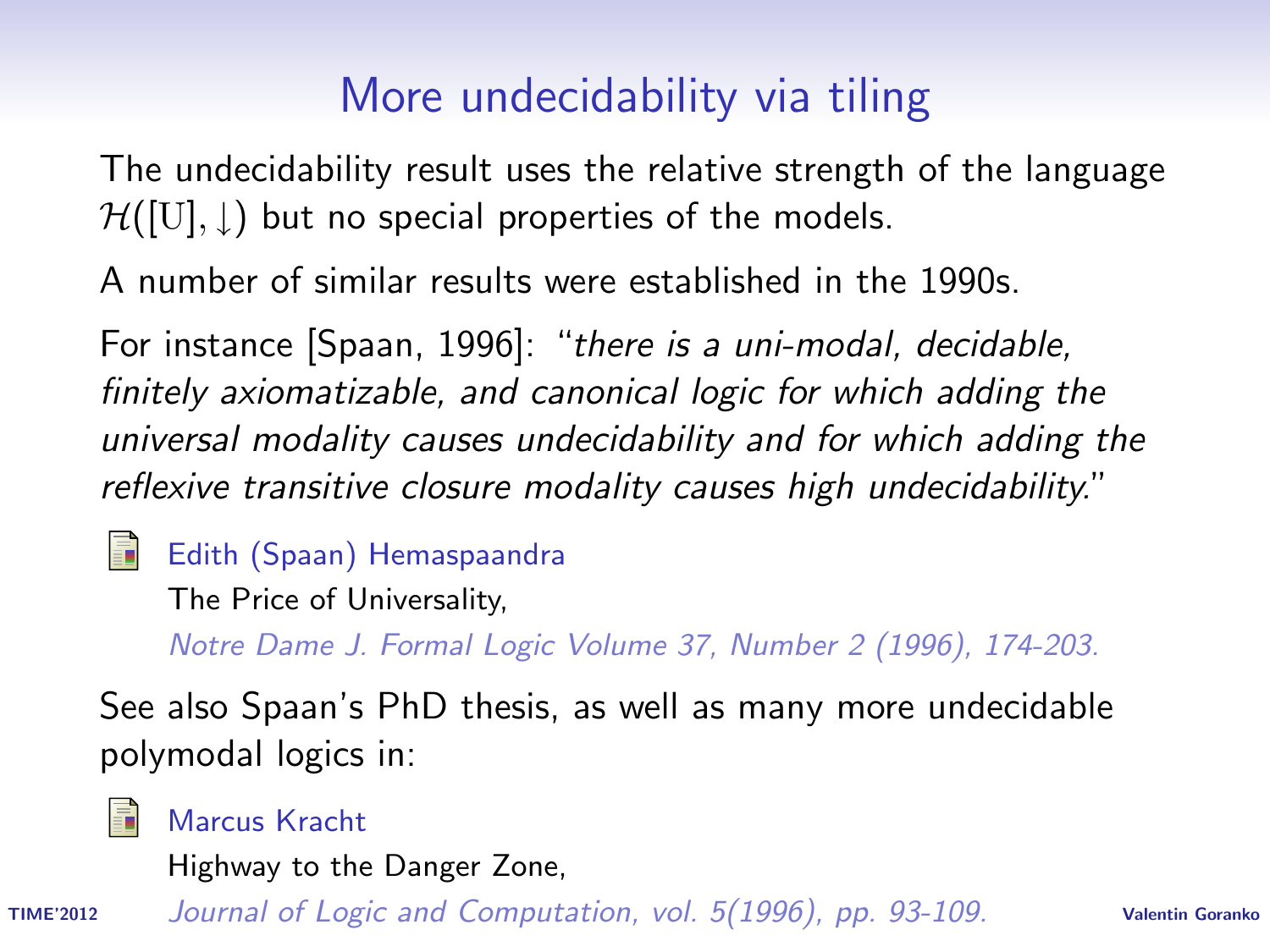Undecidability of interval temporal logics by reduction from the Octant Tiling Problem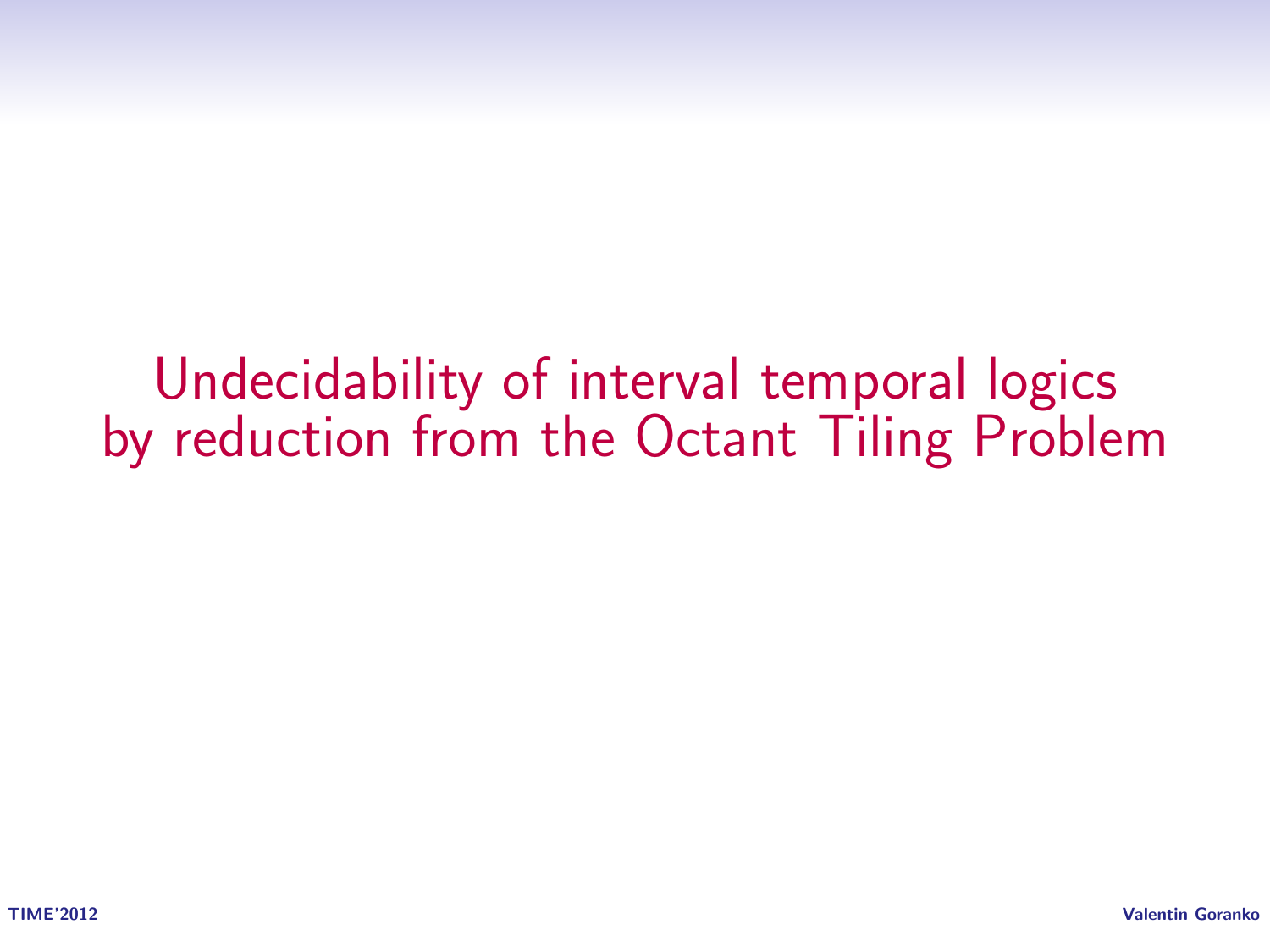#### The Octant Tiling Problem

The 2nd octant of  $\mathbb{Z} \times \mathbb{Z}$ :

$$
\mathcal{O} = \{(i,j): i,j \in \mathbb{N} \land 0 \leq i \leq j\}
$$



A natural interpretation of intervals on  $\mathbb N$  into  $\mathcal O$ .

The Octant Tiling Problem: can a given finite set of tile types  $\mathcal{T} = \{t_1, \ldots, t_k\}$  tile  $\mathcal O$  while respecting the color constraints?

Theorem The Octant Tiling Problem is undecidable.

TIME'2012König's Lemma. TIME'2012König's Lemma. Proof: by reduction from the tiling problem for  $\mathbb{N} \times \mathbb{N}$ , using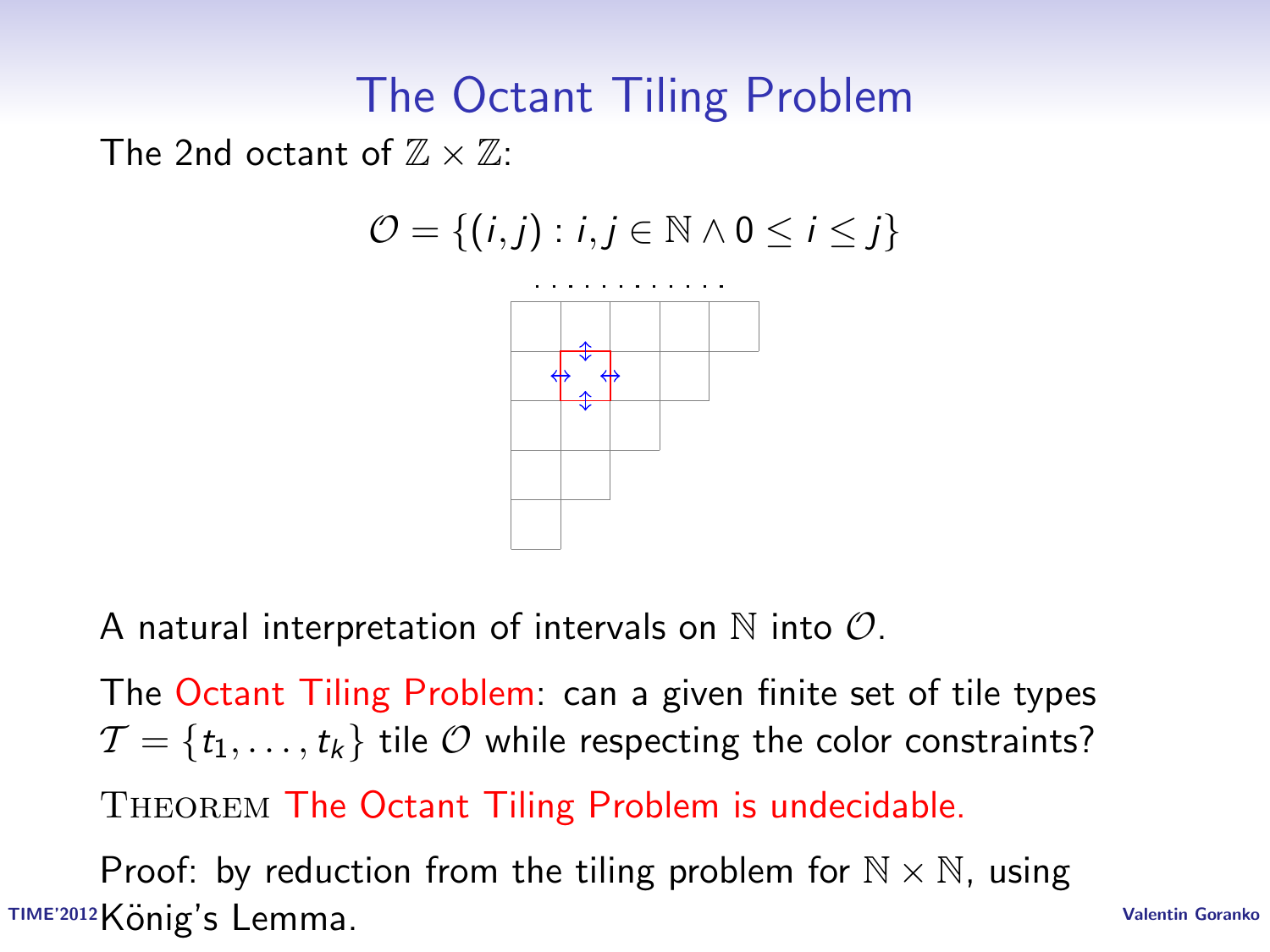# Undecidability of interval logics via tiling: generic construction

Given a finite set of tiles, we consider a signature containing, inter alia, special propositional letters u, tile,  $Id, t_1, \ldots, t_k$ , cbb, cbe, ceb, corr, and possibly others. The letters  $t_i$  represent the tiles.

The tiling framework is set by forcing the existence of a (usually unique) infinite chain of unit-intervals (u-*intervals*) on the linear order, which covers an initial segment of the interval model.

Unit intervals are used to place tiles and delimiting symbols.

Then, ID-intervals are introduced to represent the layers of tiles.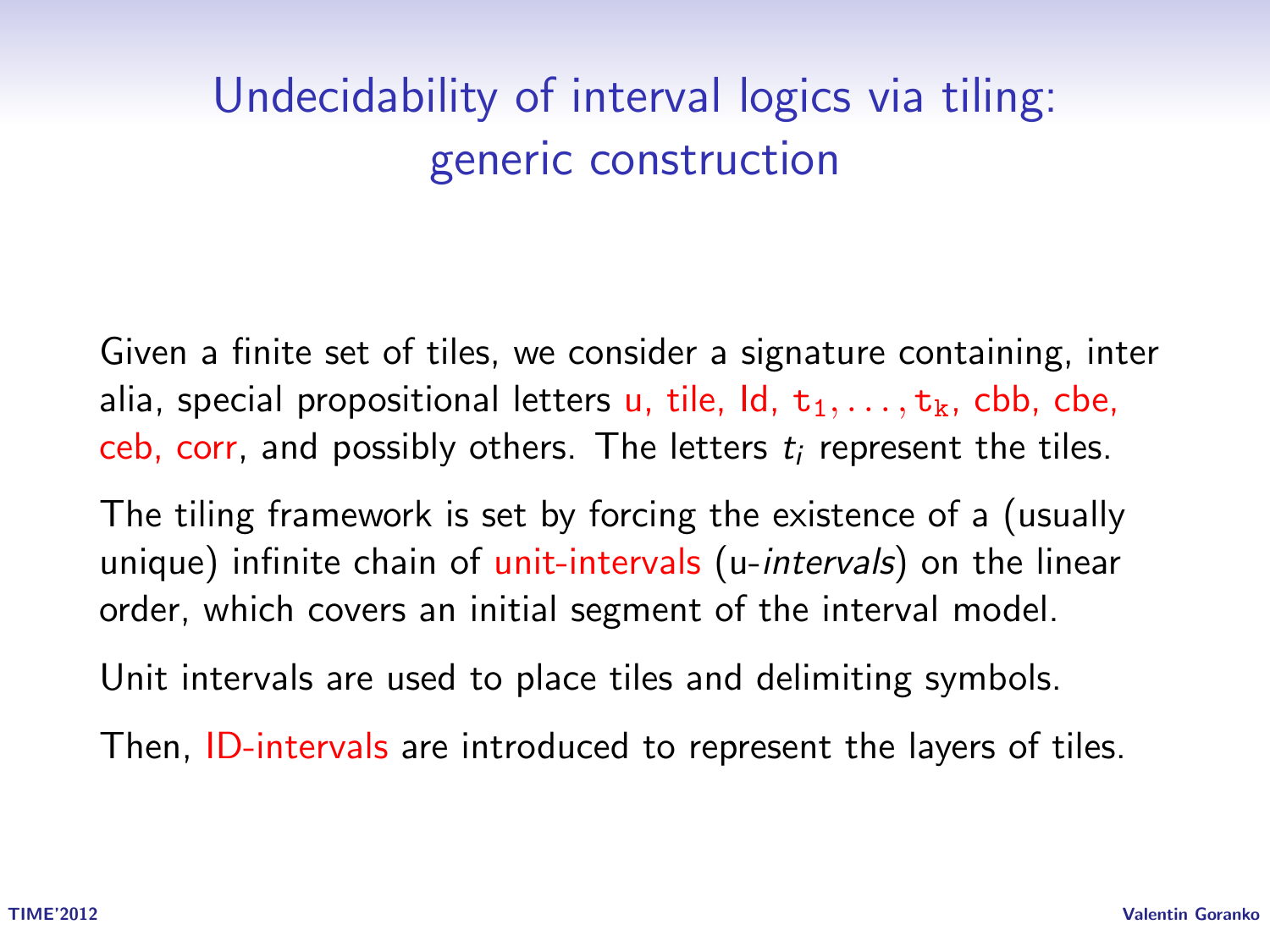# Undecidability of the interval logics via tiling: generic construction cont'd

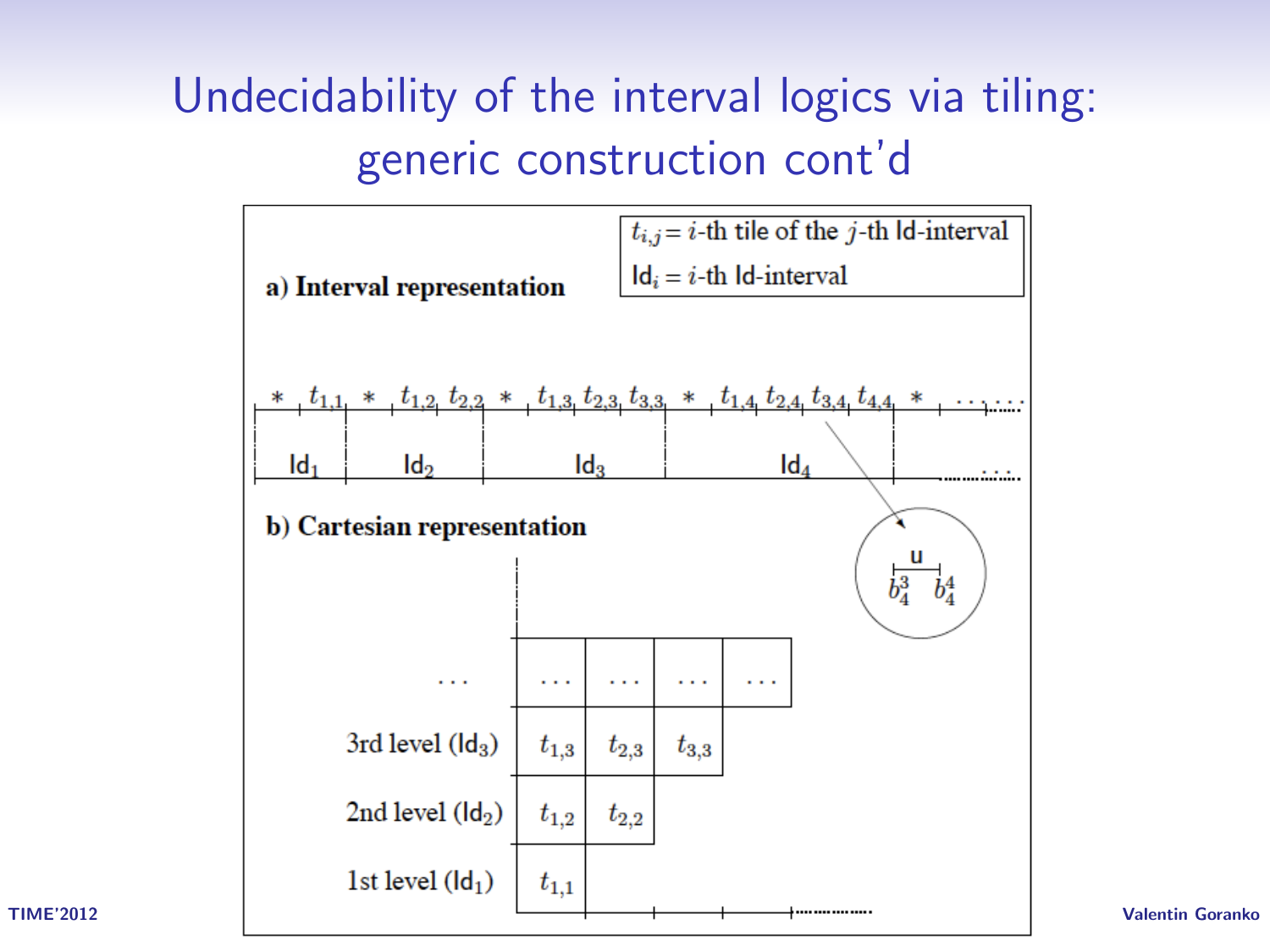# Undecidability of the interval logics via tiling: generic construction cont'd

Each ID-interval must have the right number of tiles, and they must match horizontally: the Right-Neightbour relation.

The most challenging part usually is to ensure that the consecutive ID-intervals match vertically: the Above-Neightbour relation.

For that, we use several auxiliary propositional letters to refine and implement the idea of corr: cbb for matching the beginning point of a tile to the beginning point of the corresponding tile above; cbe, for matching beginning point with ending point above, and ceb for matching ending point with a beginning point above.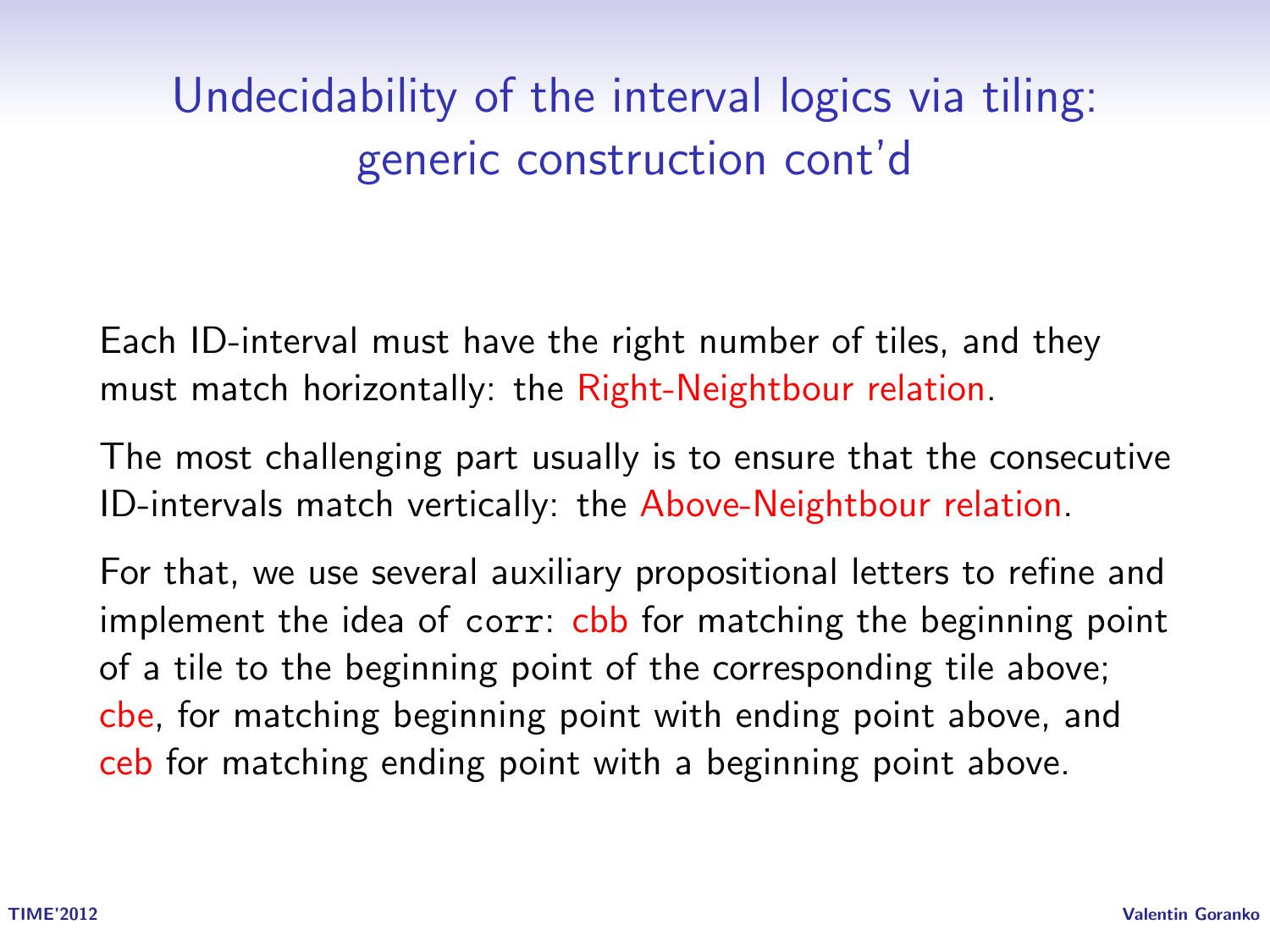# Undecidability of the interval logics via tiling: generic construction completed

Eventually, we encode the given Octant tiling problem by specifying the matching conditions between adjacent tiles.

The specific part of the construction is to use the given fragment of HS to set the chain of unit intervals and to express all necessary properties of IDs, the propositional letters for correspondence intervals, and the tile matching conditions.

For instance, using the After modality A the matching conditions can be expressed as follows, where  $[F]p := [A]p \wedge [A][A]p$ :

$$
[F]((\text{tile} \wedge \langle A \rangle \text{tile}) \rightarrow \bigvee_{\text{right}(t_i) = \text{left}(t_j)} (\mathtt{t}_i \wedge \langle A \rangle \mathtt{t}_j)),
$$

$$
[F](\langle A \rangle \text{tile} \rightarrow \bigvee_{\text{up}(t_j) = \text{down}(t_j)} (\langle A \rangle \mathtt{t_i} \wedge \langle A \rangle (\text{cbb} \wedge \langle A \rangle \mathtt{t_j}))) \\ \qquad \qquad \text{value: } \\ \text{Value}(\mathrm{t_i}) = \text{down}(t_j) \qquad \qquad \text{Value}(\mathrm{t_i}) = \text{Value}(\mathrm{t_i})
$$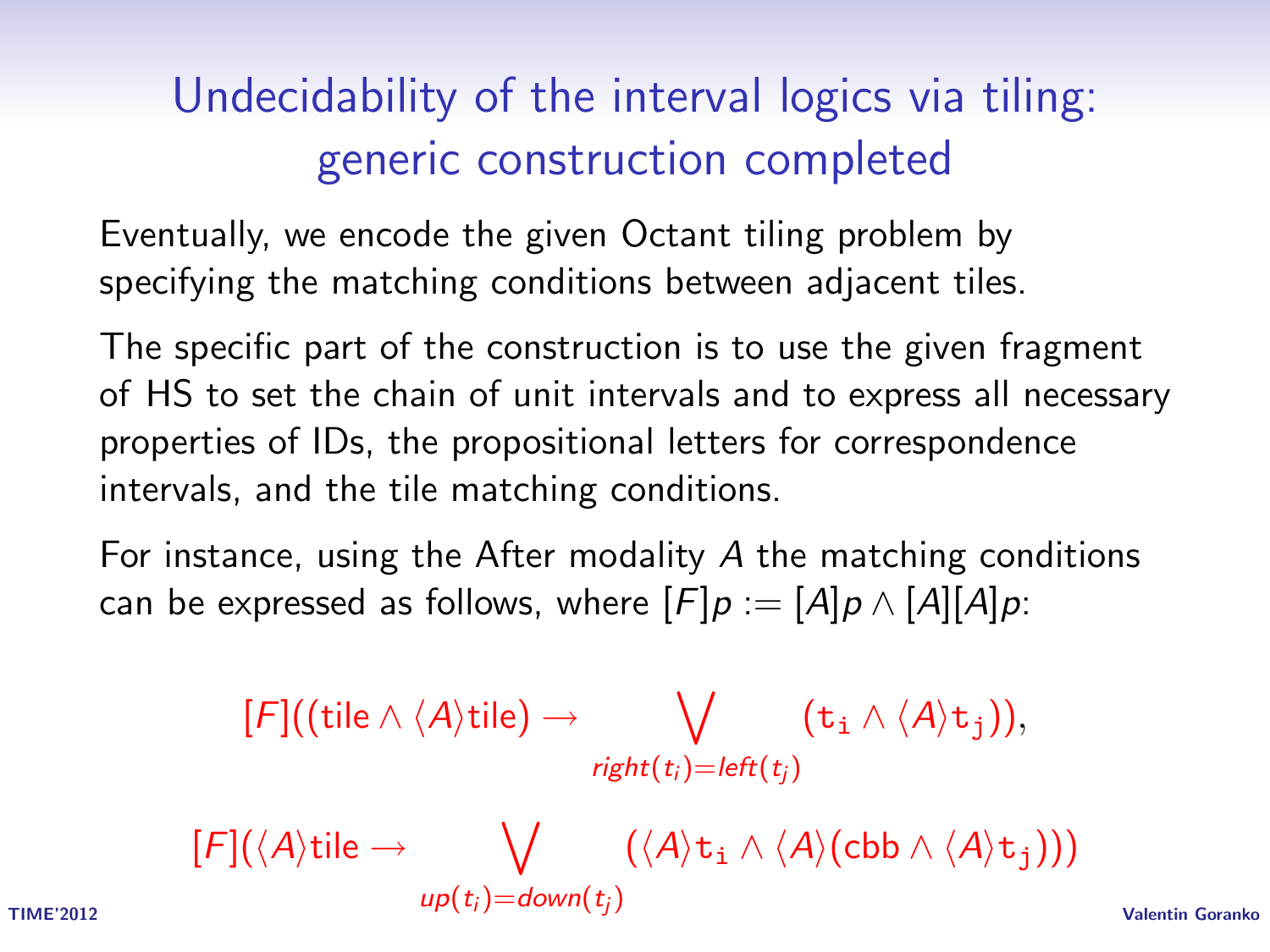A sample result using the Octant Tiling problem: undecidability of the logic O over (discrete) linear orderings

Semantics of the Overlap operator O:

**M**, [a, b]  $\models \langle 0 \rangle \phi$  iff

there exist c, d such that  $a < c < b < d$  and  $M$ ,  $[c, d] \Vdash \phi$ .

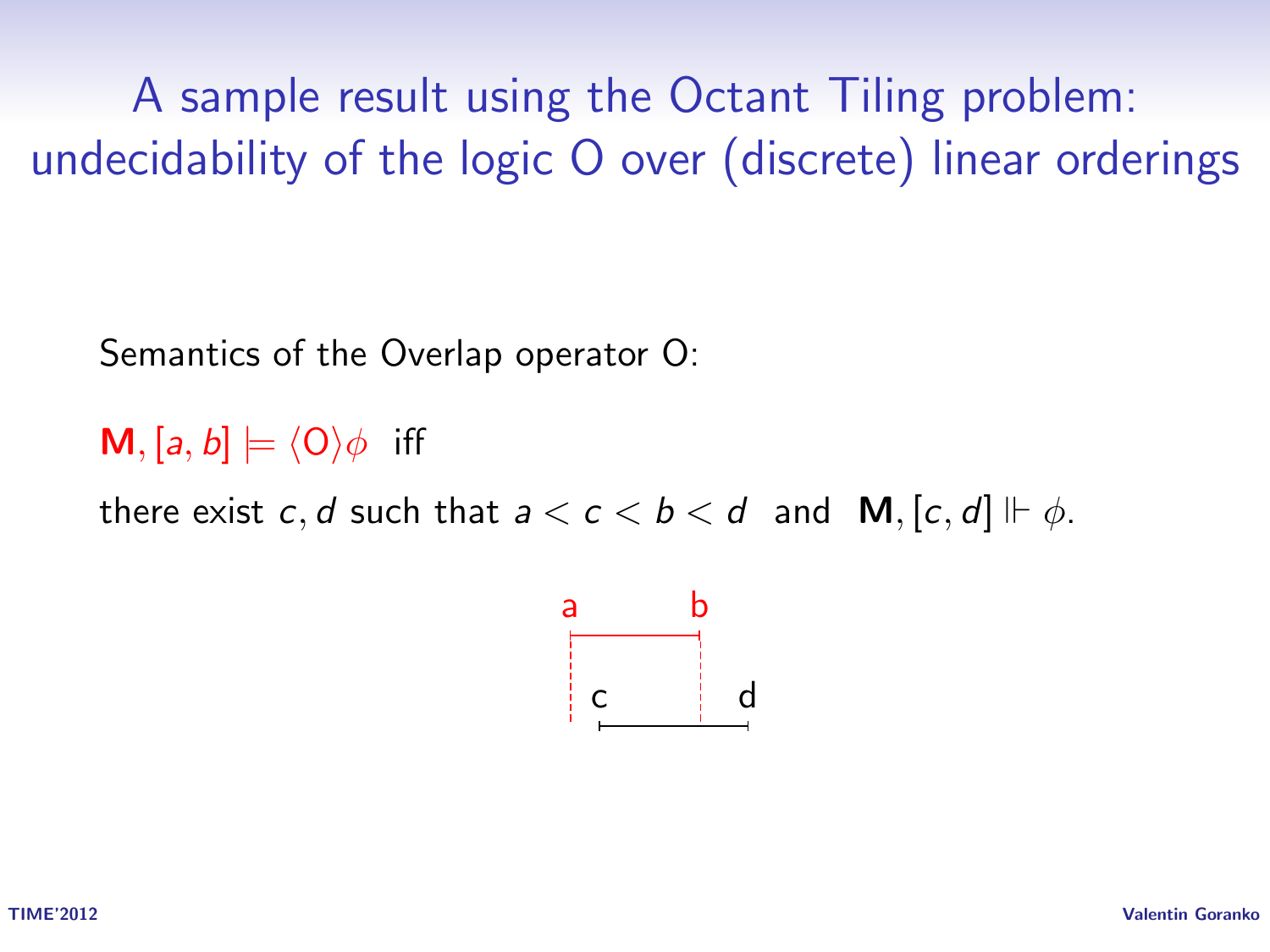#### Encoding the Octant



TIME'2012 Valentin Goranko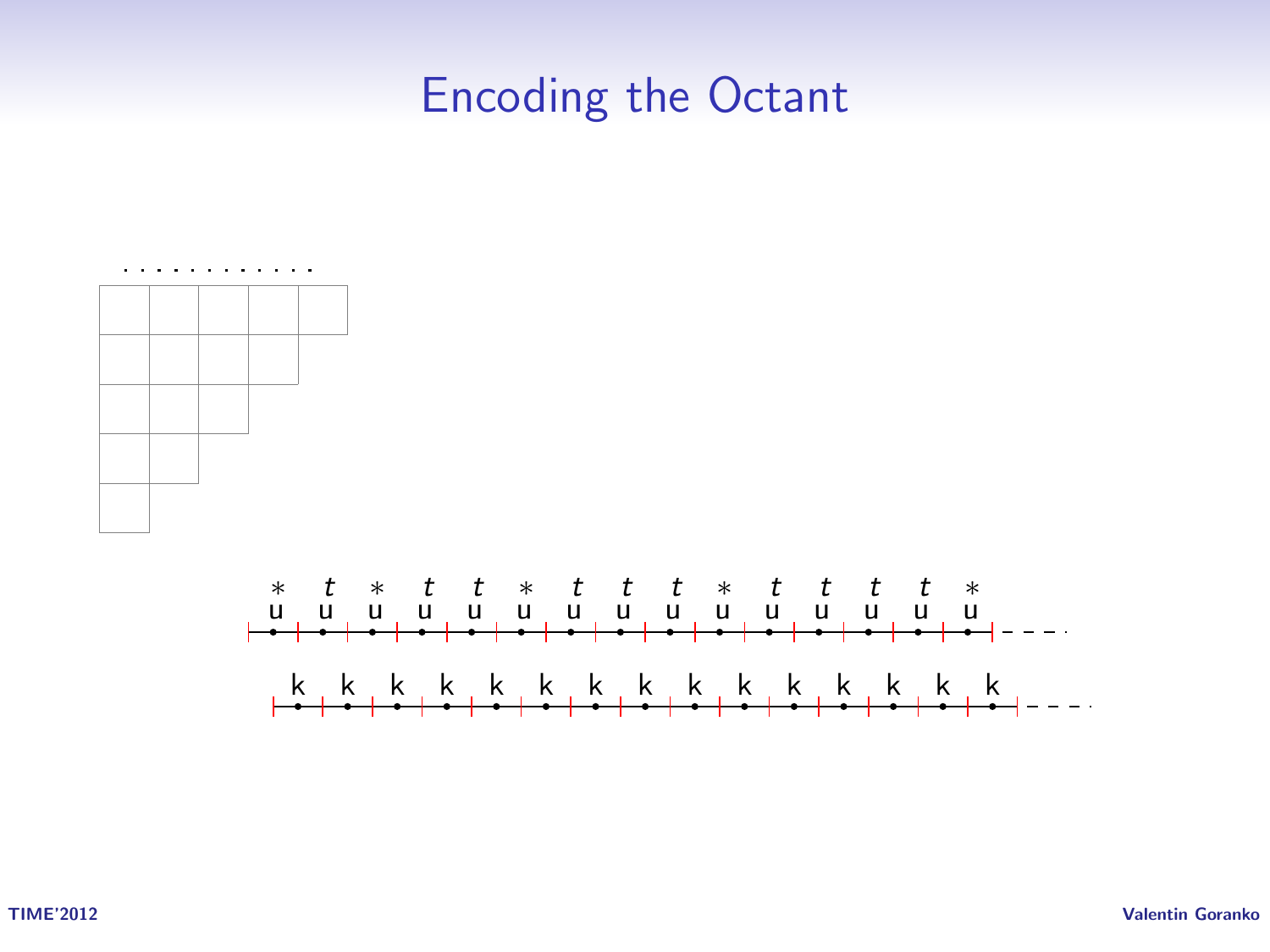# Encoding the Octant u- and k-intervals of length 2



begin<sub>u</sub>-intervals cannot overlap begin<sub>u</sub>-intervals starting inside the same u-interval

TIME'2012 Valentin Goranko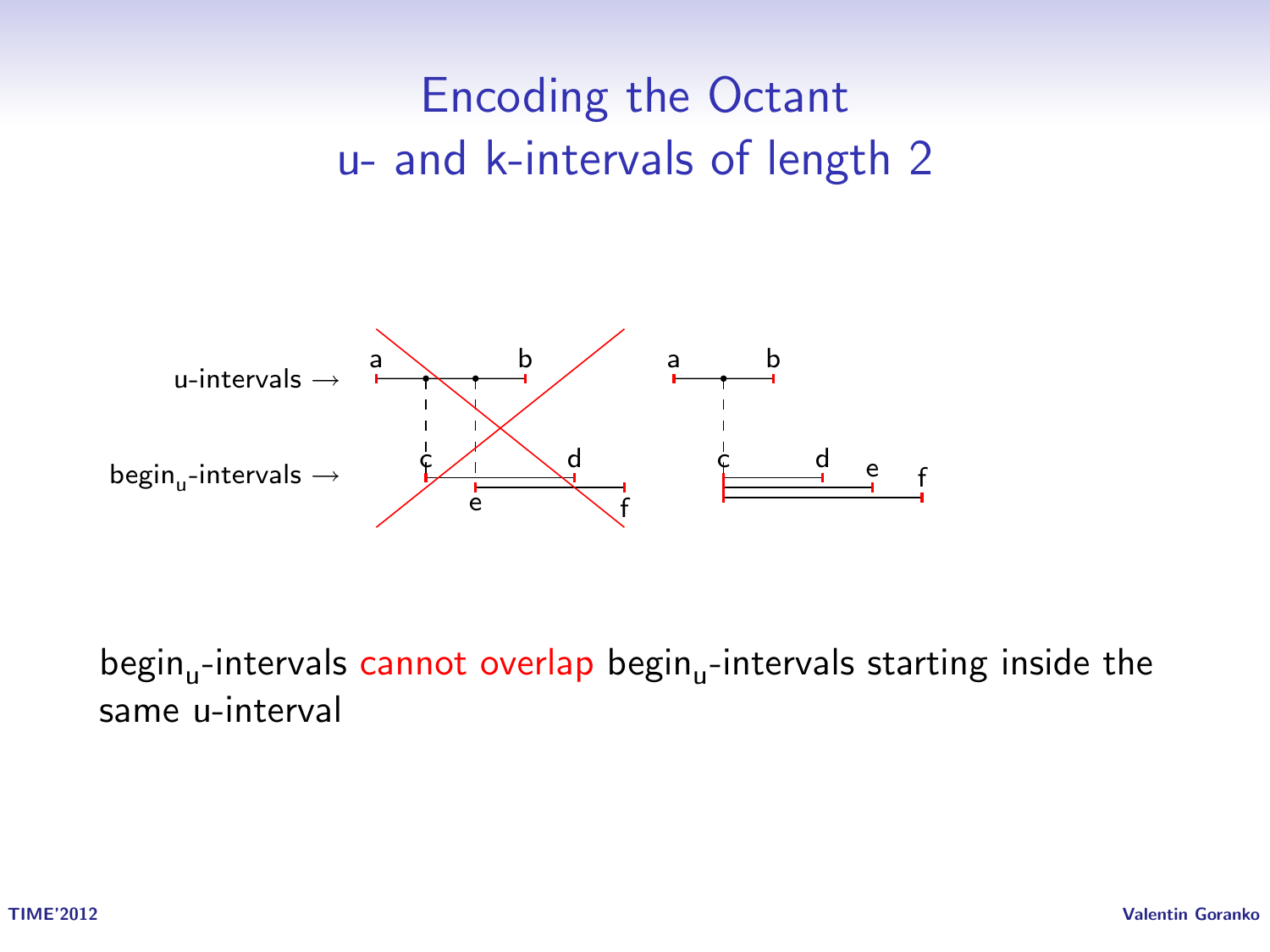#### Encoding the Above-Neighbour Relation

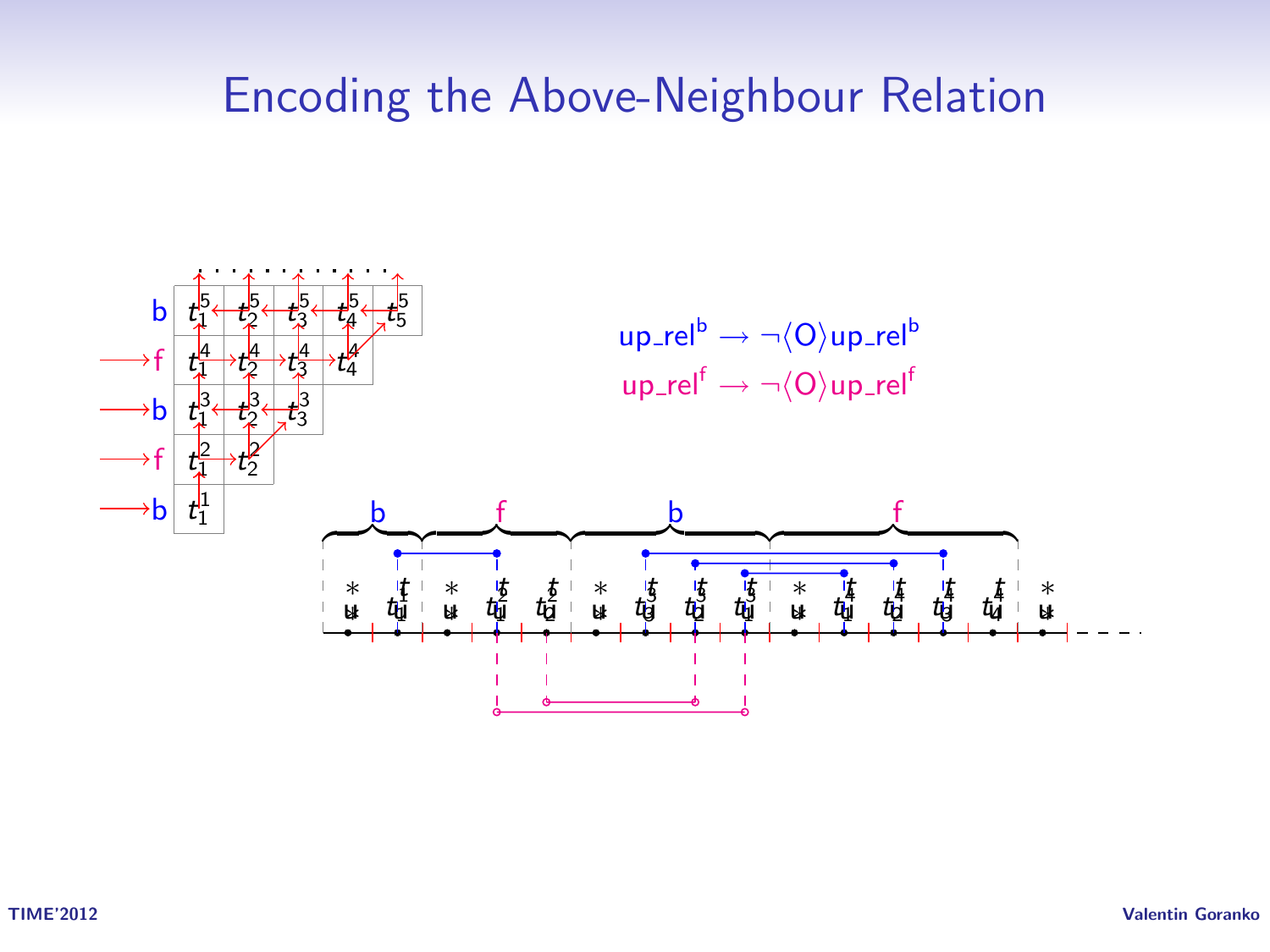Undecidability of the logic O over discrete linear orderings

In the long run, for every finite set of tiles  $T$  we build a formula  $\phi_{\mathcal{T}} \in \mathsf{O}$  such that

 $\phi_{\mathcal{T}}$  is satisfiable in a discrete linear ordering

iff

 $\tau$  can tile the 2nd octant.

Theorem[Bresolin, Della Monica, G., Montanari, Sciavicco, 2009] The satisfiability problem for the logic O is undecidable over any class of discrete linear orderings that contains at least one linear ordering with an infinite ascending sequence.

Likewise for  $\overline{O}$ , on classes having infinite descending sequences.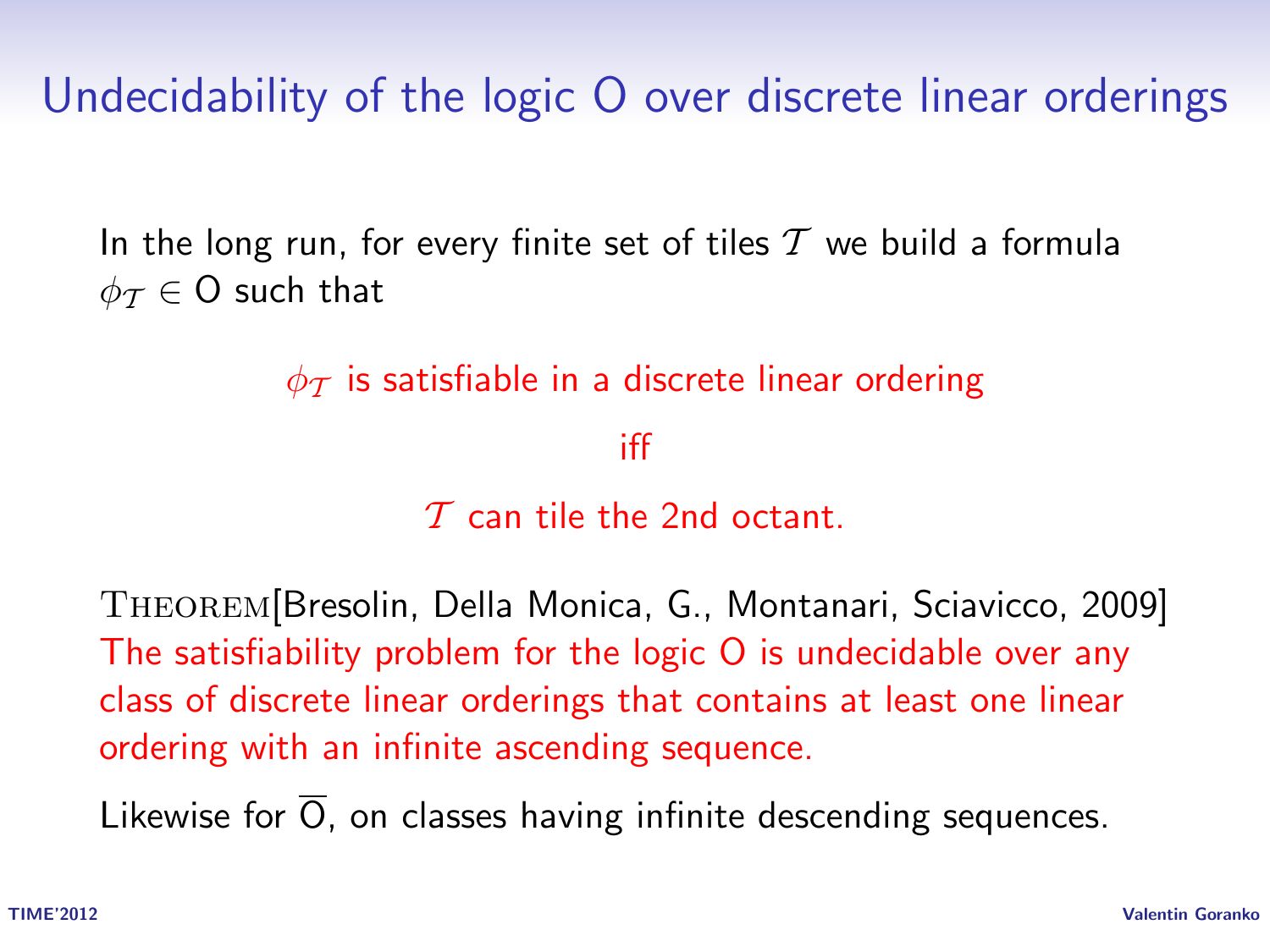#### More recent results on undecidability of interval logics

Using variations of the Octant Tiling Problem encoding:

THEOREM The satisfiability problem for each of the HS fragments  $O$ ,  $\overline{O}$ , AD,  $\overline{AD}$ ,  $\overline{AD}$ ,  $\overline{AD}$ , BE,  $\overline{BE}$ ,  $\overline{BE}$ ,  $\overline{BE}$ , is undecidable in any class of linear orders that contains at least one linear order with length greater than *n*, for each  $n > 0$ .

D. Bresolin, D. Della Monica, V. Goranko, A. Montanari, G. Sciavicco

The dark side of Interval Temporal Logic: sharpening the undecidability border

Proc. of TIME'2011

O and  $\overline{O}$  were the first uni-modal fragments of HS proved undecidable over the class of discrete orderings.

A recent last blow by Marcinkowski and Michaliszyn (LICS'2011): undecidability of D and  $\overline{D}$  over discrete linear orderings.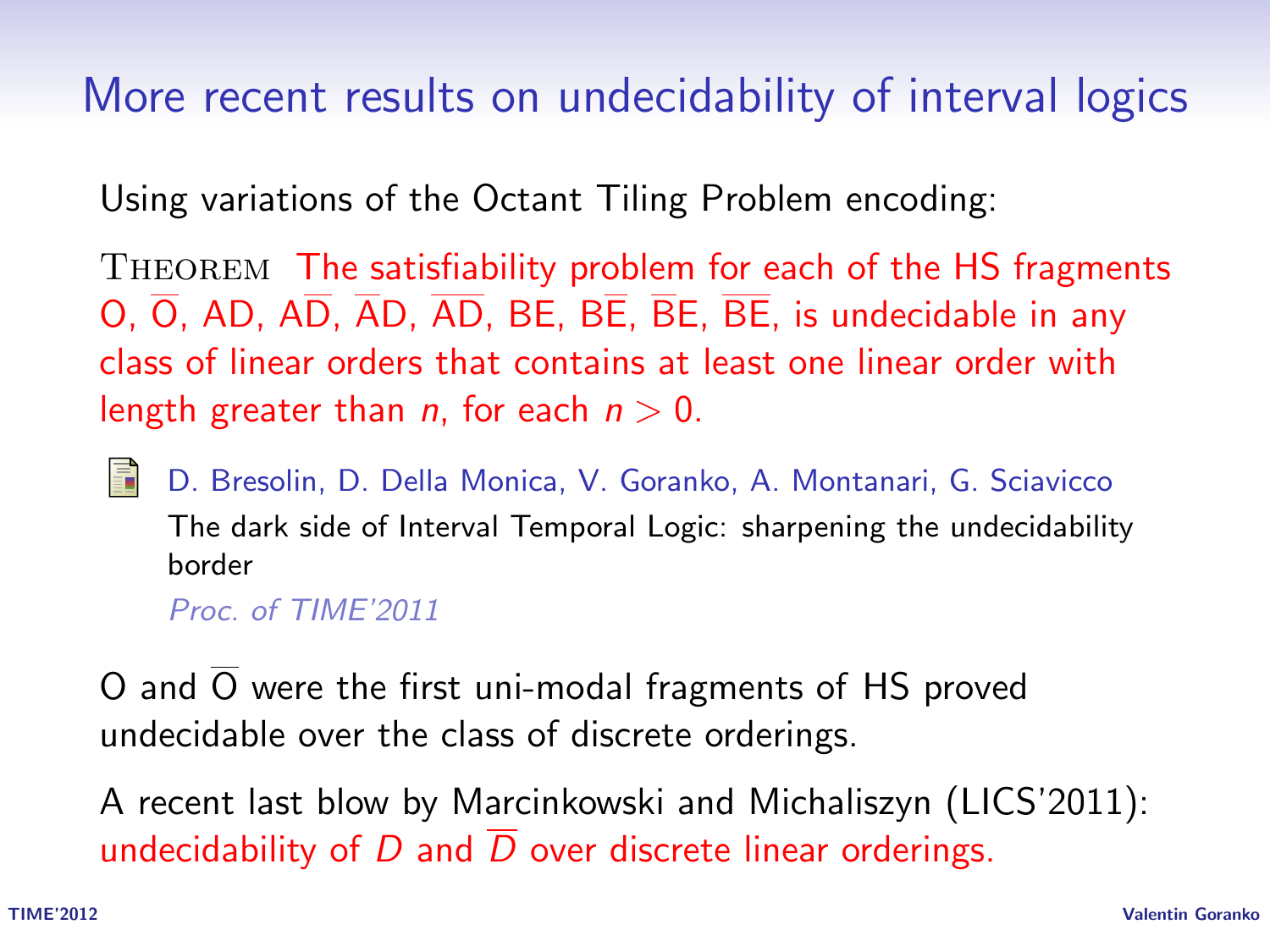More recent results on undecidability of interval logics

畐 D. Bresolin, D. Della Monica, A. Montanari, P. Sala, G. Sciavicco Interval Temporal Logics over Finite Linear Orders: the Complete Picture Proc. of ECAI'2012

Of the 1347 expressively different fragments of HS, only the following 35 and their symmetric versions are decidable over the class of finite linear orders:

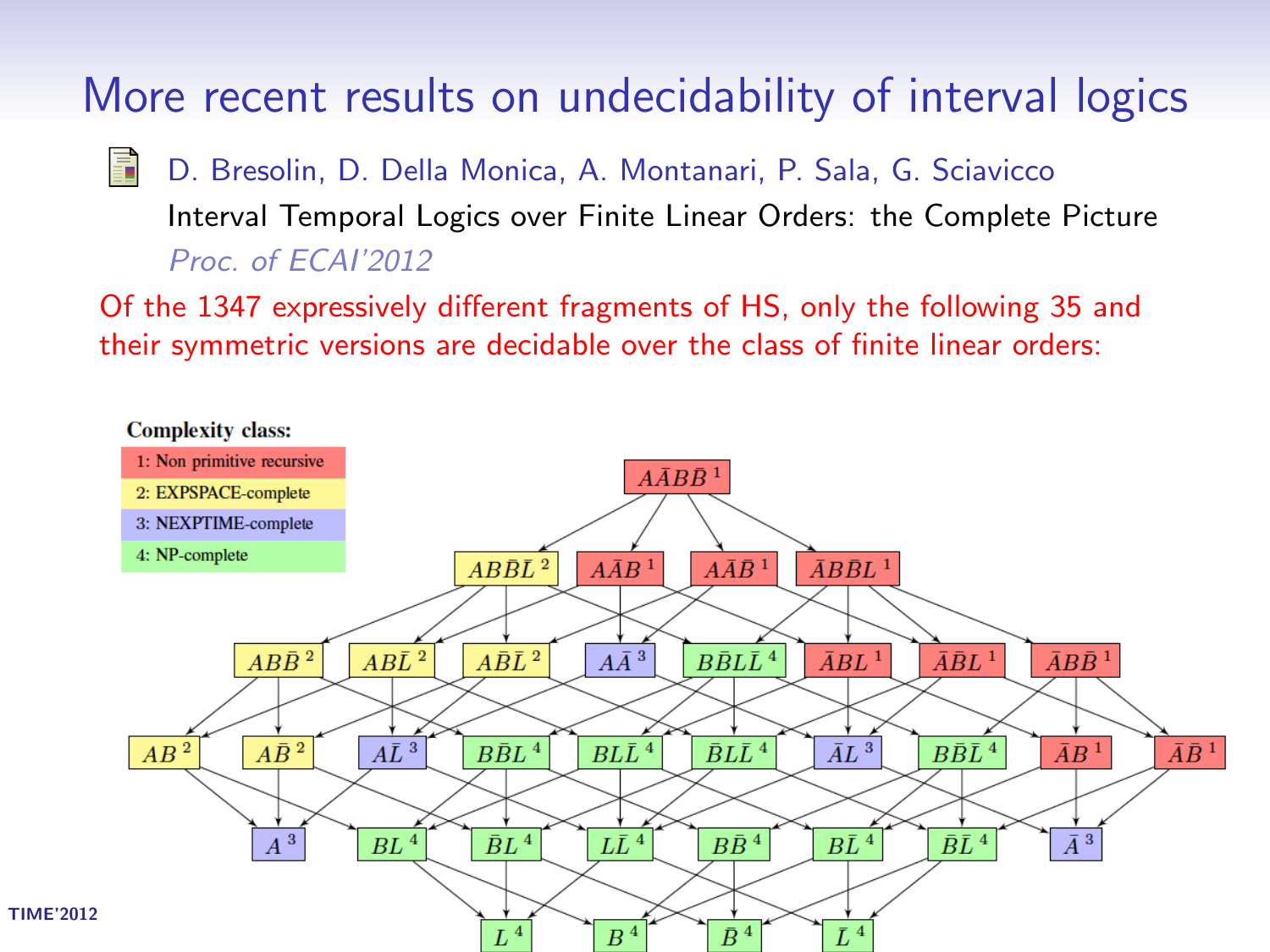# Undecidability of temporalized logics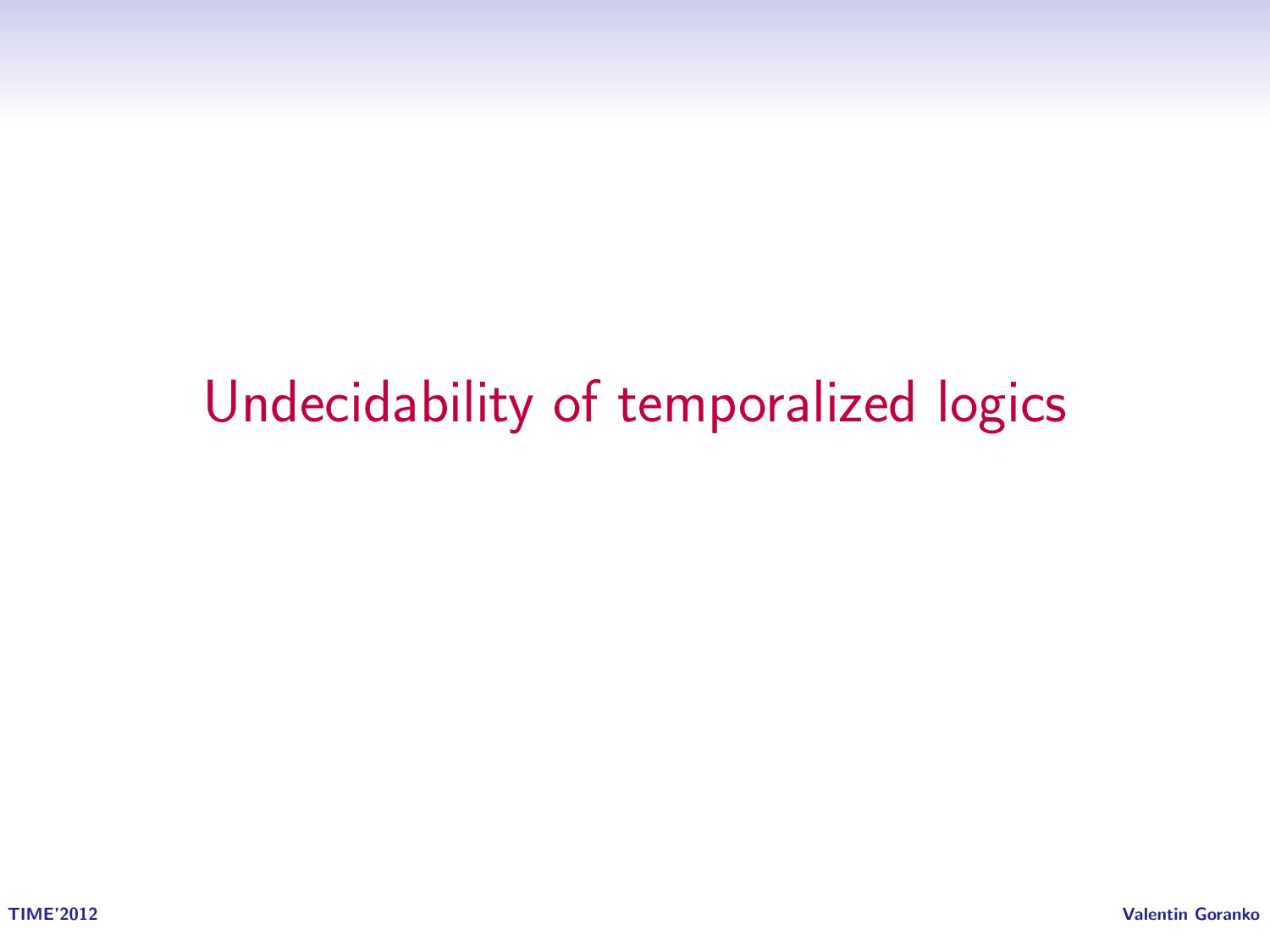### Temporalizing logics

Temporalization: combination of temporal and other logics, e.g.: products, fusions, etc.

譶

Marcelo Finger and Dov Gabbay Combining Temporal Logic Systems Notre Dame Journal of Formal Logic 37(2): 204-232 (1996)

Temporalization often leads to undecidability.

Three important case studies:

- Products of modal and temporal logics
- Temporal epistemic logics
- Temporal description logics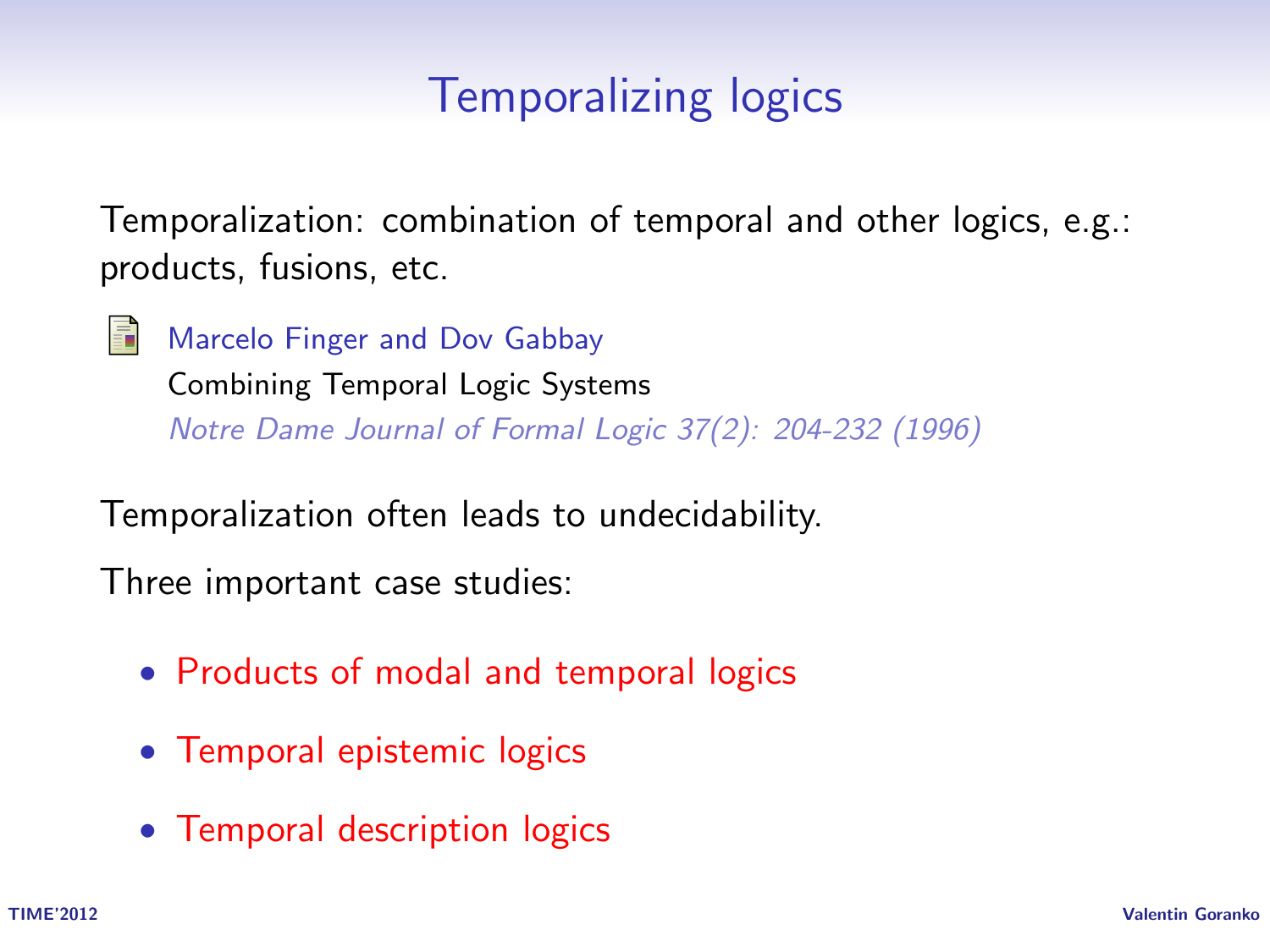# Undecidability of products of logics

量 Dov Gabbay and Valentin Shehtman Products of Modal Logics, Part I L. J. of the IGPL, Vol. 6, No. 1, 1998, pp. 73-146 譶 Frank Wolter The decision problem for combined (modal) logics Habilitationsschrift, Univ. of Leipzig, 1999 螶 Dov Gabbay, Agi Kurucz, Frank Wolter, and Michael Zakharyaschev. Many-dimensional modal logics: theory and applications Elsevier, 2003.

Products of modal logics are massively undecidable. For instance:

- $ML(N \times N)$  [Spaan, 1993];  $K[U] \times K[U]$  [Marx, 1999];  $K4.3 \times K4.3$  [Reynolds and Zakharyaschev 1999];
- Almost all three-dimensional modal/temporal logics. Related to the undecidability of  $FO^3$ .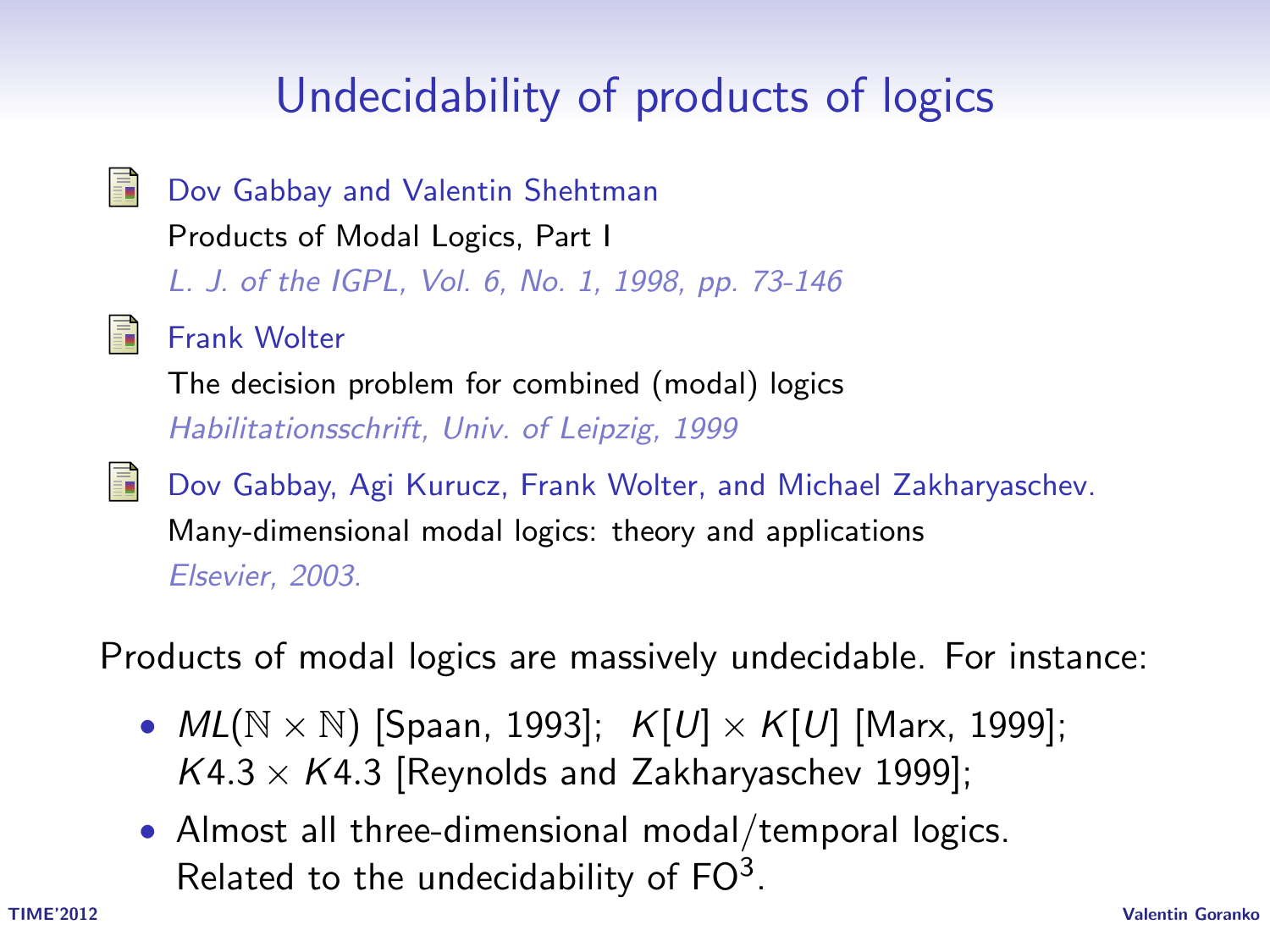#### Temporal-epistemic logics

Combine temporal and multi-agent epistemic logics.

An important earlier work with detailed proof of undecidability by reduction from the Halting Problem for Turing machines:

譶

Richard Ladner and John Reif:

The Logic of Distributed Protocols Proc of TARK'1986: 207-222

Various other developments during the 1980s. Unifying study in:



#### Joseph Halpern and Moshe Vardi

The complexity of reasoning about knowledge and time I: Lower bounds Journal of Computer and System Sciences, 38(1), 1989, pp.195237



#### Joseph Halpern and Moshe Vardi

The complexity of reasoning about knowledge and time: Synchronous systems

IBM Research Report, 1989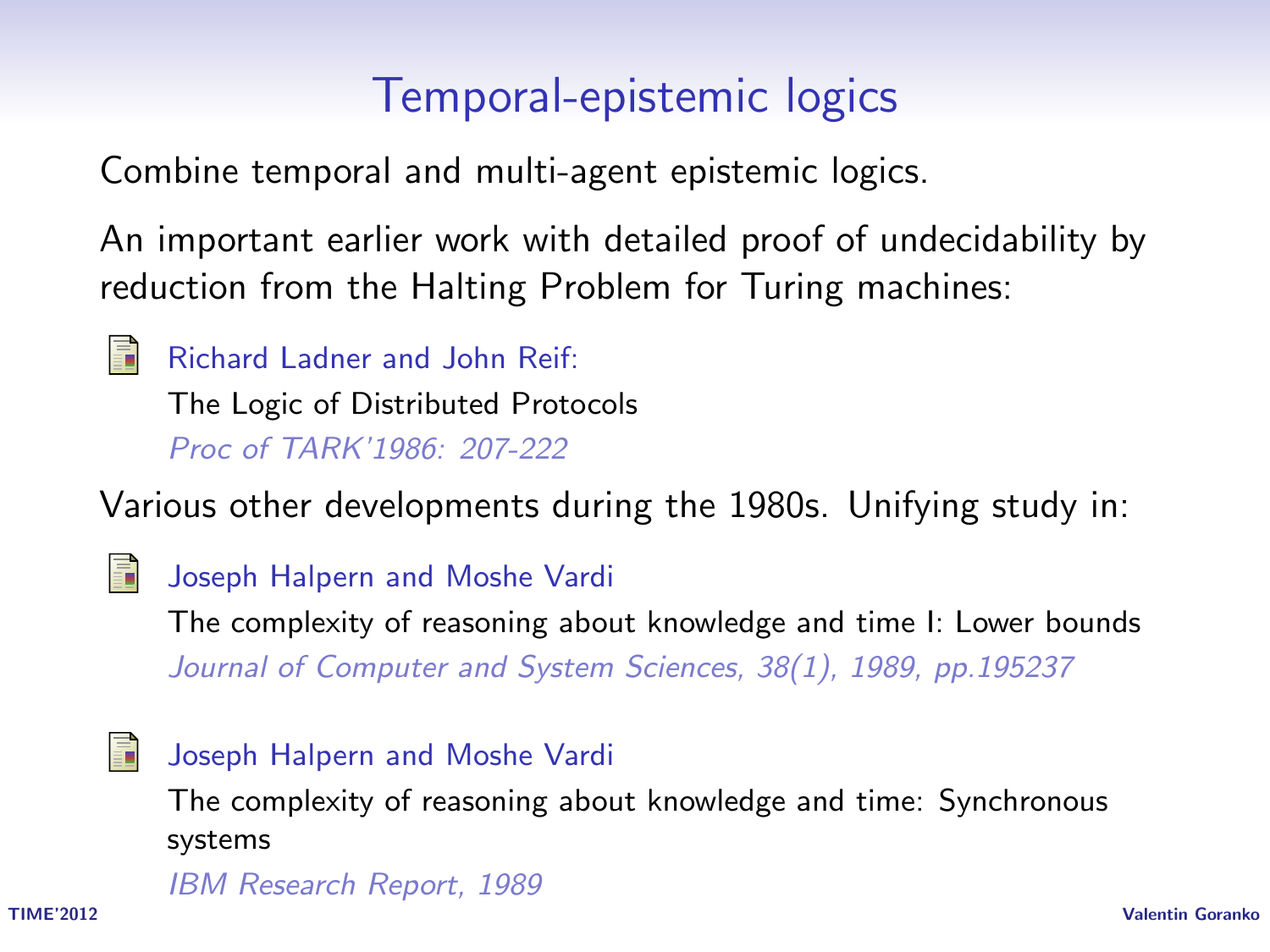### A variety of temporal-epistemic logics

Semantics based on so called interpreted systems: sets of runs in a transition system with epistemic indistinguishability relations on the state space for each agents.

A variety of 96 logics, based on six parameters:

- number of agents (one or many),
- the language (with or without common knowledge, linear or branching time, etc.),
- recall abilities (no recall, bounded recall, perfect recall),
- learning abilities (learning or no learning),
- synchrony (synchronous or asynchronous),
- unique initial state.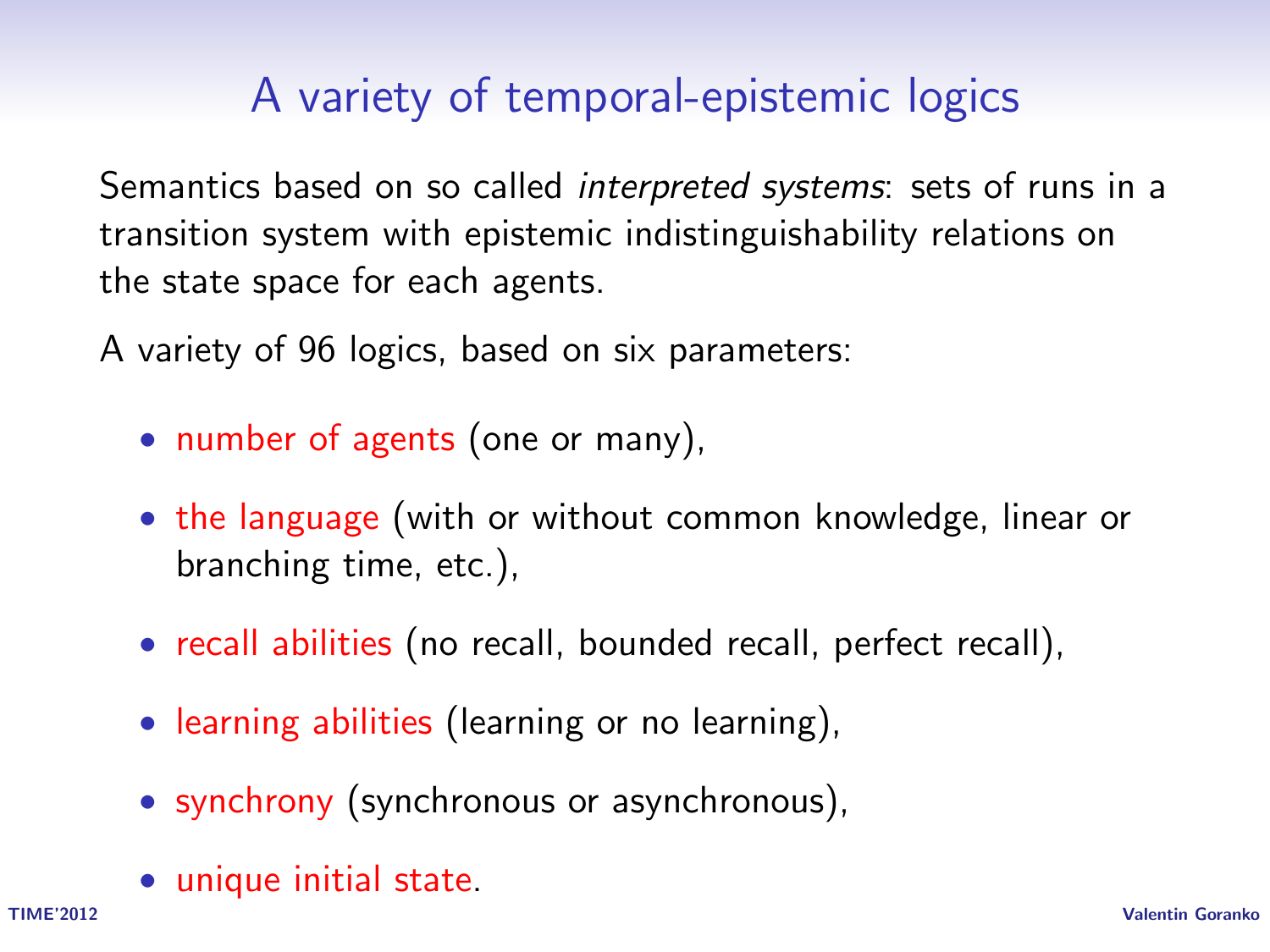# Complexity of the validity in temporal-epistemic logics

|                                                                                                                       | $CKL_{(m)}/CKB_{(m)}$<br>$m \geq 2$ | $KL(m)/KB(m), m \ge 2$                                    | $KL_{(1)}/KB_{(1)}$                                       |
|-----------------------------------------------------------------------------------------------------------------------|-------------------------------------|-----------------------------------------------------------|-----------------------------------------------------------|
| $\mathscr{C}_{(nf)}, \mathscr{C}_{(nf, sync)},$<br>$\mathscr{C}_{(nf,uis)}, \mathscr{C}_{(nf,sync,uis)}$              | пł                                  | nonelementary (time<br>$ex(ad(\varphi)+1, c \varphi ))$   | double-exponential<br>time                                |
| $\mathscr{C}_{(n)}$ , $\mathscr{C}_{(n)}$ , $(n)$ ,<br>$\mathscr{C}_{(n f, n l, sync)}$ , $\mathscr{C}_{(n l, sync)}$ | цł                                  | nonelementary (space<br>$ex(ad(\varphi),d\varphi))$       | <b>EXPSPACE</b>                                           |
| $\mathscr{C}_{(n f, n l, u i s)}$                                                                                     | пł                                  | цł                                                        | <b>EXPSPACE</b>                                           |
| $\mathscr{C}_{(nl,uis)}$                                                                                              | co-r.e.                             | co-r.e.                                                   | <b>EXPSPACE</b>                                           |
| $\mathscr{C}_{(nl,sync,uis)}$ ,<br>$\mathscr{C}_{(n f, n l, s)nc, uis)}$                                              | <b>EXPSPACE</b>                     | <b>EXPSPACE</b>                                           | <b>EXPSPACE</b>                                           |
| $\mathscr{C}, \mathscr{C}_{(sync)}, \mathscr{C}_{(sync, wis)},$<br>$\mathscr{C}_{(uis)}$                              | <b>EXPTIME</b>                      | <b>PSPACE</b> for $KL(m)$ ,<br><b>EXPTIME</b> for $KB(m)$ | <b>PSPACE</b> for $KL(m)$ ,<br><b>EXPTIME</b> for $KB(m)$ |

#### Figure 1: The complexity of the validity problem for logics of knowledge and time

TIME'2012 Valentin Goranko common knowledge.Both linear and branching time logics involving more than one agents become highly undecidable  $(\Pi^1_1\text{-complete})$  under some combined assumptions, e.g., of both unbounded memory and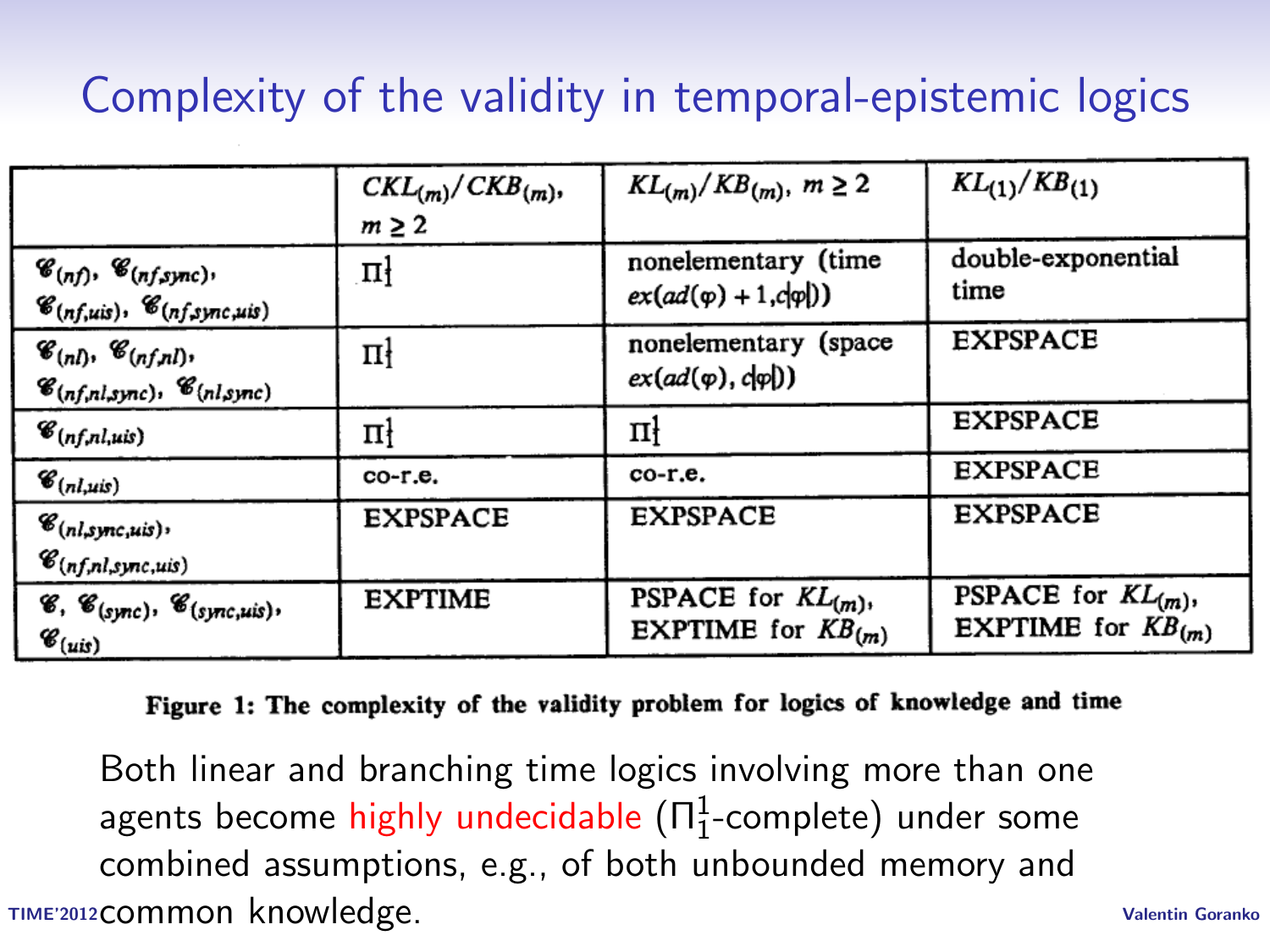### Sharpening the undecidability of temporal epistemic logics

Spaan showed that neither Nexttime nor Until are needed for most of these results, but the knowledge operator  $K$  and the temporal operator G suffice:



Edith Spaan

Nexttime is not necessary Proc of TARK'1990, 241-256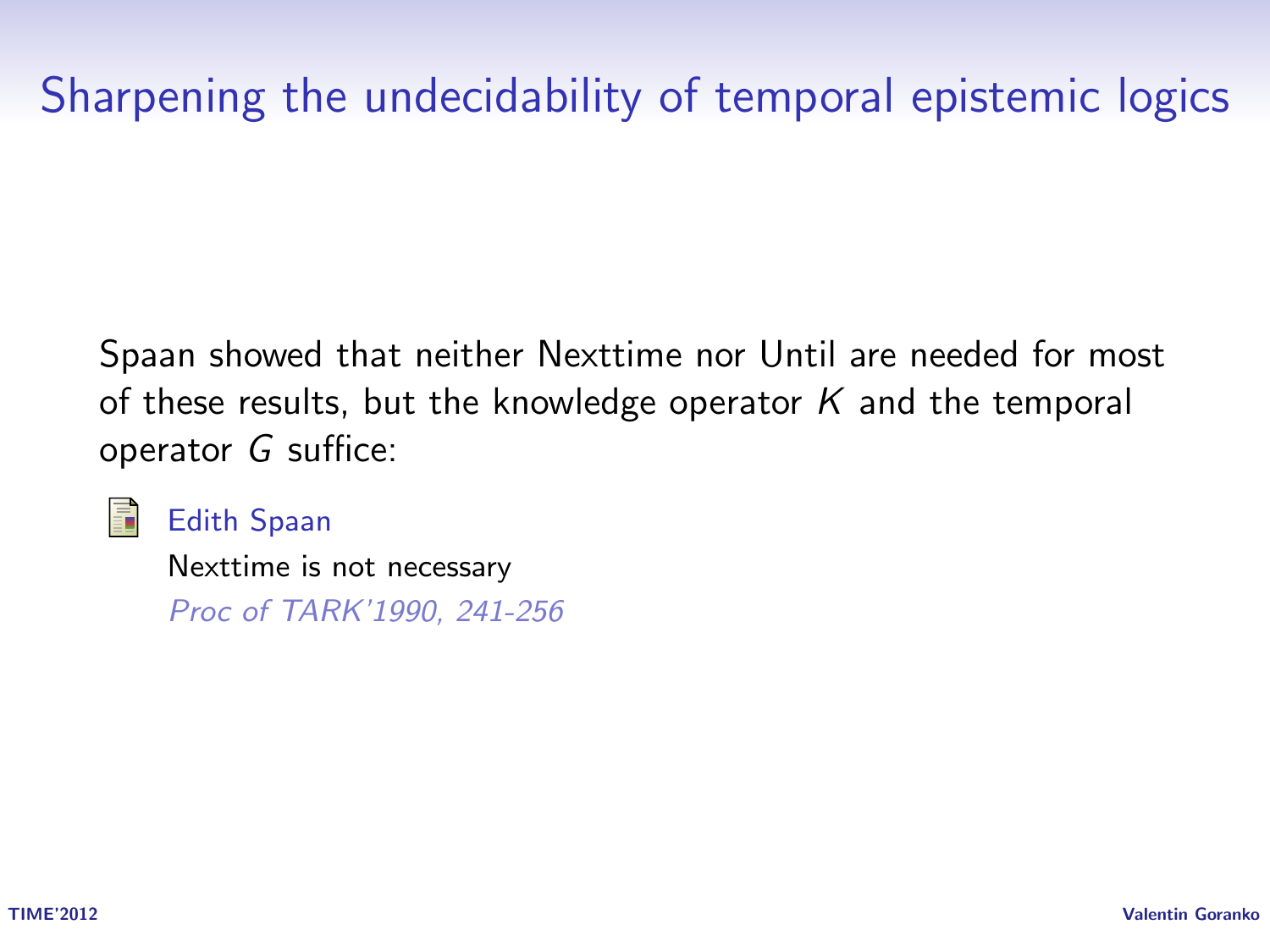#### Undecidability of temporal description logics

Description logics: very close to modal logics. Involve concepts (unary predicates) and roles (binary predicates).

TBoxes: finite sets of concept inclusions.

Description logics can be temporalized in various ways:

Alessandro Artale and Enrico Franconi A survey of temporal extensions of description logics, Annals of Math. and Artificial Intelligence, vol. 30, 2000, pp.171–210.

Many undecidability consequences from Halpern-Shoham results.

Many more undecidability results for temporal description logics in:

#### Frank Wolter

The decision problem for combined (modal) logics Habilitationsschrift, Univ. of Leipzig, 1999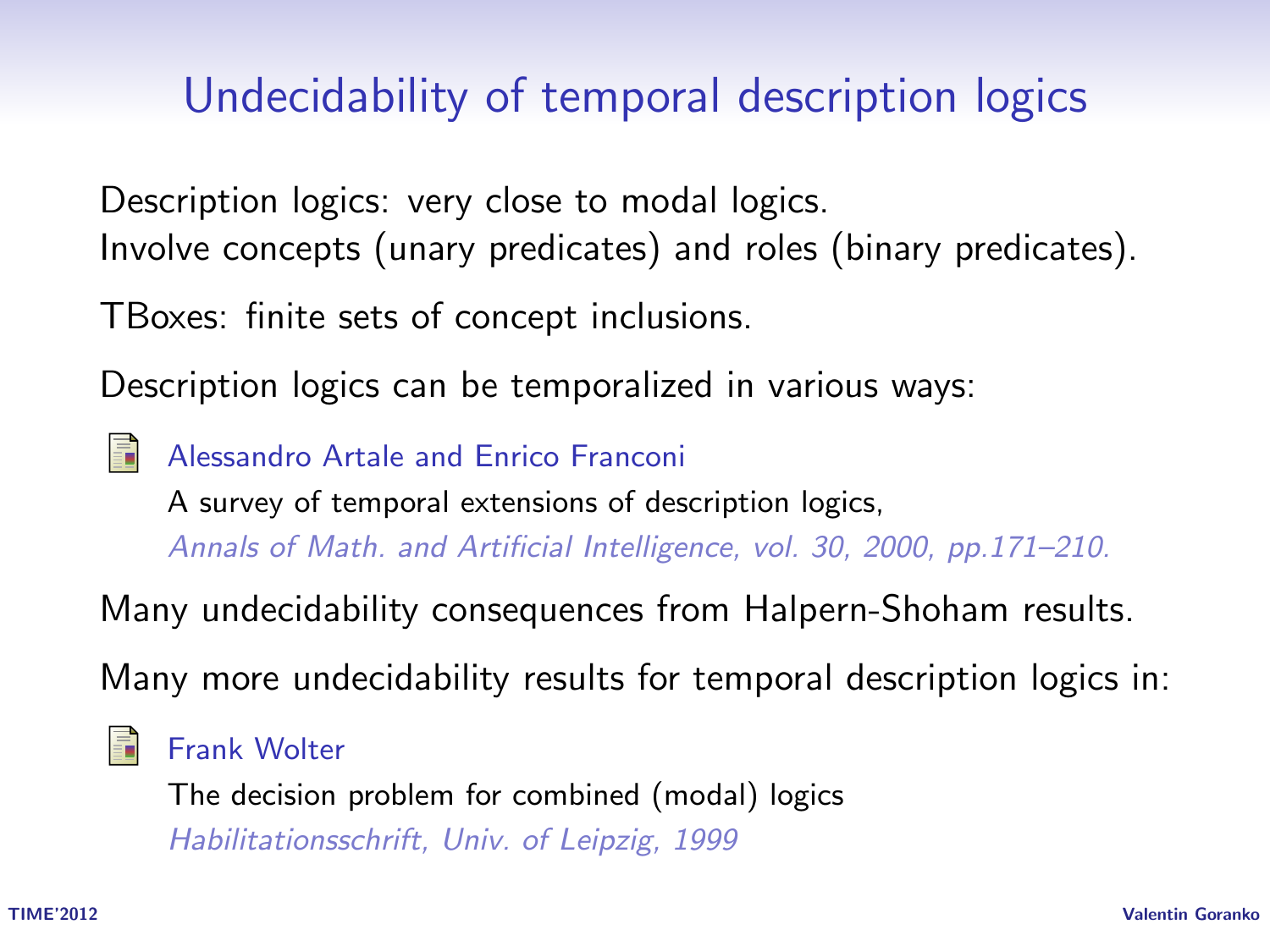# Undecidability of temporal description logics, cont'd

More recent undecidability results for quite weak fragments in:

Carsten Lutz, Frank Wolter and Michael Zakharyaschev Temporal Description Logics: A Survey, Proc. of TIME'2008, pp.3-14

 $ALC$  is the basic propositionally closed description logic.

THEOREM Concept satisfiability in  $LTL_{ALC}$  w.r.t. T-Boxes and with a single rigid (over time) role is  $\Sigma^1_1$ -hard.

Proof: by reduction from the *recurrent tiling problem*: given a set of tile types T, decide whether it can tile  $\mathbb{N} \times \mathbb{N}$  so that a given tile  $t$  appears infinitely often in the first row.

Also: concept satisfiability in  $LTL<sub>SHIO</sub>$  with rigid roles and without TBoxes is undecidable.

TIME'2012 Valentin Goranko Proof: by reduction from Post's Correspondence Problem.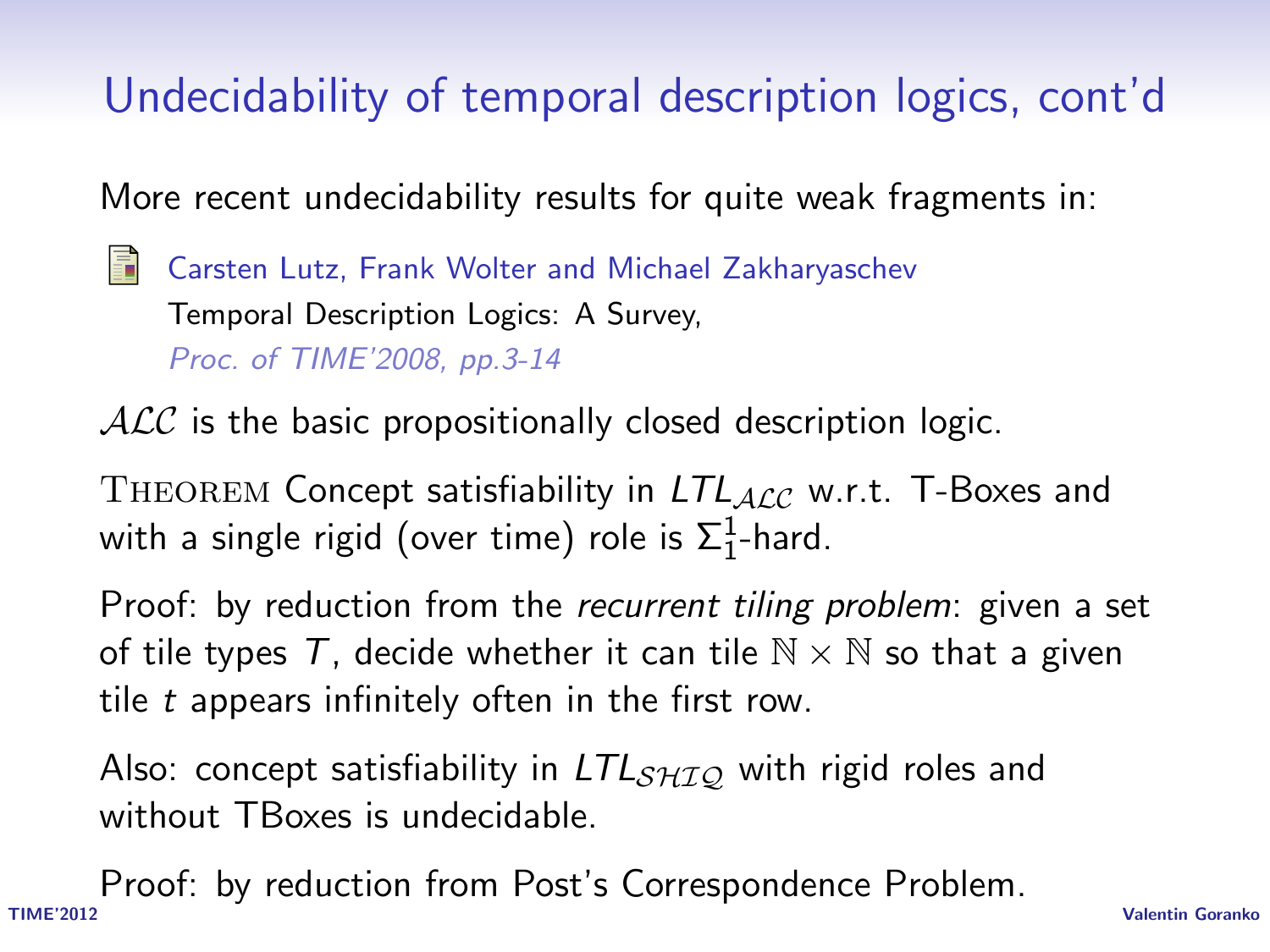# Undecidability of quantitative temporal logics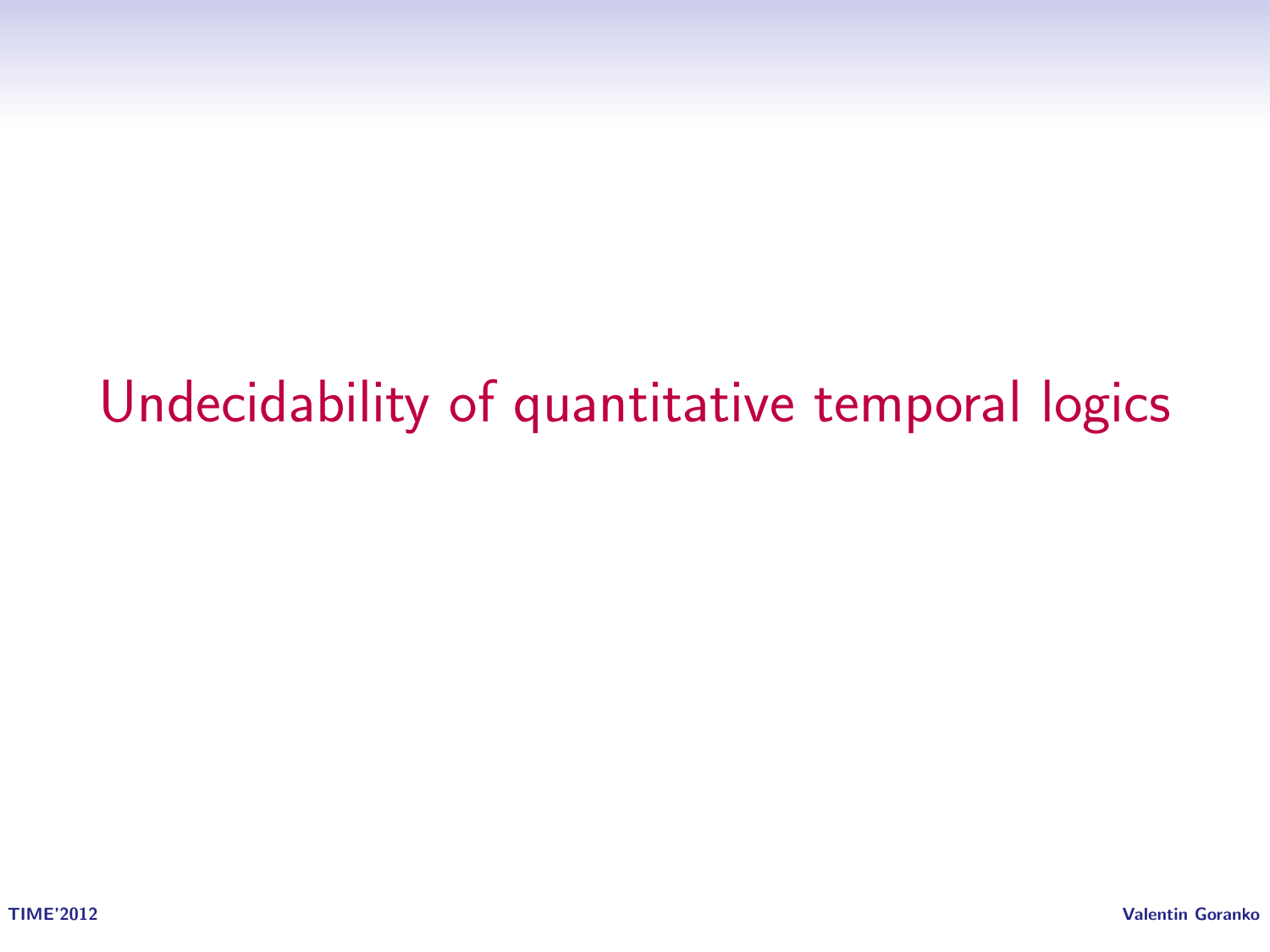#### Real-time extensions of temporal logics

晶 R. Alur and T. Henzinger

> Logics and models of real-time: a survey Real-Time: Theory in Practice, Proc. REX Workshop 1991, Springer, 1992, vol. 600 of LNCS, pp. 74106.

Real-time extensions of temporal logics:

• time-bounded operators:

$$
G(p\to F_{=10}q)
$$

• freeze quantification: very similar to hybrid binders: binds a variable  $\times$  to the current time, e.g.:

$$
Gx.(p \rightarrow Fy.(q \land y \leq x + 3))
$$

• time variables and quantification, e.g.:

$$
\forall x G(p \wedge T = x \rightarrow F(q \wedge T \leq x+3)
$$

TIME'2012 Valentin Goranko Timed transition systems and timed automata.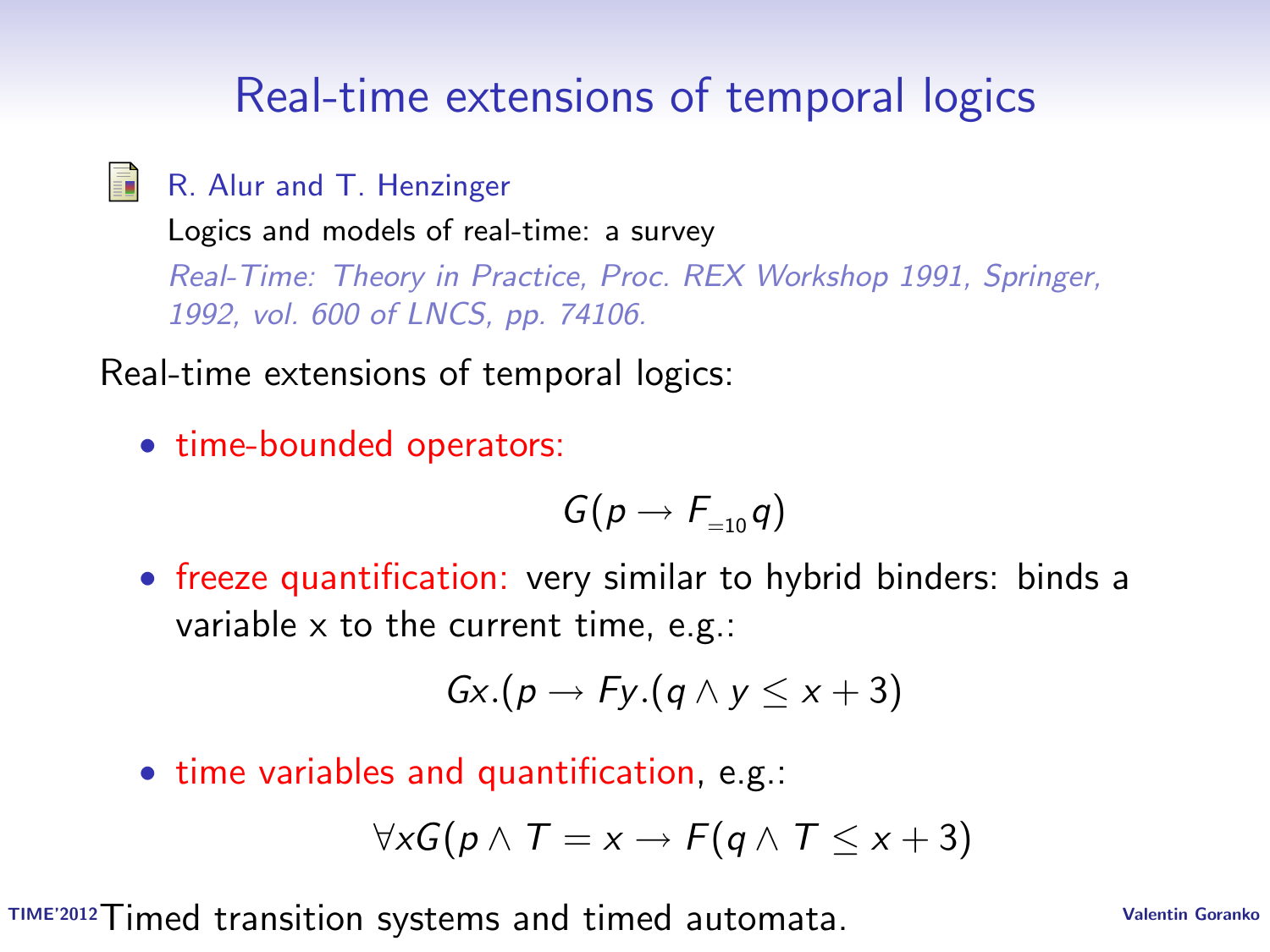### Undecidability of metric temporal logics

畐 Ron Koymans

> Specifying real-time properties with metric temporal logic Real-time Systems 2(4), 255299 (1990)

MTL augments the LTL operators with time bounded operators.

R. Alur and T. Henzinger

Real-time logics: Complexity and expressiveness Information and Computation, 104(1):3577, 1993.

Punctuality causes undecidability: e.g., on discrete orderings with addition and on dense orderings with constant increment operation. Proof: by reduction from repeated reachability in Minsky machines. A relaxed decidable version: MITL with interval constraints:

 $G(p \rightarrow F_{p_1,101}q)$ 



J. Ouaknine and J. Worrell.

Some recent results in Metric Temporal Logic

TIME'2012 Valentin Goranko Proc. of FORMATS'2008, LNCS 5215.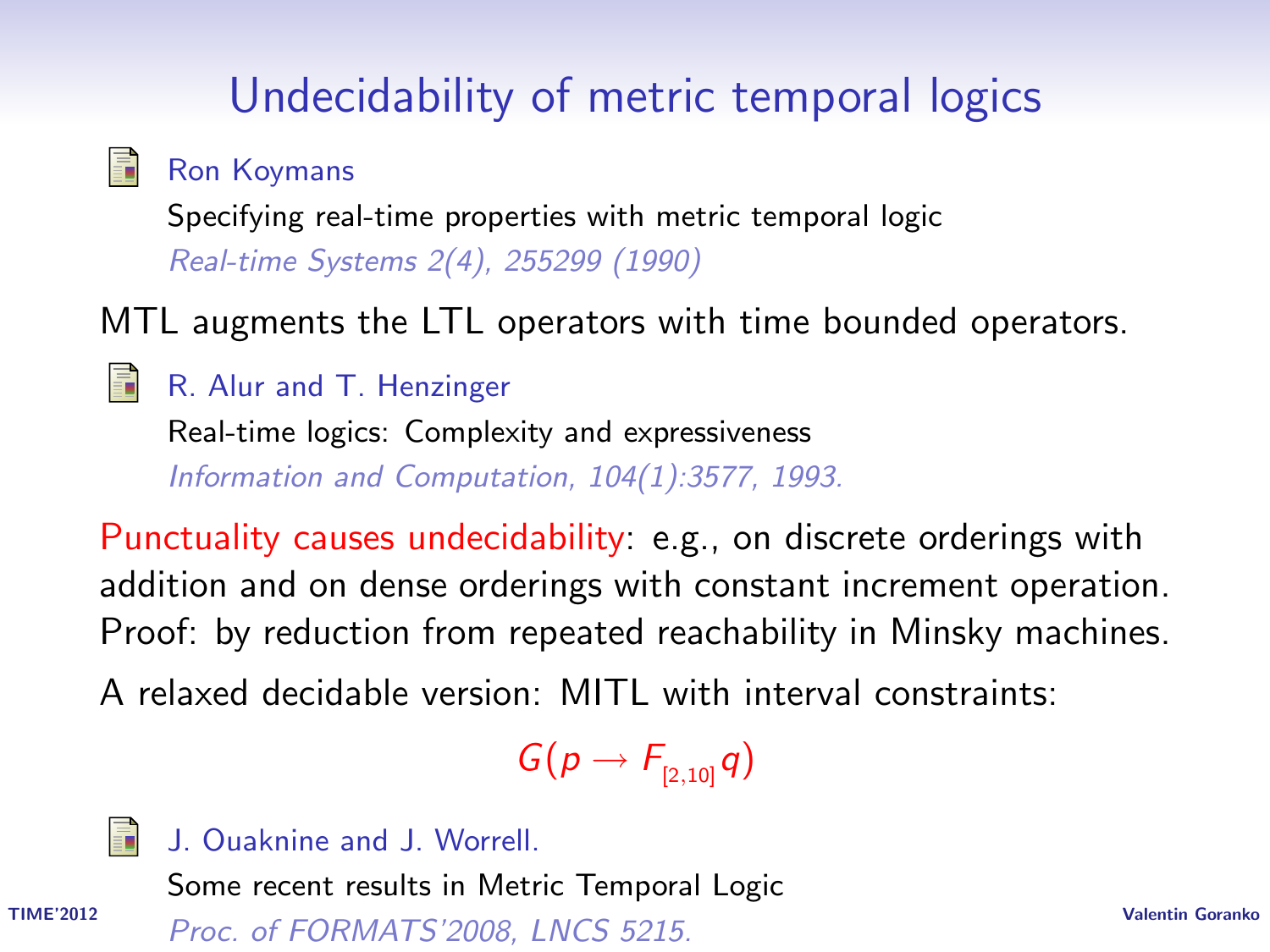#### Undecidability of real-time logics

Timed propositional temporal logic TPTL: like LTL, but interpreted on time sequences and extended with freeze quantifiers.

R. Alur and T. Henzinger A really temporal logic

Journal of the ACM 41:181-204, 1994.

Basic version decidable, but various extensions, e.g., time addition or multiplication by 2, or dense time domain cause  $\Pi^1_1$ -hardness.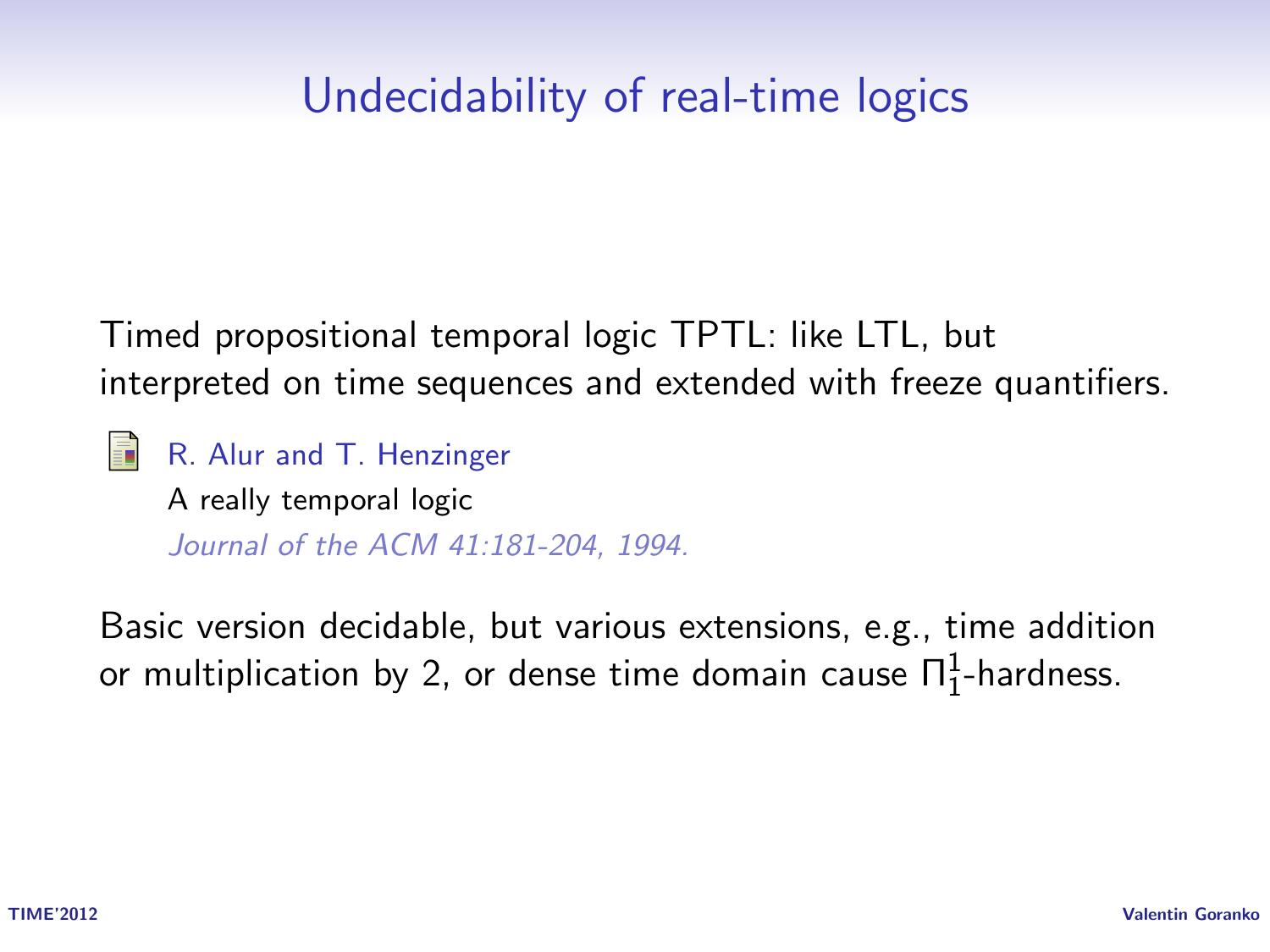#### Summary: what causes undecidability in temporal logics?

Propositional temporal logics are generally decidable, but adding some syntactic or semantic features can make them explode.

Many important types of temporal logics are generally undecidable, even under very weak assumptions.

What are the typical causes of undecidability in temporal logics?

- Grid-like models, many-dimensional or temporalized systems,
- Interval-based semantics, where truth of formulae is defined on time intervals, with no locality assumptions.
- Temporal operators along multiple (at least two) time-lines. Products of simple temporal logics.
- Time reference mechanisms, such as freeze quantifiers and hybrid binders.
- TIME'2012 Arithmetic features: time addition, exact time constraints, et Centin Goranko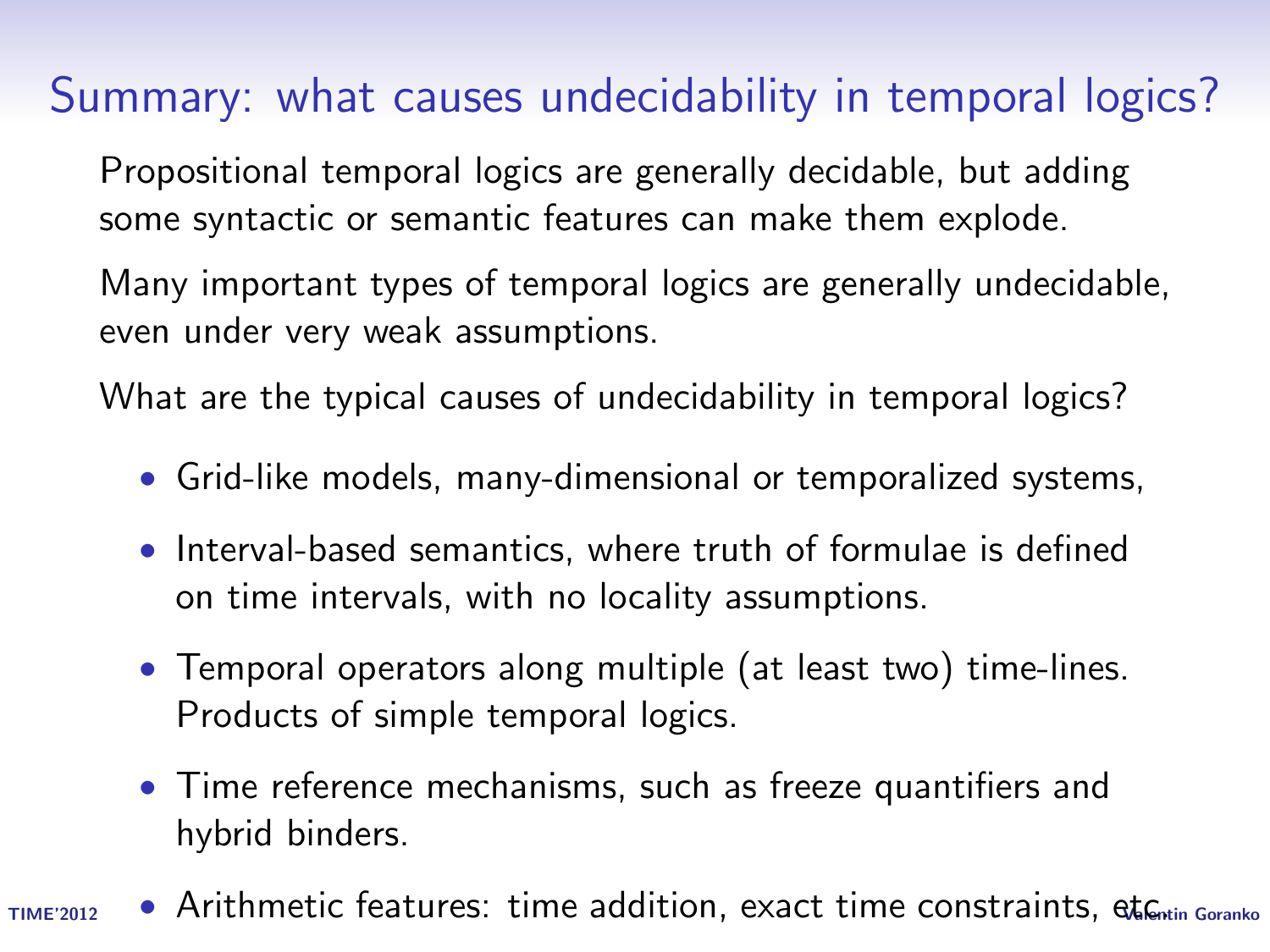Conclusion: is there life beyond decidability?

Yes, of course. Classical first-order logic is a witness. Undecidability is bad, but how bad? And, (how) should we care? Possible ways out:

- Syntactic restrictions, identifying decidable fragments (e.g.  $FO^2$ , guarded fragments, etc.)
- Suitable parametric restrictions, e.g. on number of propositional variables, depth of nesting, etc.
	- Maurice Margenstern

Frontier between decidability and undecidability: a survey Theoretical Computer Science, vol. 231, no. 2, 2000, pp. 217-251

- Semantic restrictions, 'taming' the semantics. E.g.: locality.
- Semi-decision procedures, e.g. resolution or tableaux.
- TIME'2012 . Using heuristics and human-computer interaction, etc. Valentin Goranko